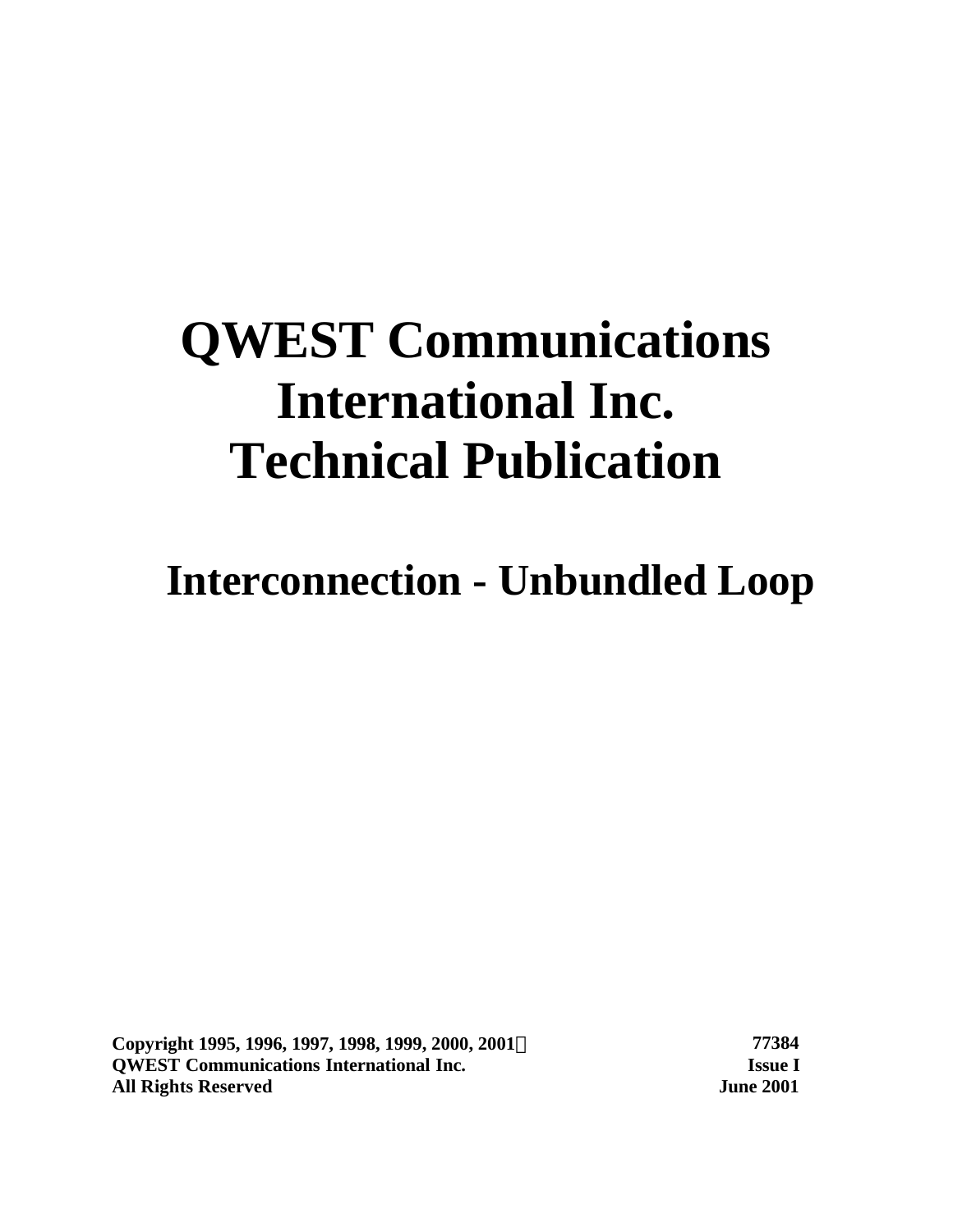#### **NOTICE**

This document describes Qwest's Interconnection - Unbundled Loop offering that provides unbundled Voiceband Channels, Digital Channels and xDSL loops. The Unbundled Loop extends from an interface at a Qwest Central Office to an End-User's premises interface located within the serving area of that Central Office. The Central Office must be one where an Interconnector has established Physical or Virtual Collocation arrangements. This Unbundled Network Element is available to Certified Local Exchange Carriers from Qwest. Network Channel and Network Channel Interface codes are included to describe and order the transport channels.

Qwest Communications International Inc. reserves the right to revise this document for any reason, including but not limited to, conformity with standards promulgated by various governmental or regulatory agencies; utilization of advances in the state of the technical arts; or to reflect changes in the design of equipment, techniques, or procedures described or referred to herein.

Liability to anyone arising out of use or reliance upon any information set forth herein is expressly disclaimed, and no representation or warranties, expressed or implied, are made with respect to the accuracy or utility of any information set forth herein.

This document is not to be construed as a suggestion to any manufacturer to modify or change any of its products, nor does this publication represent any commitment by Qwest Communications International Inc. to purchase any specific products. Further, conformance to this publication does not constitute a guarantee of a given supplier's equipment and/or it's associated documentation.

Ordering information for Qwest Publications can be obtained from the Reference Section of this document.

If further information is required, please contact:

Qwest Communications International Inc. Manager – New Services Planning 700 W. Mineral Ave. MN-F15.15 Littleton, CO 80120 (303) 707-7107 (303) 707-9497 Fax # E-mail: jhsmit2@qwest.com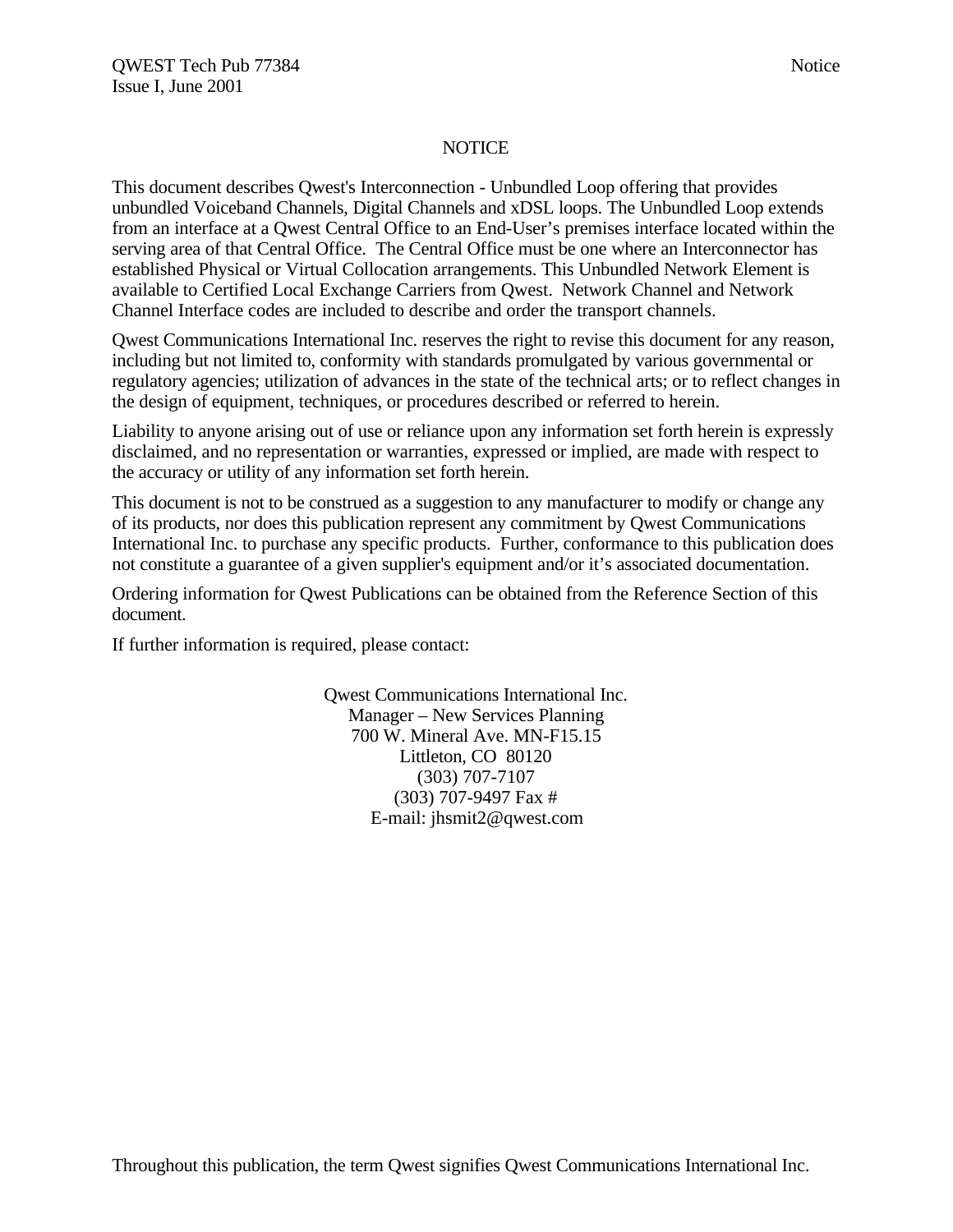#### COMMENTS on QWEST Tech Pub 77389

#### PLEASE TEAR OUT AND SEND YOUR COMMENTS/SUGGESTIONS TO:

Qwest Corporation Manager – New Services Planning 700 W. Mineral Ave. MN-F15.15 Littleton, CO 80120 (303) 707-7107 (303) 707-9497 Fax # E-mail: jhsmit2@qwest.com

Information from you helps us to improve our Publications. Please take a few moments to answer the following questions and return to the above address.

| Was this Publication valuable to you in understanding  |      |     |
|--------------------------------------------------------|------|-----|
| the technical parameters of our service?               | YES  | NO. |
| Was the information accurate and up-to-date?           | YES. | NO. |
| Was the information easily understood?                 | YES  | NO. |
| Were the contents logically sequenced?                 | YES. | NO. |
| Were the tables and figures understandable and helpful | YES. | NO. |
| Were the pages legible?                                | YES  | NO. |

If you answered NO to any of the questions and/or if you have any other comments or suggestions, please explain:

\_\_\_\_\_\_\_\_\_\_\_\_\_\_\_\_\_\_\_\_\_\_\_\_\_\_\_\_\_\_\_\_\_\_\_\_\_\_\_\_\_\_\_\_\_\_\_\_\_\_\_\_\_\_\_\_\_\_\_\_\_\_\_\_\_\_\_\_\_\_\_\_\_\_\_\_\_ \_\_\_\_\_\_\_\_\_\_\_\_\_\_\_\_\_\_\_\_\_\_\_\_\_\_\_\_\_\_\_\_\_\_\_\_\_\_\_\_\_\_\_\_\_\_\_\_\_\_\_\_\_\_\_\_\_\_\_\_\_\_\_\_\_\_\_\_\_\_\_\_\_\_\_\_\_ \_\_\_\_\_\_\_\_\_\_\_\_\_\_\_\_\_\_\_\_\_\_\_\_\_\_\_\_\_\_\_\_\_\_\_\_\_\_\_\_\_\_\_\_\_\_\_\_\_\_\_\_\_\_\_\_\_\_\_\_\_\_\_\_\_\_\_\_\_\_\_\_\_\_\_\_\_

\_\_\_\_\_\_\_\_\_\_\_\_\_\_\_\_\_\_\_\_\_\_\_\_\_\_\_\_\_\_\_\_\_\_\_\_\_\_\_\_\_\_\_\_\_\_\_\_\_\_\_\_\_\_\_\_\_\_\_\_\_\_\_\_\_\_\_\_\_\_\_\_\_\_\_\_\_ (Attach additional sheet, if necessary)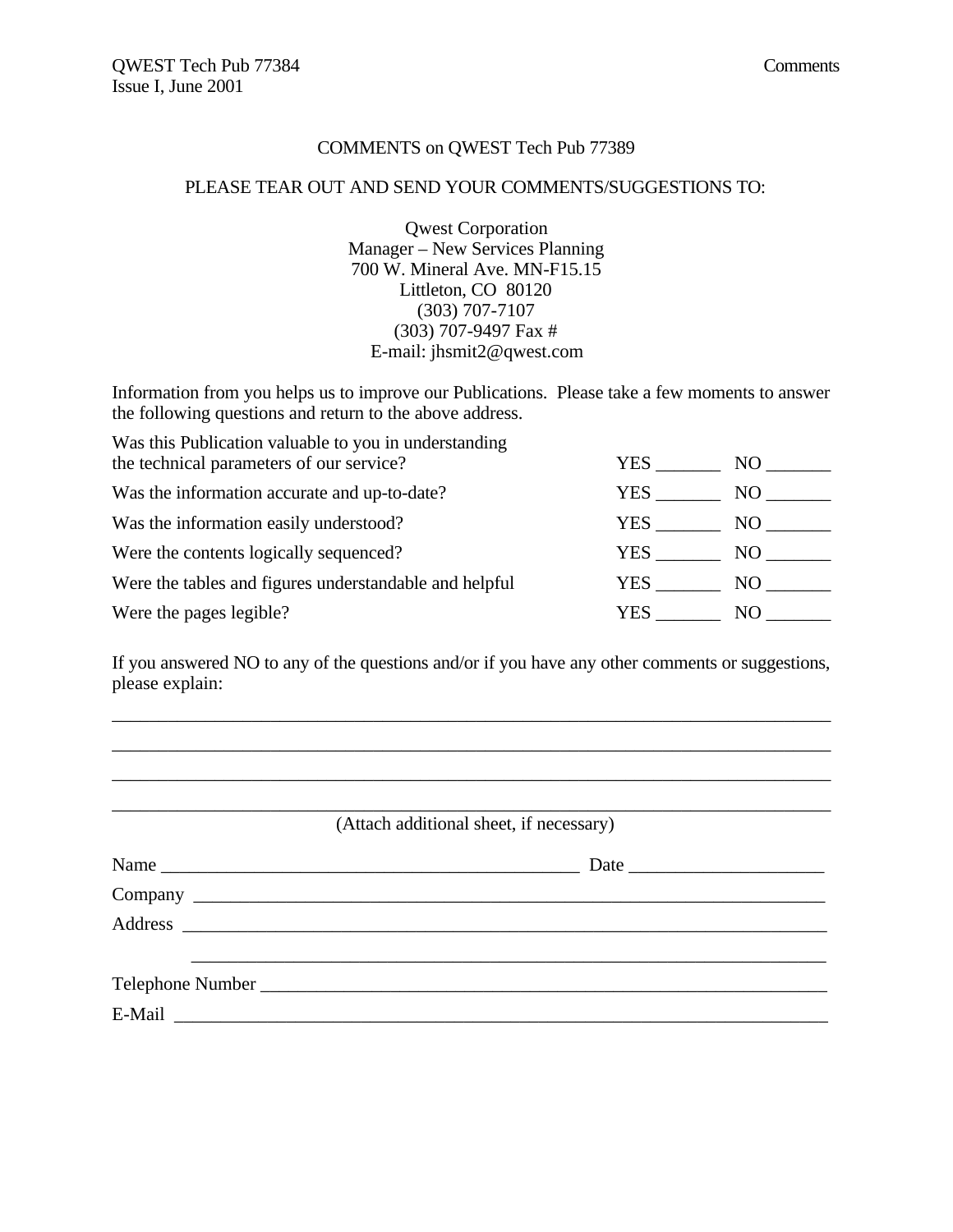# **CONTENTS**

|    |     | <b>Chapter and Section</b>                                              | Page |
|----|-----|-------------------------------------------------------------------------|------|
| 1. |     |                                                                         |      |
|    | 1.1 |                                                                         |      |
|    | 1.2 |                                                                         |      |
|    | 1.3 |                                                                         |      |
|    | 1.4 |                                                                         |      |
|    | 1.5 |                                                                         |      |
|    | 1.6 |                                                                         |      |
|    | 1.7 |                                                                         |      |
| 2. |     |                                                                         |      |
|    | 2.1 |                                                                         |      |
|    | 2.2 |                                                                         |      |
|    |     | Interconnection -- Unbundled Digital Data Services Channel 2-2<br>2.2.1 |      |
|    |     | Interconnection -- Unbundled Digital Subscriber Line (DSL)<br>2.2.2     |      |
|    |     | 2.2.3                                                                   |      |
|    |     | 2.2.4                                                                   |      |
|    |     | 2.2.5                                                                   |      |
|    | 2.3 |                                                                         |      |
|    | 2.4 |                                                                         |      |
|    | 2.5 |                                                                         |      |
| 3. |     |                                                                         |      |
|    | 3.1 |                                                                         |      |
|    | 3.2 |                                                                         |      |
|    | 3.3 |                                                                         |      |
|    | 3.4 |                                                                         |      |
|    |     | 3.4.1                                                                   |      |
|    |     |                                                                         |      |
|    |     | 3.4.3                                                                   |      |
|    | 3.5 |                                                                         |      |
|    | 3.6 |                                                                         |      |
|    |     | 3.6.1                                                                   |      |
|    |     | 3.6.2                                                                   |      |
|    | 3.7 |                                                                         |      |
|    |     | 3.7.1                                                                   |      |
|    |     |                                                                         |      |
|    |     | 3.7.3                                                                   |      |
|    |     | 3.7.4                                                                   |      |
|    | 3.8 | Compatible Network Channel and Network Channel Interface Code           |      |
|    |     | 3.8.1                                                                   |      |
|    |     | 3.8.2                                                                   |      |
|    |     | 3.8.3                                                                   |      |
|    |     |                                                                         |      |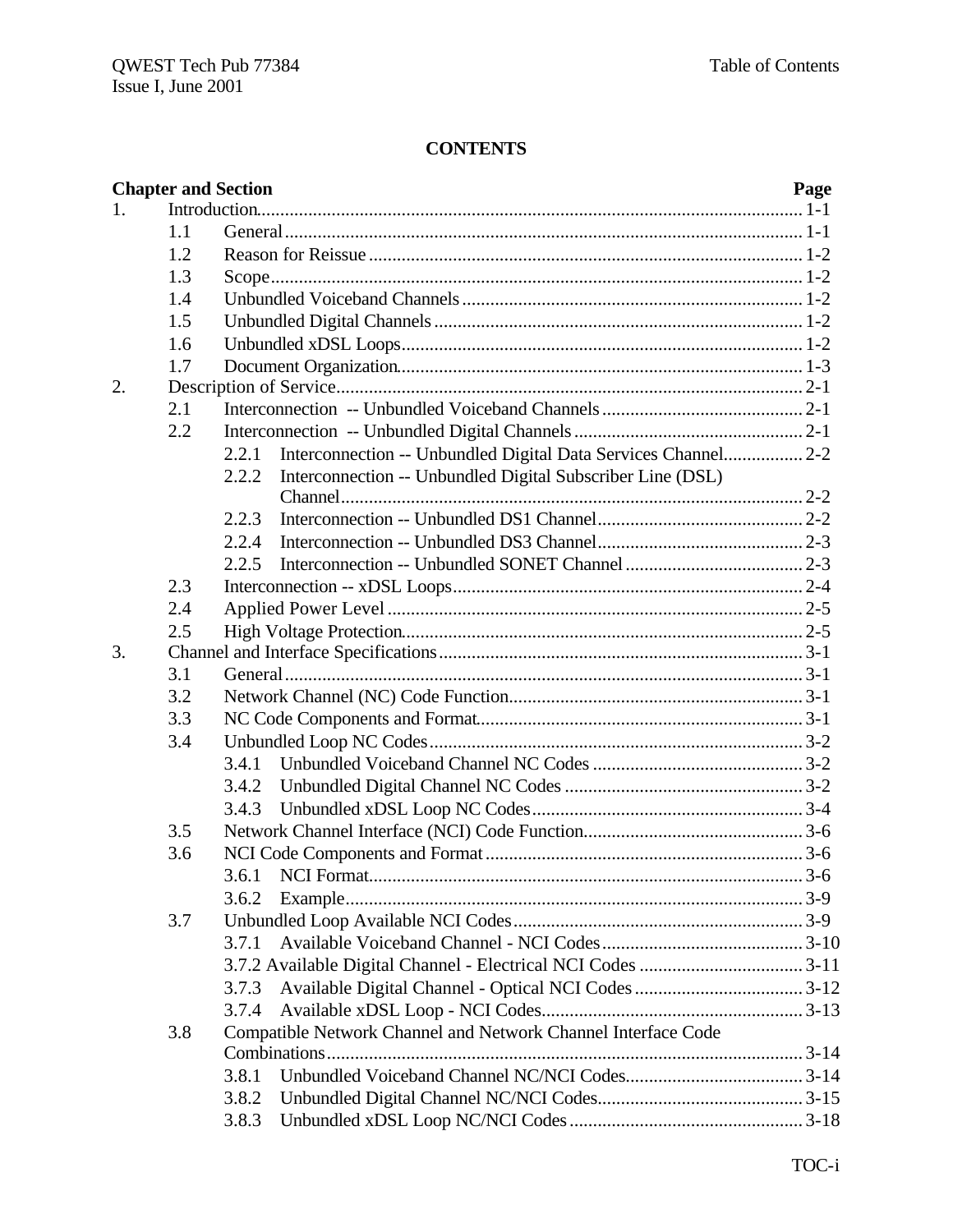|    |     | <b>Chapter and Section</b>                                      | Page |
|----|-----|-----------------------------------------------------------------|------|
| 4. |     |                                                                 |      |
|    | 4.1 |                                                                 |      |
|    | 4.2 |                                                                 |      |
|    | 4.3 |                                                                 |      |
|    |     | Available Signaling Transport Capability -<br>4.3.1             |      |
|    |     |                                                                 |      |
|    |     | 4.3.2                                                           |      |
|    |     | 4.3.3                                                           |      |
|    |     | 4.3.4                                                           |      |
|    |     | Unbundled Voiceband Channel Transmission<br>4.3.5               |      |
|    |     |                                                                 |      |
|    |     | 4.3.6                                                           |      |
|    |     | 4.3.7                                                           |      |
| 5. |     |                                                                 |      |
|    | 5.1 |                                                                 |      |
|    | 5.2 |                                                                 |      |
|    | 5.3 |                                                                 |      |
|    | 5.4 |                                                                 |      |
|    | 5.5 |                                                                 |      |
|    | 5.7 |                                                                 |      |
|    | 5.8 |                                                                 |      |
| 6. |     |                                                                 |      |
|    | 6.1 |                                                                 |      |
|    | 6.2 | Unbundled Basic Rate Integrated Services Digital Network        |      |
|    |     |                                                                 |      |
|    | 6.3 | Unbundled High-Bit Rate Digital Subscriber Line (HDSL))         |      |
|    |     |                                                                 |      |
|    | 6.4 | Unbundled Asymmetric Digital Subscriber Loop (ADSL)             |      |
|    |     |                                                                 |      |
|    | 6.5 | Unbundled Basic Rate Integrated Services Digital Network (ISDN) |      |
|    |     |                                                                 |      |
|    | 6.6 |                                                                 |      |
| 7. |     |                                                                 |      |
|    | 7.1 |                                                                 |      |
|    | 7.2 |                                                                 |      |
| 8. |     |                                                                 |      |
|    | 8.1 |                                                                 |      |
|    | 8.2 |                                                                 |      |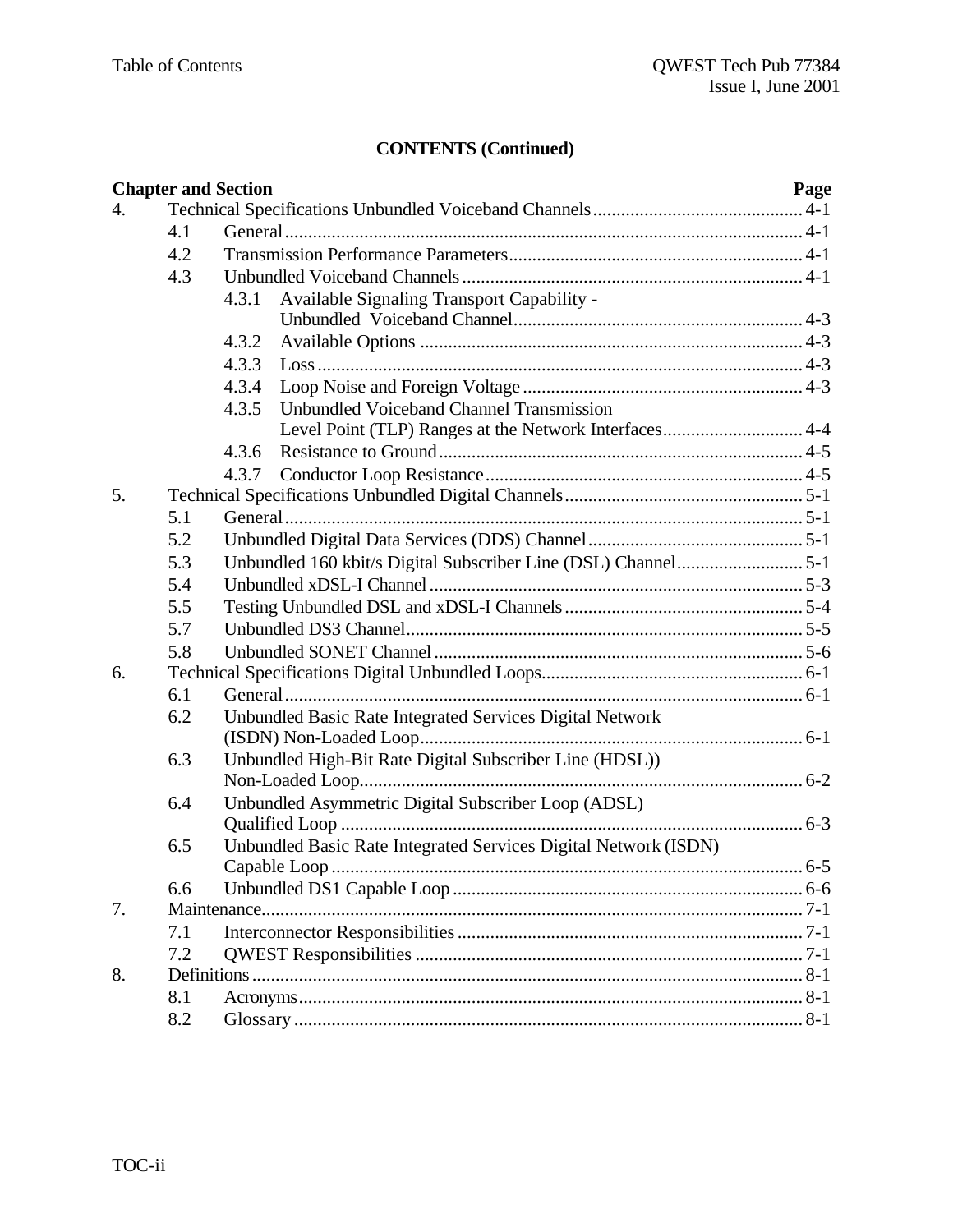| <b>Chapter and Section</b> |     |  | Page |
|----------------------------|-----|--|------|
|                            |     |  |      |
|                            | 91  |  |      |
|                            | 9.2 |  |      |
|                            | 9.3 |  |      |
|                            | 9.4 |  |      |
|                            | 9.5 |  |      |
|                            | 9.6 |  |      |
|                            | 9.7 |  |      |

#### **Tables**

| $1-1$    |                                                                       |  |
|----------|-----------------------------------------------------------------------|--|
| $3 - 1$  |                                                                       |  |
| $3 - 2$  |                                                                       |  |
| $3 - 3$  | Available Digital Data Service (DDS) Channel Network Channel          |  |
|          |                                                                       |  |
| $3-4$    |                                                                       |  |
| $3 - 5$  |                                                                       |  |
| $3-6$    |                                                                       |  |
| $3 - 7$  | Digital Channel Electrical NCI Protocol and Protocol Option Codes3-9  |  |
| $3 - 8$  | Optical Interface (SONET) NCI Protocol and Protocol Option Codes 3-10 |  |
| $3-9$    |                                                                       |  |
| $3-10$   |                                                                       |  |
| $3 - 11$ |                                                                       |  |
| $3-12$   |                                                                       |  |
| $3-13$   | Point-to-Point Digital Channel, DDS NC and NCI Code Combinations 3-15 |  |
| $3 - 14$ |                                                                       |  |
| $4 - 1$  |                                                                       |  |
| $4 - 2$  |                                                                       |  |
| $4 - 3$  |                                                                       |  |
| $4 - 4$  |                                                                       |  |
| $4 - 5$  |                                                                       |  |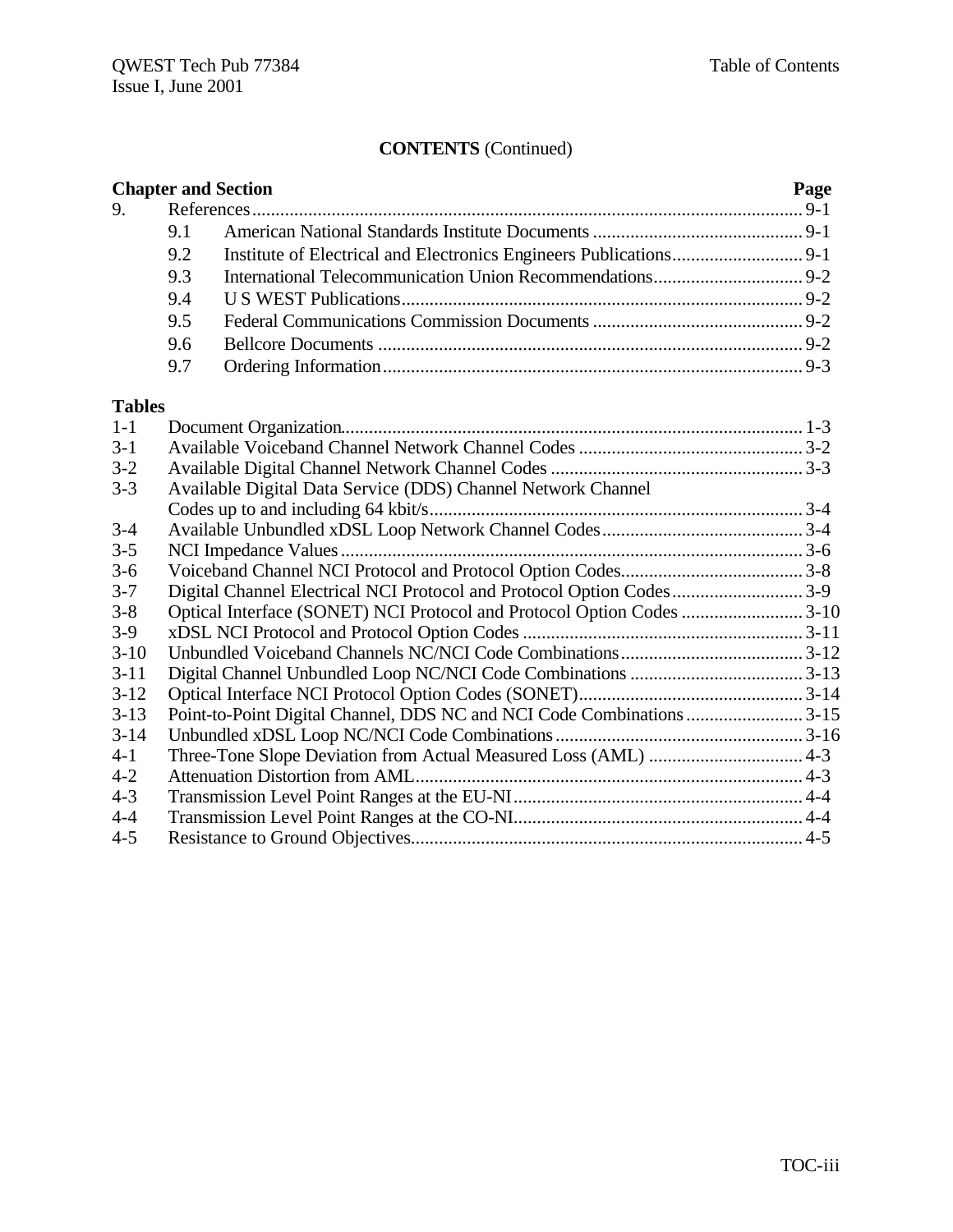| <b>Figures</b> | Page |
|----------------|------|
| $3-1$          |      |
| $3-2$          |      |
| $3 - 3$        |      |
| $4 - 1$        |      |
| $4 - 2$        |      |
| $5 - 1$        |      |
| $5 - 2$        |      |
| $5 - 3$        |      |
| $5 - 4$        |      |
| $5 - 5$        |      |
| $5 - 6$        |      |
| $6-1$          |      |
| $6 - 2$        |      |
| $6 - 3$        |      |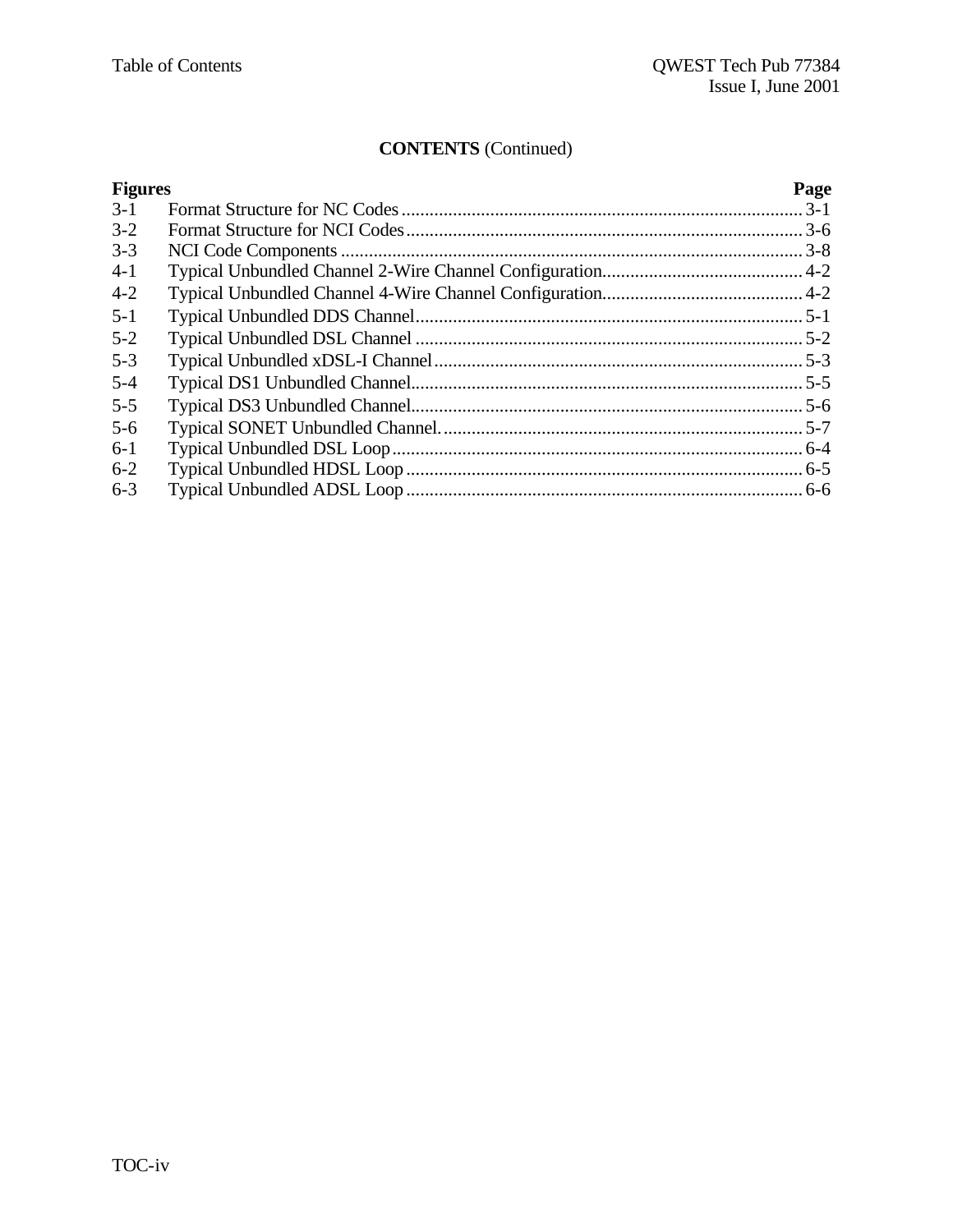# **CONTENTS**

# **Chapter and Section**

# Page

| 1.           |     |  |
|--------------|-----|--|
|              |     |  |
|              | 12  |  |
|              | 1.3 |  |
|              | 1.4 |  |
|              | 1.5 |  |
|              | 1.6 |  |
|              | 1.7 |  |
| <b>Table</b> |     |  |

| $1 - 1$ |  |  |
|---------|--|--|
|         |  |  |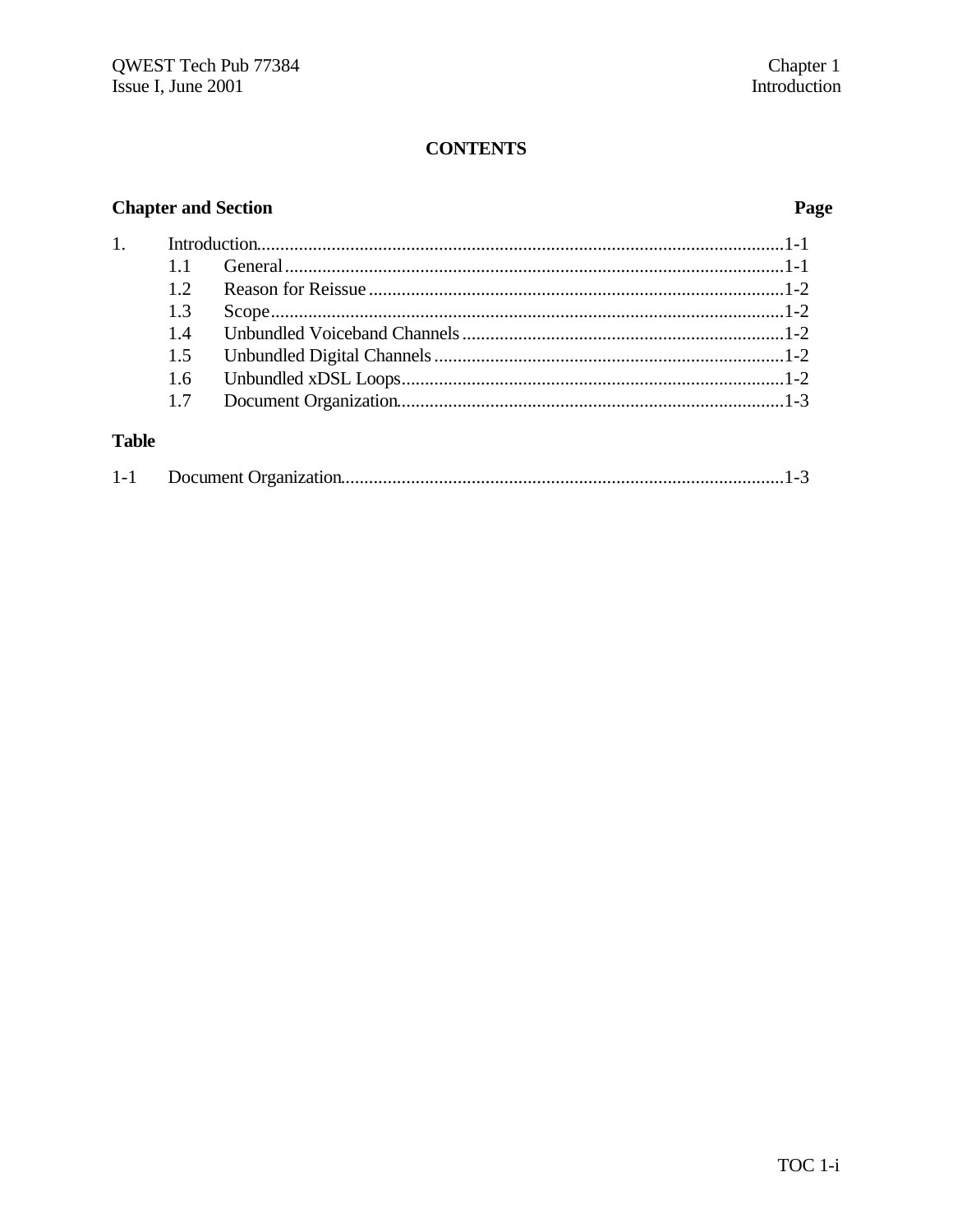#### **1. Introduction**

#### **1.1 General**

This document describes Qwest's Interconnection - Unbundled Loop offering that provides unbundled Voiceband Channels, Digital Channels and xDSL loops.

The Unbundled Loop extends from an interface at a Qwest Central Office to an End-User's premises interface located within the serving area of that Central Office. The Central Office must be one where an Interconnector has established Physical or Virtual Collocation arrangements. The Unbundled Loop offering provides:

- A voiceband transmission path of approximately 3 kHz of usable bandwidth between the End-User's premises Network Interface and the Qwest Central Office Network Interface.
- A digital transmission path between the End-User's premises Network Interface and the Qwest Central Office Network Interface supporting the following, standard signals:
	- Digital Data Service Transport that provides bi-directional transmission paths in the range from 2.4 kbit/s to 64 kbit/s.
	- A Basic Rate ISDN, Digital Subscriber Line (DSL) that provides a bi-directional, 160 kbit/s, 2B+1D transmission path.
	- An xDSL-I, DSL that provides a bi-directional, 160 kbit/s (144 kbit/s, full-payload) transmission path.
	- DS1 Loop that provides a bi-directional, 1.544 Mbit/s transmission path.
	- DS3 Loop that provides a bi-directional, 44.736 Mbit/s transmission path.
	- SONET Loop that provides an STS-3, STS-12, STS-48 or STS-192 transmission path.
- An xDSL transmission path between the End-User's premises Network Interface and the Qwest Central Office Network Interface, where a co-provider may apply the following standardized signals:
	- Digital Subscriber Line (DSL) compatible loop with bi-directional transmission interfaces of 160 kbit/s, conforming to ANSI Standard T1.601.
	- High-Bit-Rate Digital Subscriber Line (HDSL) compatible loop with bi-directional transmission interfaces conforming to ANSI T1E1, Technical Report Number 28.
	- Asymmetric Digital Subscriber Line (ADSL) compatible loop with bi-directional transmission interfaces conforming to ANSI Standard T1.413.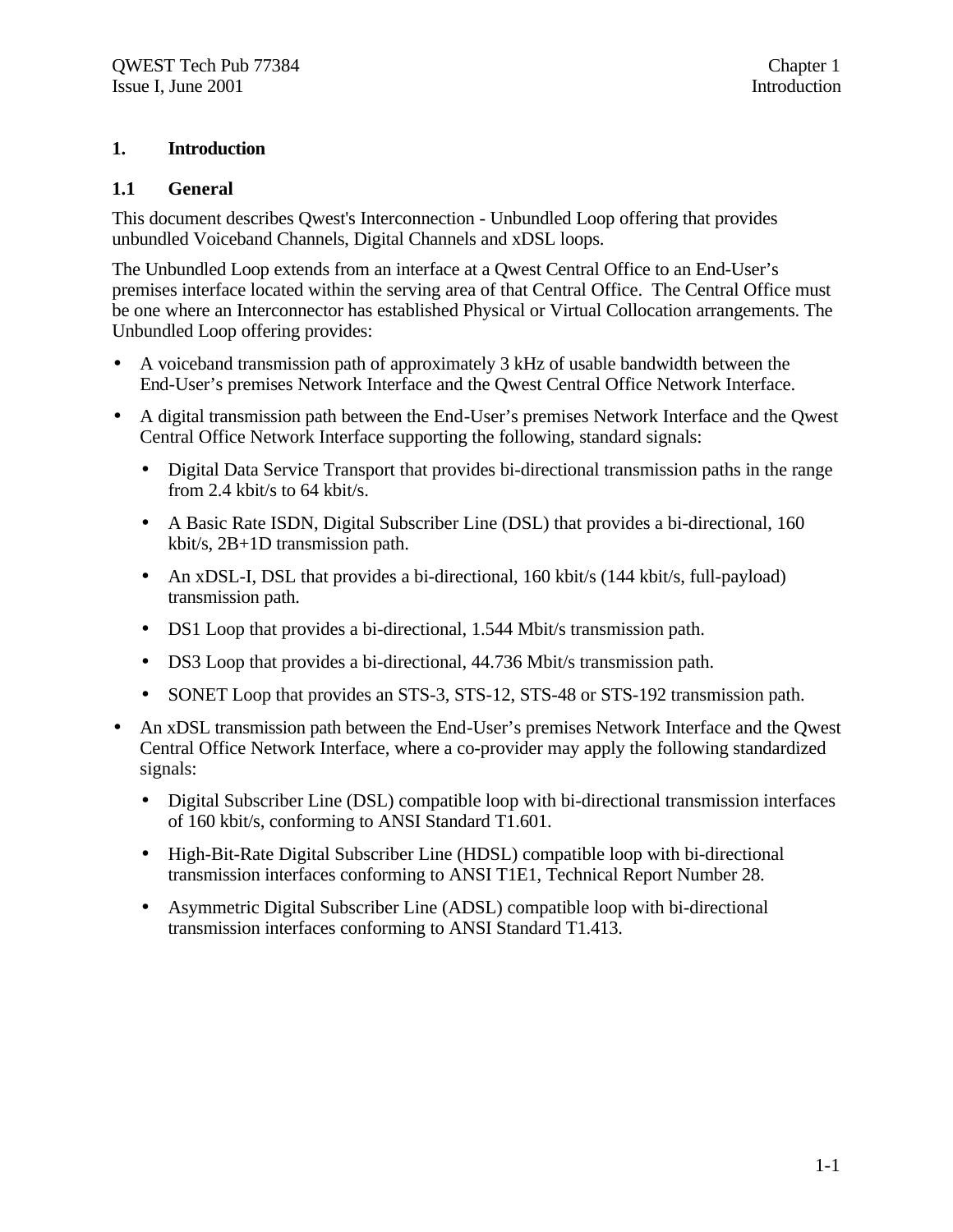### **1.2 Reason for Reissue**

This issue structures Unbundled Loop offerings into three families and conform to agreements made in a series of Workshops focused on this and other Unbundled offerings.

#### **1.3 Scope**

The intent of this document is to provide End-Users (EU's), service providers, and equipment manufacturers with a description of Qwest's Unbundled Loop, its operational characteristics and available interfaces. Qwest has responsibility for providing each individual unbundled element as described in this and other referenced publications. Qwest assures that each individual unbundled element will function as described herein.

The carrier ordering these unbundled elements has responsibility for correctly designing the total end-to-end service. The carrier may request Qwest to concatenate individual unbundled elements. However, Qwest can not assure that the combination of elements will work in the manner the carrier desires.

#### **1.4 Unbundled Voiceband Channels**

Unbundled Voiceband Channels are transmission paths capable of carrying analog voice frequency signals between the Network Interface (NI) on an EU's premises (EU-NI) and a Qwest Central Office Network Interface (CO-NI). Unbundled Voiceband Channels may be provided using a variety of transmission technologies including but not limited to metallic wire, metallic wire based digital loop carrier and fiber optic fed digital carrier systems. Such technologies are used singularly or in tandem in providing Unbundled Voiceband Channels. Direct Current (DC) continuity is not inherent in this offering.

#### **1.5 Unbundled Digital Channels**

Unbundled Digital Channels are transmission paths capable of carrying specifically formatted and line coded digital signals between the Network Interface on an EU's premises and a Qwest Central Office Network Interface. Unbundled Digital Loops may be provided using a variety of transmission technologies including but not limited to metallic wire, metallic wire based digital loop carrier and fiber optic fed digital carrier systems. Such technologies are used singularly or in tandem in providing service. Direct Current continuity is not inherent in this service.

#### **1.6 Unbundled xDSL Loops**

Unbundled xDSL Loops are transmission paths capable of carrying American National Standards Institute (ANSI) defined digital subscriber line signals between the Network Interface on an EU's premises and a Qwest Central Office Network Interface. Unbundled xDSL Loops use only nonloaded, metallic wire facilities. Direct Current continuity is expected with this offering.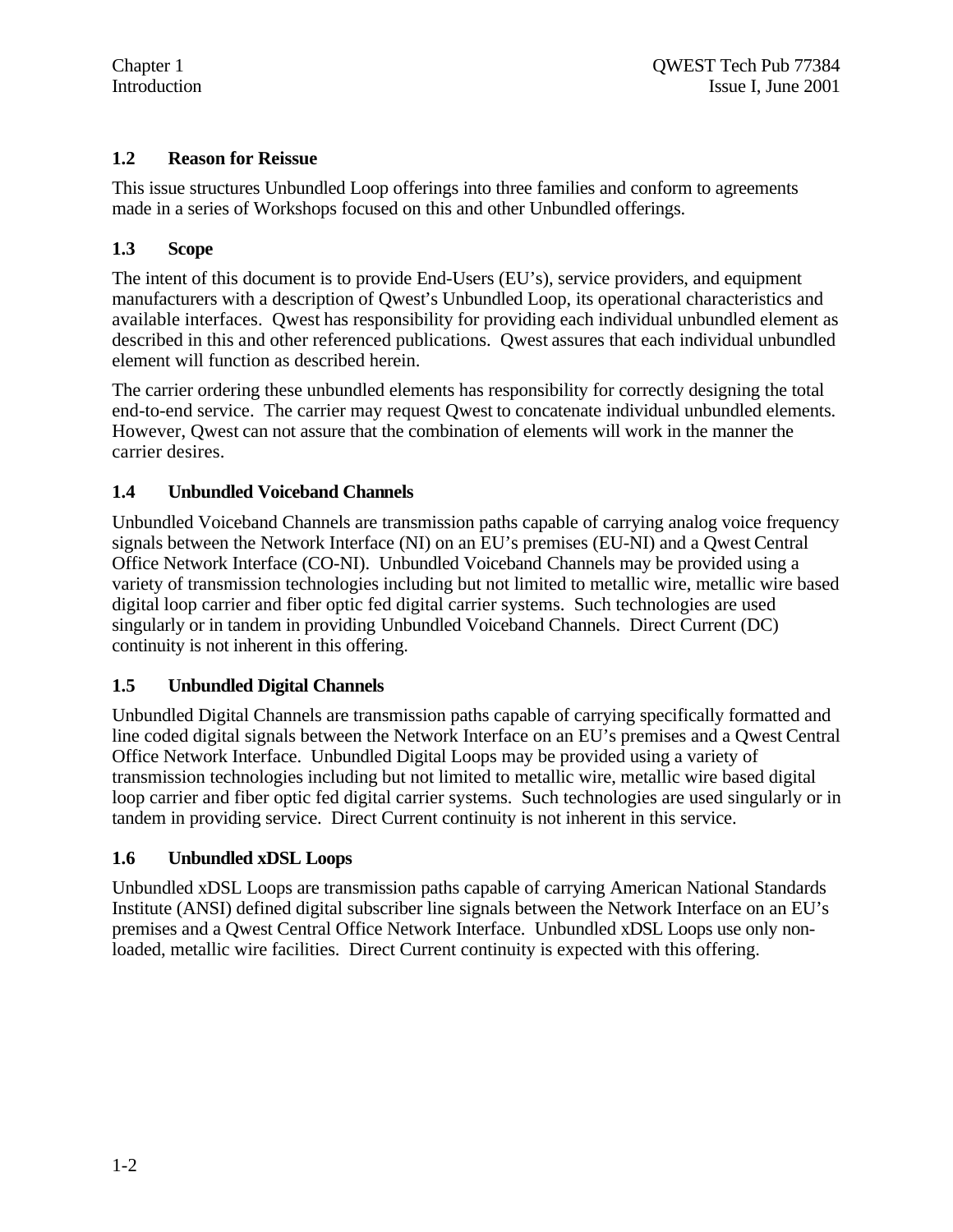# **1.7 Document Organization**

Table 1-1 describes how this document is organized.

| <b>Chapter</b> | Title                                                                    | Contents                                                                                                |
|----------------|--------------------------------------------------------------------------|---------------------------------------------------------------------------------------------------------|
| 1              | Introduction                                                             | General information about this document                                                                 |
| $\overline{2}$ | Service Description                                                      | Description of the service                                                                              |
| 3              | Channel and Interface<br>Specifications                                  | Explanation of interface codes and valid code<br>combinations                                           |
| $\overline{4}$ | <b>Technical Specifications -</b><br><b>Unbundled Voiceband Channels</b> | Technical issues and operational<br>characteristics of available Unbundled<br><b>Voiceband Channels</b> |
| 5              | <b>Technical Specifications -</b><br><b>Unbundled Digital Channels</b>   | Technical issues and operational<br>characteristics available Unbundled Digital<br>Channels             |
| 6              | <b>Technical Specifications -</b><br>Unbundled xDSL Loops                | Technical issues and operational<br>characteristics of xDSL Loops                                       |
| 7              | Maintenance                                                              | <b>Customer and Qwest Responsibilities</b>                                                              |
| 8              | Definitions                                                              | Acronyms and glossary of terms                                                                          |
| 9              | References                                                               | List of references with ordering instructions<br>and a list of Trademarks                               |

#### **Table 1-1** Document Organization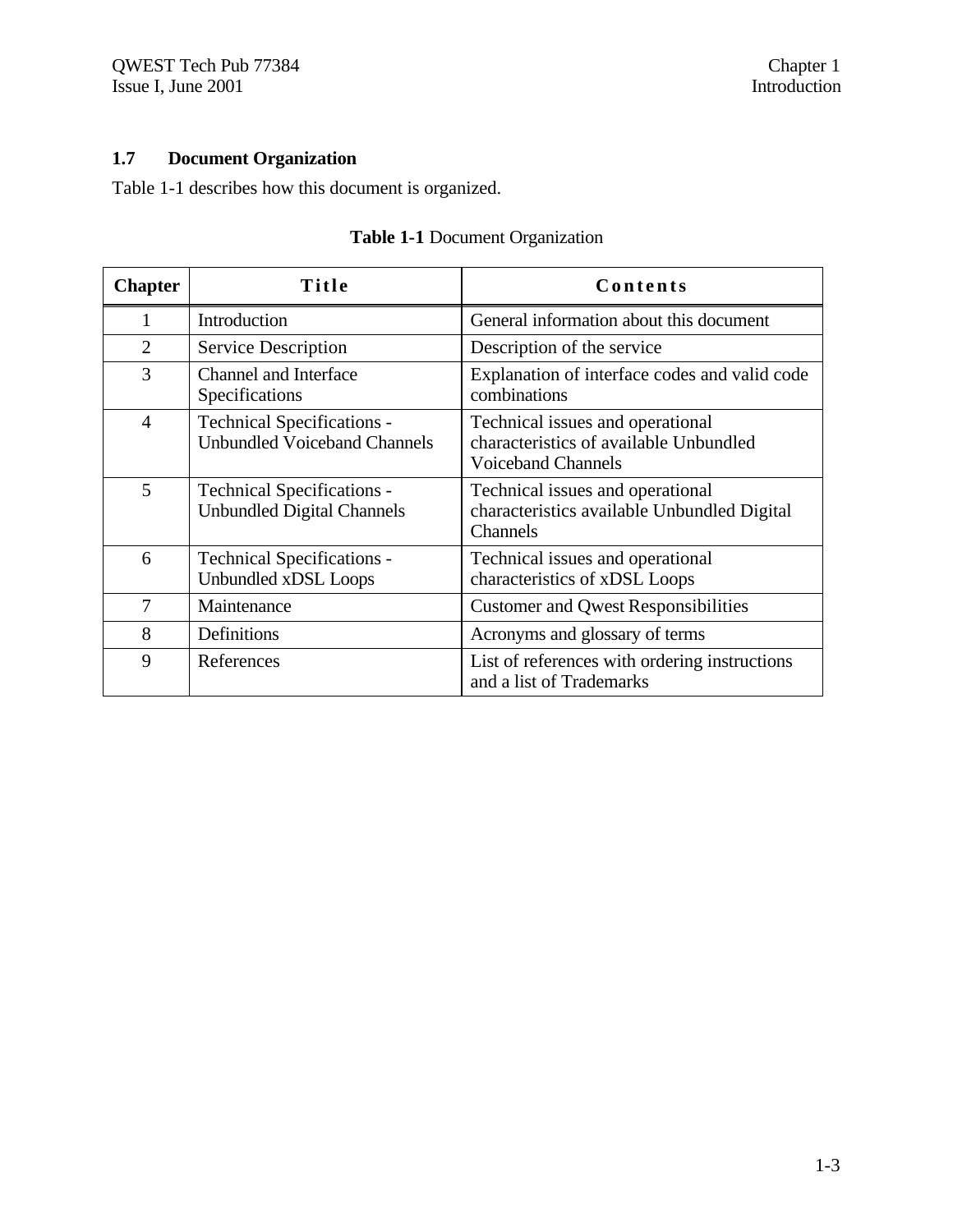# **CONTENTS**

# **Chapter and Section Page**

| 2. |     |                                                                     |  |
|----|-----|---------------------------------------------------------------------|--|
|    | 2.1 |                                                                     |  |
|    | 2.2 |                                                                     |  |
|    |     | 2.2.1 Interconnection -- Unbundled Digital Data Services Channel2-2 |  |
|    |     | 2.2.2 Interconnection -- Unbundled Digital Subscriber Line (DSL)    |  |
|    |     |                                                                     |  |
|    |     | 2.2.3                                                               |  |
|    |     | 2.2.4                                                               |  |
|    |     |                                                                     |  |
|    | 2.3 |                                                                     |  |
|    | 2.4 |                                                                     |  |
|    | 2.5 |                                                                     |  |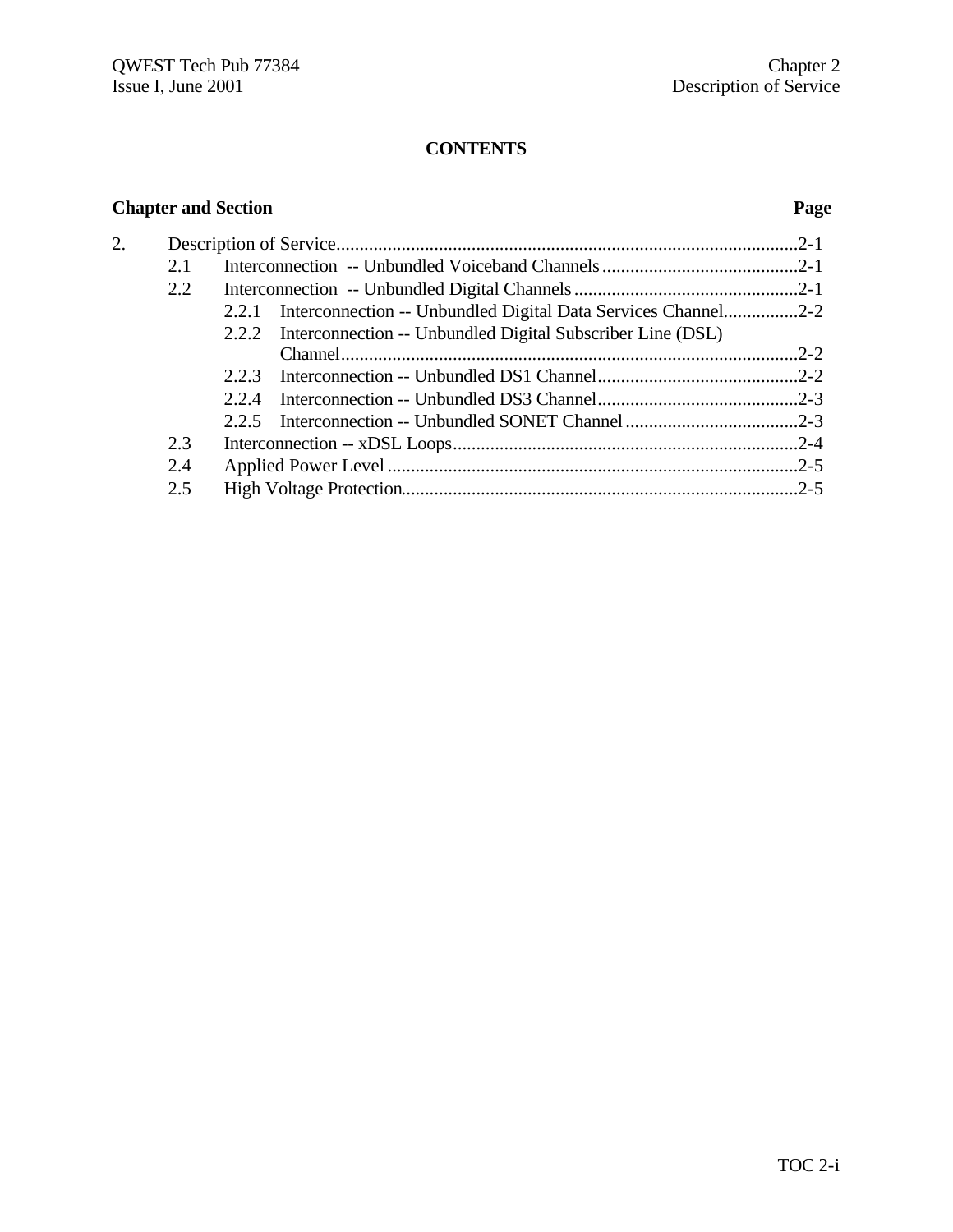#### **2. Description of Service**

#### **2.1 Interconnection -- Unbundled Voiceband Channels**

An Interconnection -- Unbundled Voiceband Channel is a voice band transmission path that runs from a Qwest central office (CO) building (from a main distribution frame or other suitable frame called the Central Office Network Interface [CO-NI]) to an End-User Network Interface (EU-NI). The EU-NI is located at the EU's designated premises within the serving area of the Qwest CO. The EU-NI is typically a Network Interface Device or NID. The NID divides the Qwest facility and the EU's customer installation, i.e., inside wiring and customer premises equipment. An Interconnector gains access to these unbundled services at the Qwest CO through established Physical or Virtual Collocation arrangements. Qwest Technical Publication 77386, *Expanded Interconnection and Collocation for Private Line Transport and Switched Access Services*, provides technical information about Interconnection and Collocation.

Characteristics associated with an Unbundled Voiceband Channel as defined above are in accord with the following interfaces:

- 2-Wire analog interfaces supporting loop-start signaling with a transmission path designed to carry analog voice frequency signals nominally between 300 and 3000 Hz.
- 2-Wire analog interfaces supporting ground-start signaling with a transmission path designed to carry analog voice frequency signals nominally between 300 and 3000 Hz.
- 2-Wire analog interfaces supporting reverse battery signaling with a transmission path designed to carry analog voice frequency signals nominally between 300 and 3000 Hz.
- 2-Wire analog interfaces with no signaling functions provided by Qwest and a transmission path designed to carry analog voice frequency signals nominally between 300 and 3000 Hz.
- 4-Wire analog interfaces with no signaling functions provided by Qwest. Its associated transmission channel will carry analog voice frequency signals, nominally between 300 and 3000 Hz, using separate transmit and receive paths.

#### **2.2 Interconnection -- Unbundled Digital Channels**

An Interconnection -- Unbundled Digital Channel is a digital transmission path that runs from a Qwest central office (CO) building (from a main distribution frame, DSX or other suitable frame called the Central Office Network Interface [CO-NI]) to an End-User Network Interface (EU-NI). The EU-NI is located at the EU's designated premises within the serving area of the Qwest CO. The EU-NI is typically a Network Interface Device or NID. The NID divides the Qwest facility and the EU's customer installation, i.e., inside wiring and customer premises equipment. An Interconnector gains access to these unbundled services at the Qwest CO through established Physical or Virtual Collocation arrangements. Qwest Technical Publication 77386, *Expanded Interconnection and Collocation for Private Line Transport and Switched Access Services*, provides technical information about Interconnection and Collocation. The following sections describe the types of available Digital Channels.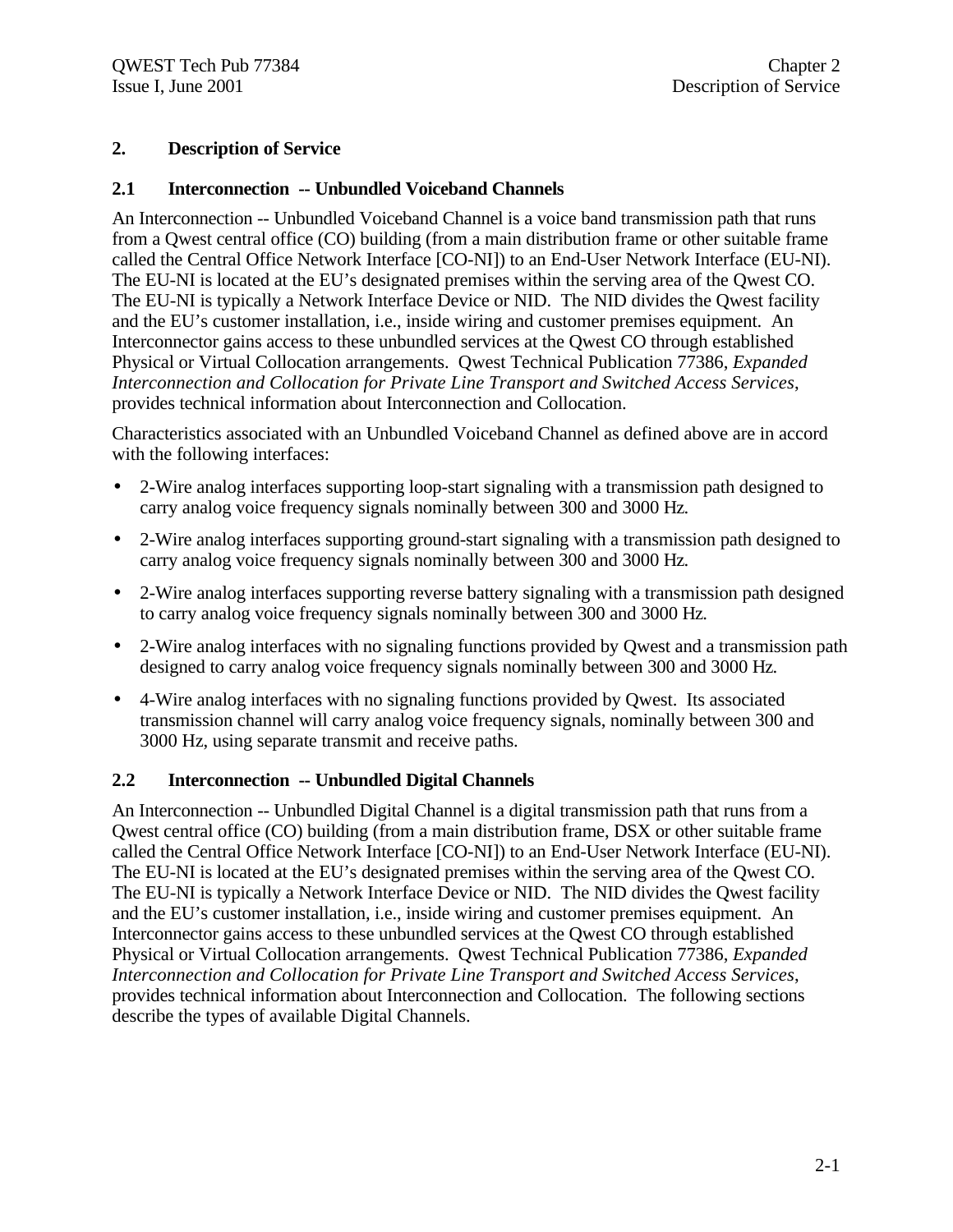#### **2.2.1 Interconnection -- Unbundled Digital Data Services Channel**

An Interconnection - Unbundled Digital Data Services (DDS) Channel is based on ANSI Standard T1.410, *Carrier-to-Customer Metallic Interface - Digital Data at 64kbps and Subrates,* and operates at 64 kbit/s and subrates of 2.4, 4.8, 9.6, 19.2, and 56 kbit/s. It is a digital transmission path that runs from a Qwest Central Office, CO-NI to the EU-NI located at the EU's designated premises within the serving area of the Qwest CO. Secondary channels may be transmitted with any subrate. An Interconnector gains access to these unbundled services at the Qwest CO through established Physical or Virtual Collocation arrangements

Characteristics associated with an Unbundled DDS Channel interface as defined are 4-wire, conform to ANSI T1.410, and are nominally 2.4, 4.8, 9.6, 19.2, 56, and 64 kbit/s.

#### **2.2.2 Interconnection -- Unbundled Digital Subscriber Line (DSL) Channel**

An Interconnection - Unbundled Digital Subscriber Loop (DSL) Channel is a digital transmission path that runs from a Qwest Central Office, CO-NI to the EU-NI located at the EU's designated premises within the serving area of the Qwest CO. This transmission path will transport a standard, 160 kbit/s DSL channel with interfaces conforming to ANSI Standard T1.601, Telecommunications -*Integrated Services Digital Network (ISDN) - Basic Access Interface for Use on Metallic Loops for Application on the Network side on the NT (Layer 1 Specification).* It transports a nominal 144 kbit/s of customer useable data. An Interconnector gains access to these unbundled services at the Qwest CO through established Physical or Virtual Collocation arrangements.

Characteristics associated with an Unbundled ISDN Loop as defined above are in accord with the following interfaces:

- 2-Wire digital interface supporting basic rate ISDN with 2B1Q line code, nominally 160 kbit/s, with the Network Termination (NT) function.
- 2-Wire digital interface supporting basic rate ISDN with 2B1Q line code, nominally 160 kbit/s, with the Line Termination (LT) function.

#### **2.2.3 Interconnection -- Unbundled DS1 Channel**

An Interconnection - Unbundled DS1 Channel is a digital transmission path that runs from a Qwest Central Office, CO-NI to the EU-NI located at the EU's designated premises within the serving area of the Qwest CO. An Interconnector gains access to these unbundled services at the Qwest CO through established Physical or Virtual Collocation arrangements. It is a transmission path between a Central Office Network Interface at a DSX-1 panel or equivalent in a Qwest Central Office and at the End-User's premises Network Interface. The DS1 Channel transports bi-directional DS1 signals with a nominal transmission rate of 1.544 Mbit/s.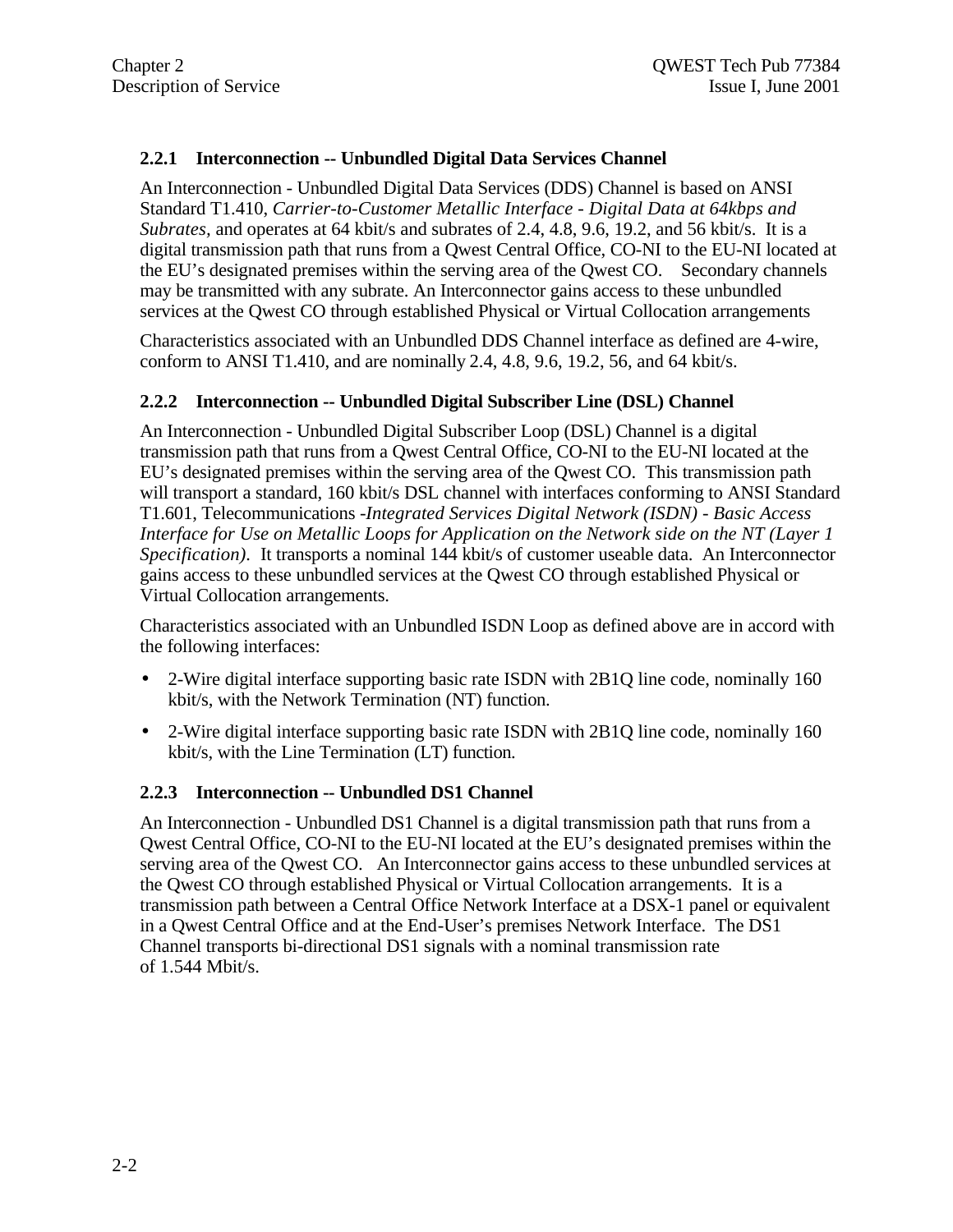Characteristics associated with an Unbundled Digital Channel as defined above are in accord with the following interfaces:

- 4-Wire digital interfaces supporting Bipolar Alternate Mark Inversion (AMI) line code, nominally 1.544 Mbit/s, over a transmission path to an EU's premises. Frame format may be Super Frame, ANSI Extended Super Frame or Non-ANSI Extended Super Frame.
- 4-Wire digital interfaces supporting Binary, Eight Zero Substitution (B8ZS) line codes, nominally 1.544 Mbit/s, over a transmission path to an EU's premises. Frame format may be Free Framed, Super Frame, ANSI Extended Super Frame or Non-ANSI Extended Super Frame.

#### **2.2.4 Interconnection -- Unbundled DS3 Channel**

An Interconnection - Unbundled DS3 Channel is a digital transmission path that runs from a Qwest Central Office, CO-NI to the EU-NI located at the EU's designated premises within the serving area of the Qwest CO. An Interconnector gains access to these unbundled services at the Qwest CO through established Physical or Virtual Collocation arrangements. It is a transmission path between a Central Office Network Interface at a DSX-3 panel or equivalent in a Qwest Central Office and at the End-User's premises Network Interface. The DS3 Channel transports a bi-directional a high capacity channel for the transmission of 44.736 Mbit/s isochronous serial data having a line code of Bipolar Three Zero Substitution (B3ZS).

Characteristics associated with an Unbundled Digital Channel as defined above are in accord with the following interfaces:

- 4-Wire digital interface supporting Binary, Three Zero Substitution (B3ZS) line code, nominally 44.736 Mbit/s, over a transmission path to an EU's premises. Frame format is M-framed.
- 4-Wire digital interface supporting Binary, Three Zero Substitution (B3ZS) line code, nominally 44.736 Mbit/s, over a transmission path to an EU's premises. Frame format is M-framed with C-bit Parity.

#### **2.2.5 Interconnection -- Unbundled SONET Channel**

An Interconnection - Unbundled SONET Channel is a digital transmission path that runs from a Qwest Central Office, CO-NI to the EU-NI located at the EU's designated premises within the serving area of the Qwest CO. An Interconnector gains access to these unbundled services at the Qwest CO through established Physical or Virtual Collocation arrangements. It is a transmission path between a Central Office Network Interface at a Fiber Distribution Panel (FDP) or equivalent in a Qwest Central Office and an FDP at the End-User's premises. The SONET Channel transports a bi-directional a high capacity SONET signals of OC-3, OC-12, OC-48 or OC-192 rates. They will generally conform to ANSI Standard 105.06, Telecommunications*- Synchronous Optical Network (SONET): Physical Layer Specifications* and ANSI T1.105, Telecommunications*- Synchronous Optical Network (SONET): Basic Description including Multiplex Structure, Rates, and Formats*. Equipment has been placed in service over an extended period of time that encompasses an evolution of the specifications.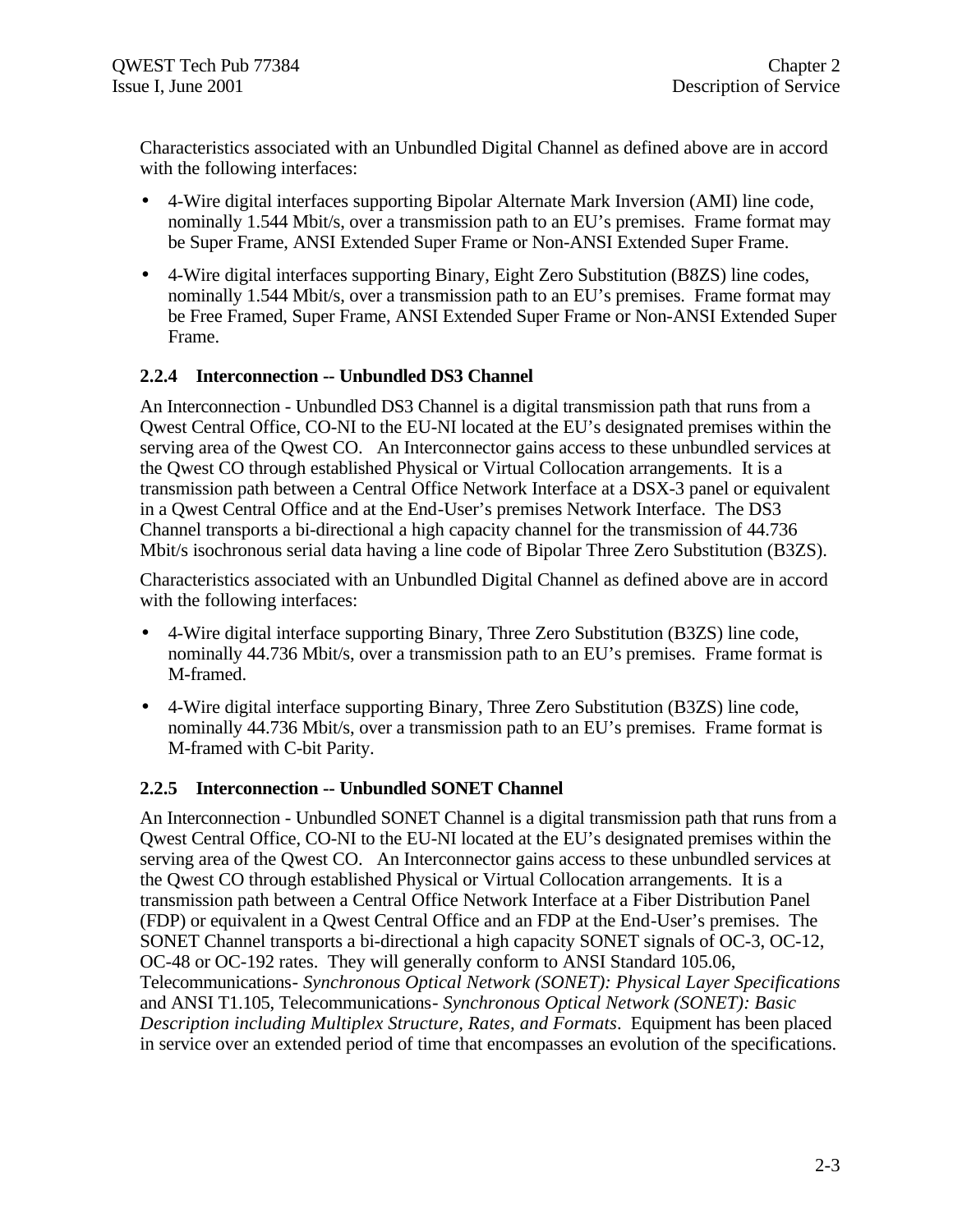Characteristics associated with an Unbundled SONET Channel as defined above are in accord with the following interfaces:

- 4-fiber digital interface supporting an OC-3, SONET Optic signal of nominal rate of 155.52 Mbit/s over a transmission path to an EU's premises.
- 4-fiber digital interface supporting an OC-12, SONET Optic signal of nominal rate of 622.08 Mbit/s over a transmission path to an EU's premises.
- 4-fiber digital interface supporting an OC-48, SONET Optic signal of nominal rate of 2.488 Gbit/s over a transmission path to an EU's premises.
- 4-fiber digital interface supporting an OC-192, SONET Optic signal of nominal rate of 9.865 Gbit/s over a transmission path to an EU's premises.

#### **2.3 Interconnection -- xDSL Loops**

An Interconnection - Unbundled xDSL Loop is a metallic transmission path that runs from a Qwest Central Office, CO-NI to the EU-NI located at the EU's designated premises within the serving area of the Qwest CO. This metallic path is a non-loaded metallic facility. See Chapter 6 for detailed technical characteristics. An Interconnector gains access to these unbundled services at the Qwest CO through established Physical or Virtual Collocation arrangements.

Characteristics associated with an Unbundled xDSL Loop as defined above are in accord with the following interfaces:

- 2-Wire digital interfaces supporting with Two Binary One Quaternary (2B1Q) line code, nominally 160 kbit/s. The payload may be channelized or un-channelized with 144 kbit/s of customer useable data.
- 2-Wire HDSL interface conforming to signal characteristics of Accredited Standards Committee on Telecommunications, T1, and within the Technical Subcommittee T1E1, Network Interfaces, Technical Report Number 28.
- 4-Wire HDSL interface conforming to signal characteristics of Accredited Standards Committee on Telecommunications, T1, and within the Technical Subcommittee T1E1, Network Interfaces, Technical Report Number 28
- 2-Wire ADSL interface using Carrierless Amplitude Phase Modulation (CAP), conforming to signal characteristics of ANSI Standard, T1.413, *Network and Customer Installation Interfaces - Asymmetrical Digital Subscriber Line (ADSL) Metallic Interface*.
- 2-Wire ADSL using Discrete Multi-Tone (DMT), conforming to signal characteristics of ANSI Standard, T1.413, *Network and Customer Installation Interfaces - Asymmetrical Digital Subscriber Line (ADSL) Metallic Interface*.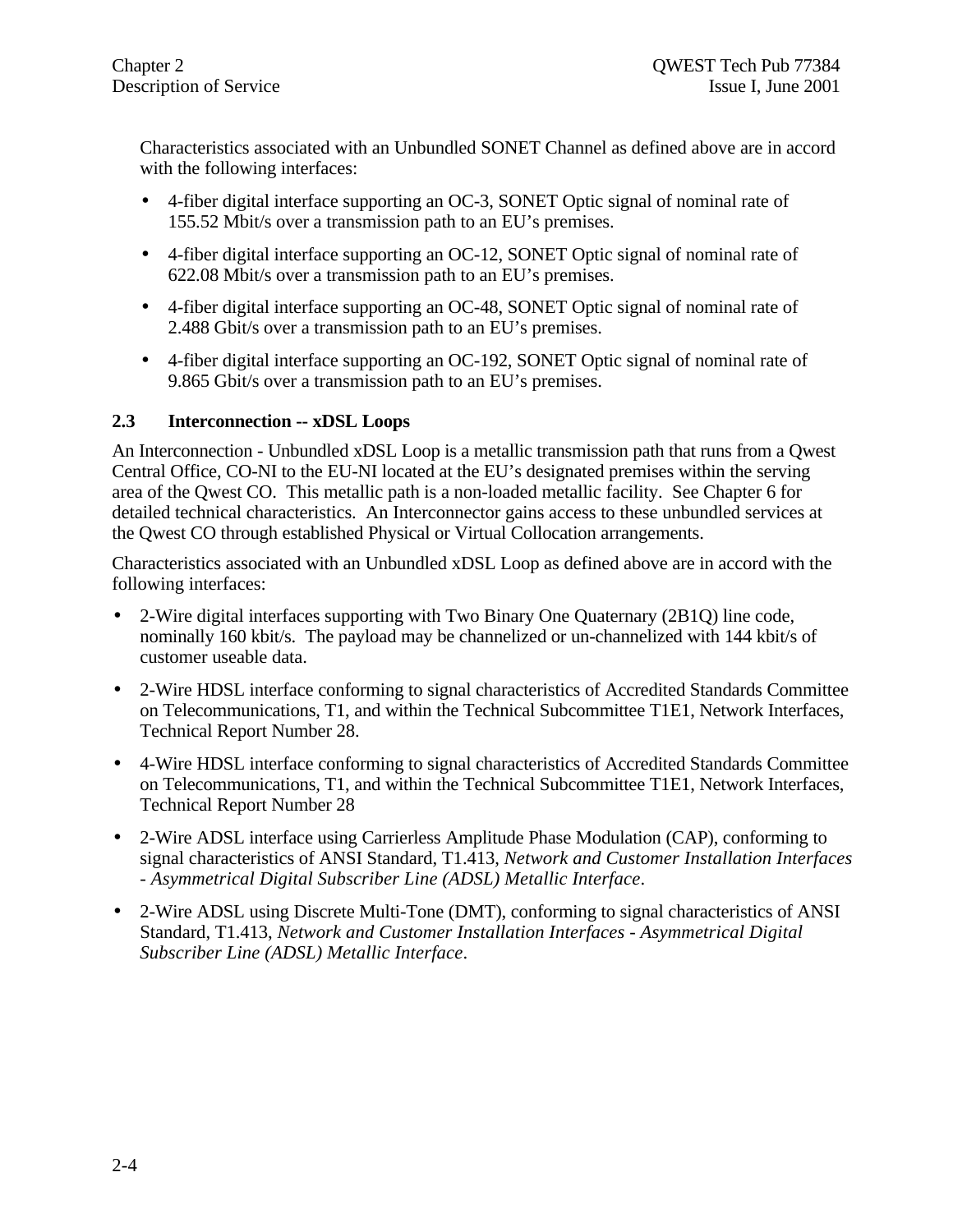# **2.4 Applied Power Level**

The applied power level of any transmitted signal must comply with American National Standards Institute (ANSI) specifications T1.401-1993 and Bellcore's Generic Requirements 1089-CORE, *Electromagnetic compatibility and Electrical Safety Generic Criteria for Network Telecommunications Equipment*. Continuous idle-state voltages applied to the CO-NI and EU-NI must fall within the range of 0 to 105 volts DC with respect to ground potential.

The signals applied at the NIs of the Advanced Digital Transport Loop must be one that conforms to the specifications of one of the nine, Spectrum Management Classes as Spectrum Management for Loop Transmission Systems, ANSI Standard T1.417.

#### **2.5 High Voltage Protection**

Whenever High Voltage Protection is required, additional tariffed charges shall be applied to any Unbundled Loop order. High Voltage Protection is often required at EU sites such as power substations and other sites where a potential exists for dangerous voltage conditions. Each situation needs analysis and in some cases may trigger an Individual Case Basis (ICB) request for special construction.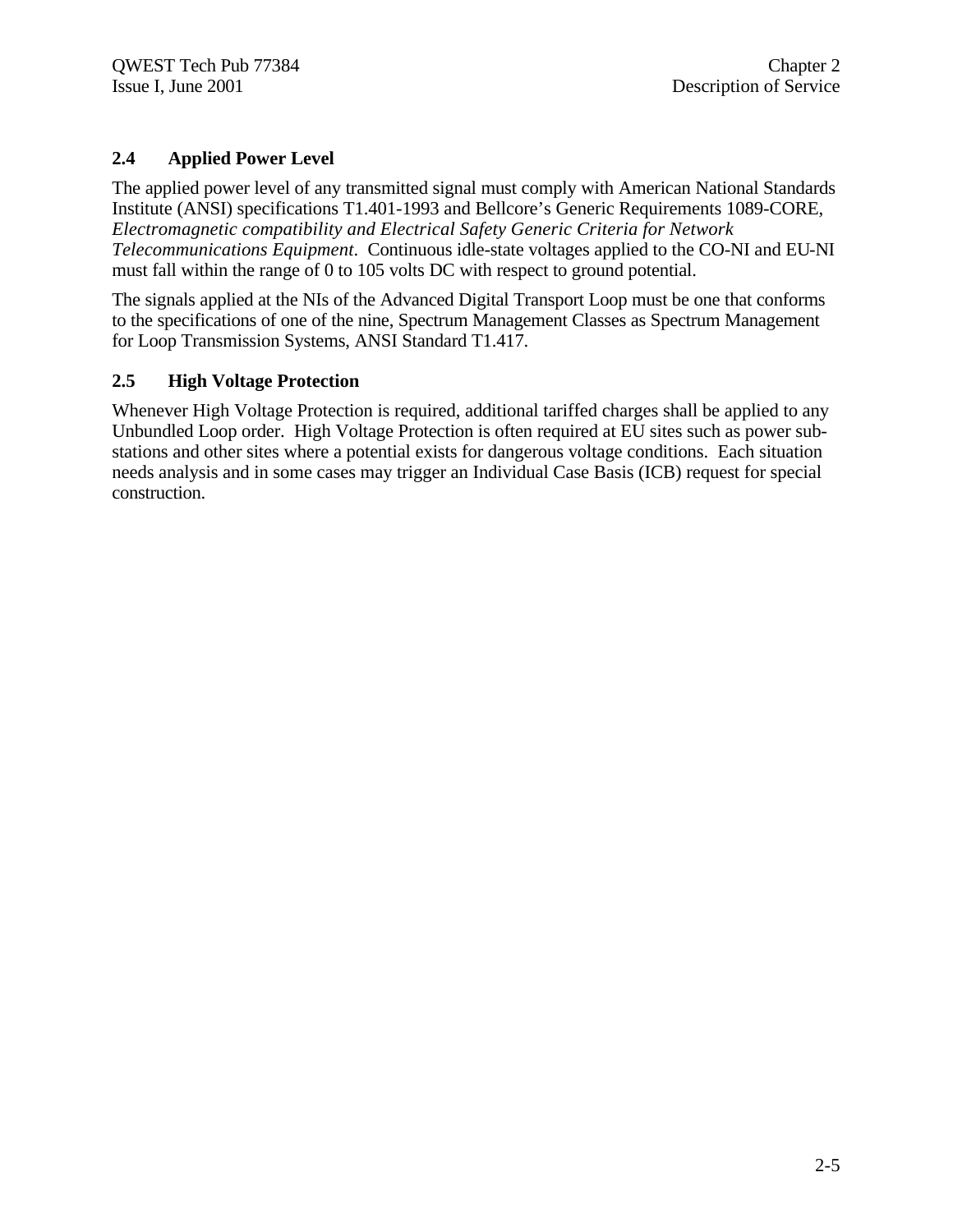# **CONTENTS**

# **Chapter and Section Page**

| 3. |     |                                                               |  |
|----|-----|---------------------------------------------------------------|--|
|    | 3.1 |                                                               |  |
|    | 3.2 |                                                               |  |
|    | 3.3 |                                                               |  |
|    | 3.4 |                                                               |  |
|    |     | 3.4.1                                                         |  |
|    |     |                                                               |  |
|    |     |                                                               |  |
|    | 3.5 |                                                               |  |
|    | 3.6 |                                                               |  |
|    |     | 3.6.1                                                         |  |
|    |     | 3.6.2                                                         |  |
|    | 3.7 |                                                               |  |
|    |     |                                                               |  |
|    |     | 3.7.2 Available Digital Channel - Electrical NCI Codes 3-11   |  |
|    |     | Available Digital Channel - Optical NCI Codes 3-12<br>3.7.3   |  |
|    |     |                                                               |  |
|    | 3.8 | Compatible Network Channel and Network Channel Interface Code |  |
|    |     | Combinations.                                                 |  |
|    |     | 3.8.1                                                         |  |
|    |     | 3.8.2                                                         |  |
|    |     | 3.8.3                                                         |  |
|    |     |                                                               |  |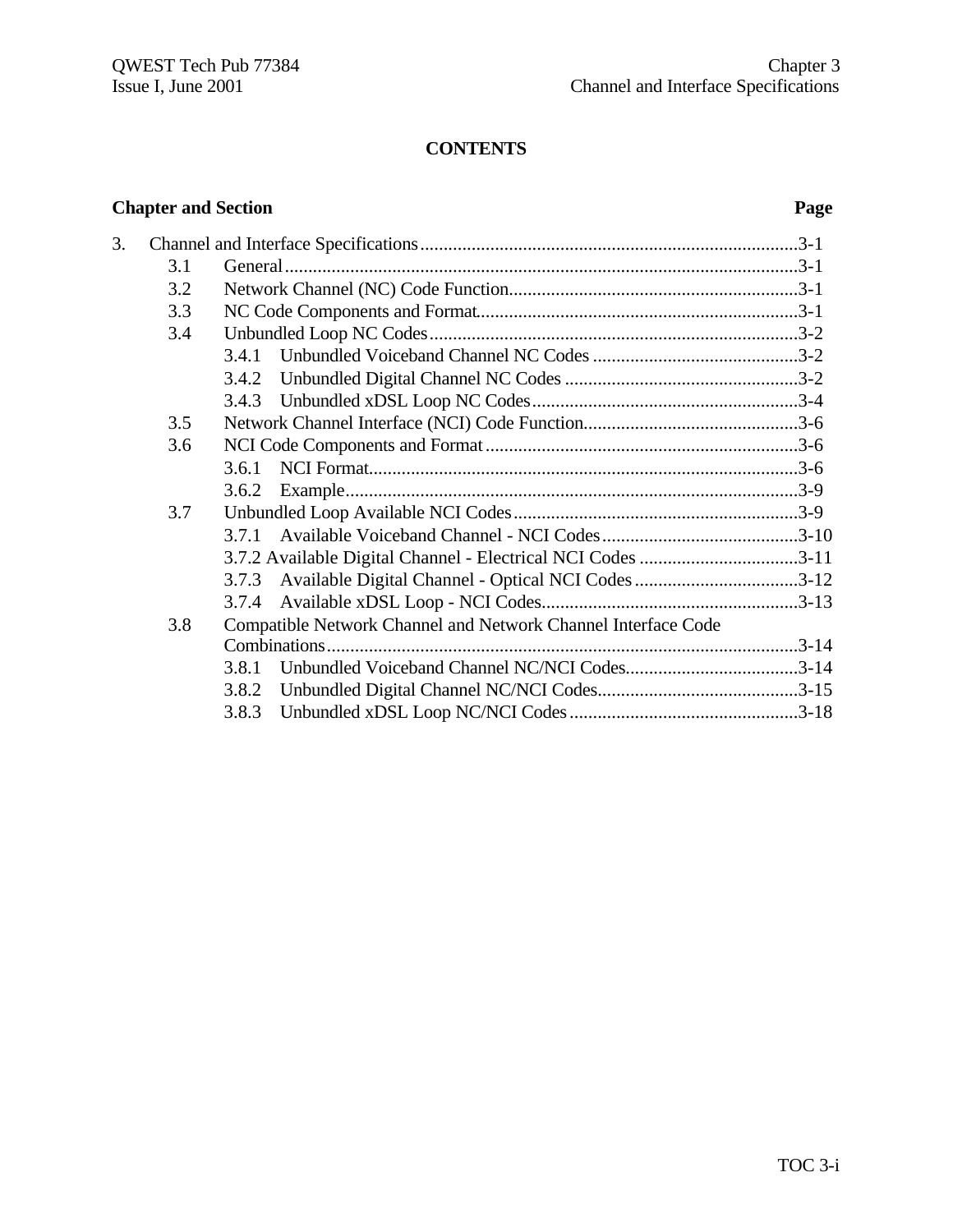| <b>Tables</b> |                                                                       | Page     |
|---------------|-----------------------------------------------------------------------|----------|
| $3-1$         |                                                                       |          |
| $3 - 2$       |                                                                       |          |
| $3 - 3$       | Available Digital Data Service (DDS) Channel Network Channel          |          |
|               |                                                                       | $.3 - 4$ |
| $3-4$         |                                                                       |          |
| $3 - 5$       |                                                                       |          |
| $3 - 6$       |                                                                       |          |
| $3 - 7$       | Digital Channel Electrical NCI Protocol and Protocol Option Codes3-9  |          |
| $3 - 8$       | Optical Interface (SONET) NCI Protocol and Protocol Option Codes 3-10 |          |
| $3-9$         |                                                                       |          |
| $3-10$        |                                                                       |          |
| $3-11$        | Digital Channel Unbundled Loop NC/NCI Code Combinations 3-13          |          |
| $3-12$        |                                                                       |          |
| $3-13$        | Point-to-Point Digital Channel, DDS NC and NCI Code Combinations 3-15 |          |
| $3-14$        |                                                                       |          |
|               |                                                                       |          |

# **Figures**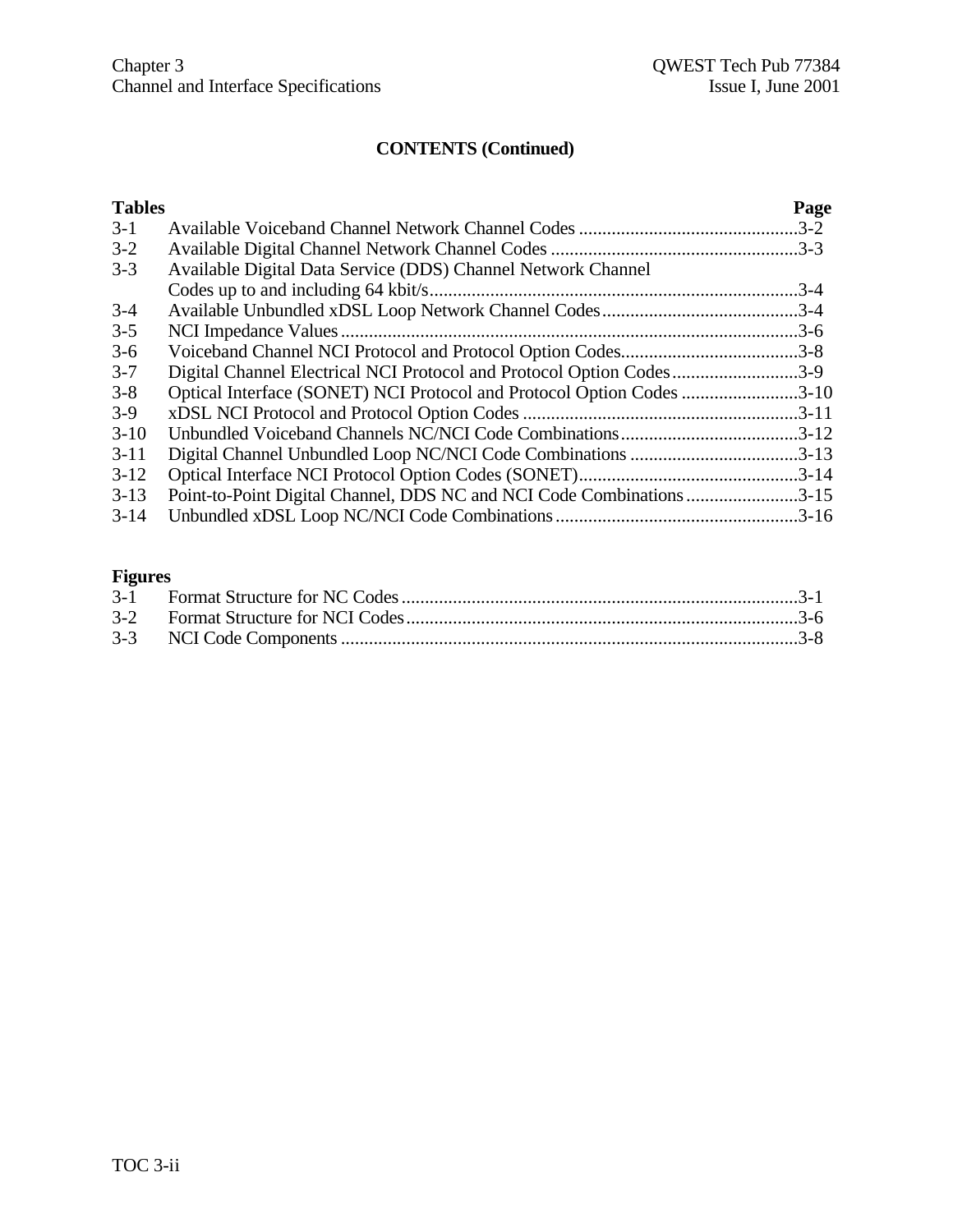### **3. Channel and Interface Specifications**

#### **3.1 General**

Network Channel (NC) codes describe, in standard format, the characteristics of the service channel. Network Channel Interface (NCI) codes describe the physical and electrical Unbundled xDSL Loop NC/NCI Code Combinations characteristics of the Network Interface (NI). *Industry Support Interface (ISI); NC/NCI Code Dictionary*, Telcordia Special Report SR-STS-000307 fully describes these coding schemes.

#### **3.2 Network Channel (NC) Code Function**

Service considerations are encoded into NC codes. The Carrier or End-User specifies the NC Code to advise Qwest of the required service connection of the channel and of any applicable Central Office (CO) functions.

#### **3.3 NC Code Components and Format**

An NC code is a four-character code with two data elements:

- Channel Code
- Optional Feature Code

Figure 3-1 illustrates NC code format.

| Data Element              | Channel Code |          | <b>Optional Feature Code</b> |
|---------------------------|--------------|----------|------------------------------|
| <b>Character Position</b> |              |          |                              |
| <b>Character Key</b>      |              | $X$ or - | $X$ or -                     |

**Network Channel Code**

 $X =$  Alphanumeric

 $=$  Hyphen

**Figure 3-1** Format Structure for NC Codes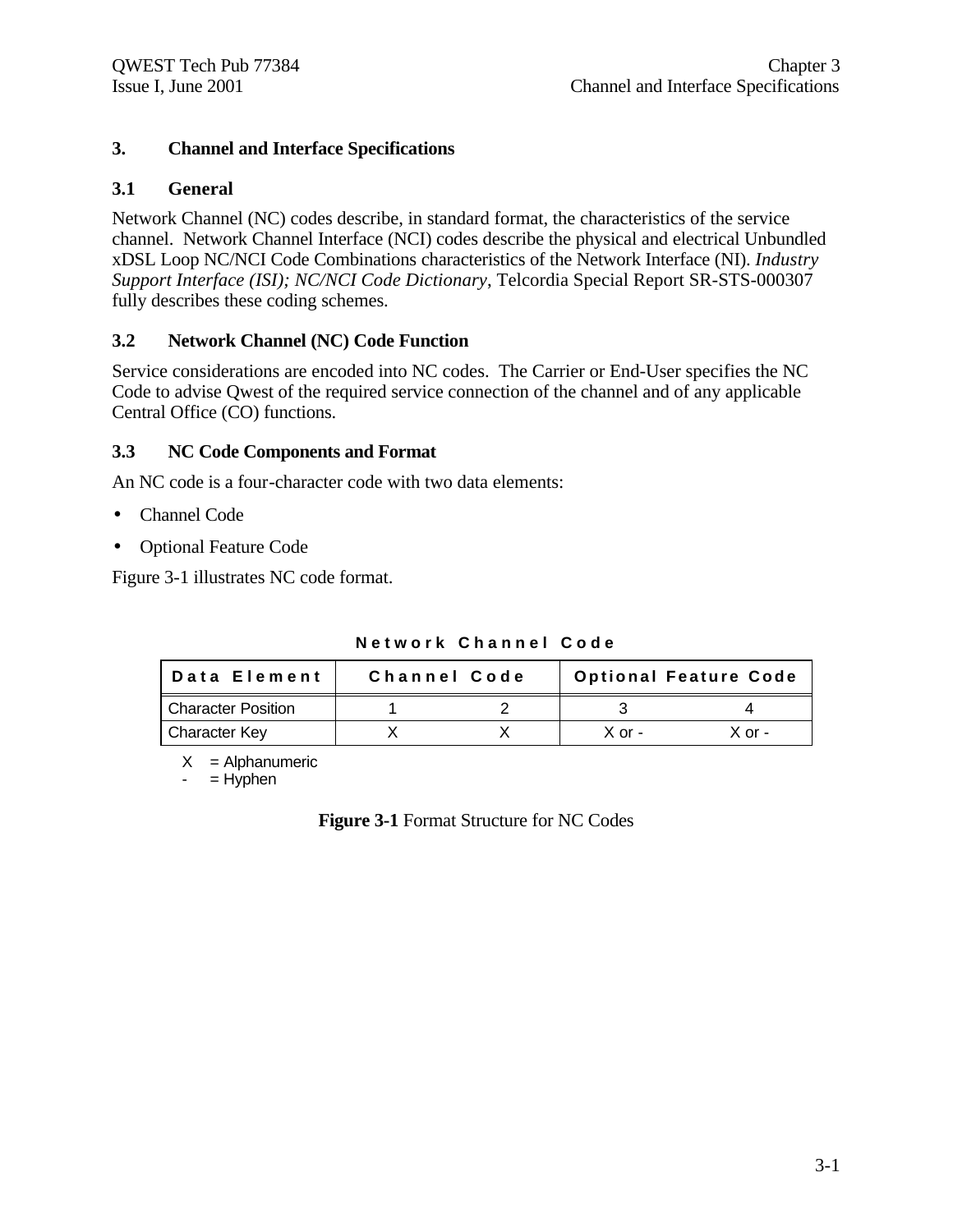The **Channel Code** (character positions 1 and 2) is a two character alpha or alphanumeric code that describes the channel service in an abbreviated form. The channel code will frequently, but not always, be the service code of special service circuits or the transmission grade of message trunk circuits. The NC channel code field is always filled.

The **Optional Feature Code** (character positions 3 and 4) is a two character alpha or alphanumeric or hyphen code that represents the option codes available for each channel code. Varying combinations of this code will allow the customer to enhance the technical performance of the requested channel, or to further identify the type of service. It can also specify options such as data conditioning, bridging, etc. The NC optional code field is always filled.

#### **3.4 Unbundled Loop NC Codes**

#### **3.4.1 Unbundled Voiceband Channel NC Codes**

For Unbundled Voiceband Channels, the first two characters are LX. The third and fourth characters are hyphens to denote no additional service features.

Table 3-1 contains the available NC codes for Unbundled Voiceband Channels.

| <b>Network</b><br><b>Channel Code</b> | Point-to-Point Analog Loop Description |  |  |  |  |  |
|---------------------------------------|----------------------------------------|--|--|--|--|--|
| Analog Loop                           |                                        |  |  |  |  |  |
| $1$ X--                               | Dedicated Facility (without equipment) |  |  |  |  |  |

| <b>Table 3-1</b> Available Voiceband Channel Network Channel Codes |  |  |  |  |
|--------------------------------------------------------------------|--|--|--|--|
|--------------------------------------------------------------------|--|--|--|--|

The term "without equipment" indicates only that electronics for circuit conditioning or basic functionality are not normally required at either the Central Office or End User Interfaces as part of this service. It does not eliminate the use of derived facilities such as subscriber loop carrier in providing this Unbundled Loop service.

#### **3.4.2 Unbundled Digital Channel NC Codes**

For Unbundled Digital channels, the first two characters indicate the requested family of digital services. The third and fourth characters provide further service features as needed. For readability, there are two tables of Network Channel Codes. The first table lists those Digital Channels above the 64 kbit/s level. The second table lists Digital Channels up to and including the 64 kbit/s level.

Table 3-2 contains the available NC codes for Unbundled Digital Channels of 160 kbit/s and above.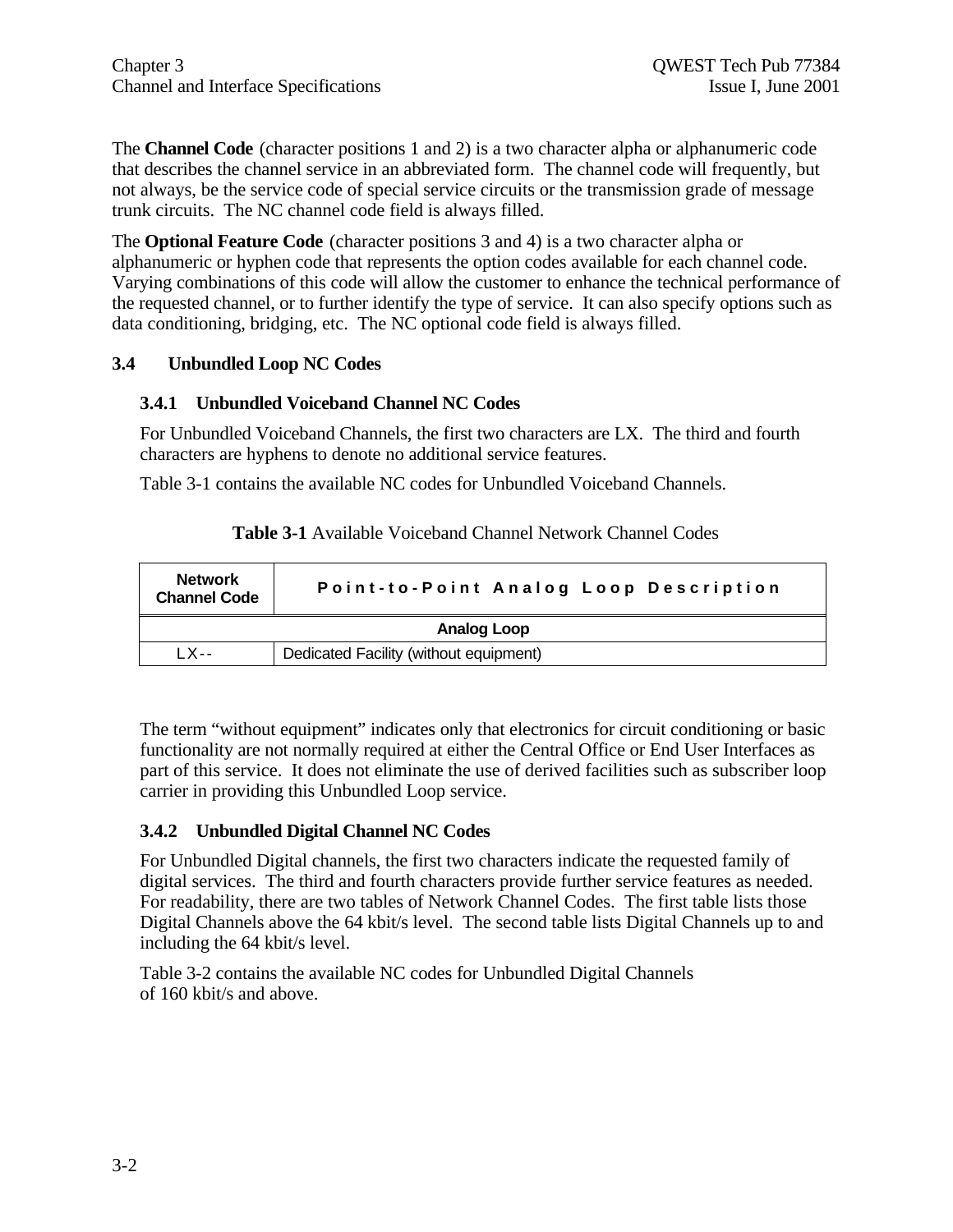| <b>Network</b><br><b>Channel Code</b> | Point-to-Point Digital Loop Description                                                                                                                                            |
|---------------------------------------|------------------------------------------------------------------------------------------------------------------------------------------------------------------------------------|
|                                       | <b>Digital Subscriber Line (DSL) Loop</b>                                                                                                                                          |
| $AD--$                                | Digital Subscriber Line (DSL), nominally 160 kbit/s (144 kbit/s, 2B+D<br>channelized payload) per TR-NWT-000393                                                                    |
| ADU-                                  | Digital Subscriber Line (DSL), nominally 160 kbit/s (144 kbit/s, un-<br>channelized payload). Assured payload bit integrity, per TR-NWT-000397                                     |
|                                       | Digital Signal Level 1 (1.544 Mbit/s)                                                                                                                                              |
| $HC -$                                | SF FORMAT PER TR-NPL-000342, AMI                                                                                                                                                   |
| HCD-                                  | ANSI ESF, AMI                                                                                                                                                                      |
| HCE-                                  | ANSI ESF, B8ZS                                                                                                                                                                     |
| HCF-                                  | NON-ANSI ESF, AMI,                                                                                                                                                                 |
| HCG-                                  | NON-ANSI ESF, B8ZS                                                                                                                                                                 |
| HCJ-                                  | FREE FRAMING AND B8ZS                                                                                                                                                              |
| HCZ-                                  | SF FORMAT PER TR-NPL-000342, B8ZS                                                                                                                                                  |
|                                       | Digital Signal Level 3 (44.736 Mbit/s)                                                                                                                                             |
| $HF-$                                 | DS3 M- frame structured signal. It may or may not be channelized with the<br>M23 Multiplex format per ANSI T1.107-1995 and Bellcore TR-INS-000342                                  |
| HFC-                                  | DS3 M- frame structured signal and C-Bit Parity application. It may or may<br>not be channelized with the M23 Multiplex format per ANSI T1.107-1995 and<br>Bellcore TR-INS-000342. |
|                                       | <b>SONET</b>                                                                                                                                                                       |
| OBB-                                  | OC-3 SONET Point-to-Point, External Timing                                                                                                                                         |
| <b>OBBR</b>                           | OC-3 SONET Point-to-Point, External Timing, STS3c Payload                                                                                                                          |
| ODB-                                  | OC-12 SONET Point-to-Point, External Timing                                                                                                                                        |
| <b>ODBR</b>                           | OC-12 SONET Point-to-Point, External Timing, STS12c Payload                                                                                                                        |
| OFB-                                  | OC-48 SONET Point-to-Point, External Timing                                                                                                                                        |
| OF-R                                  | OC-48 SONET Point-to-Point, STS48c Payload                                                                                                                                         |
| OGB-                                  | OC-192 SONET Point-to-Point, External Timing                                                                                                                                       |

| Table 3-2 Available Digital Channel Network Channel Codes |  |  |  |
|-----------------------------------------------------------|--|--|--|
|                                                           |  |  |  |

Table 3-3 contains the available NC codes for Unbundled Digital Channels up to and including 64 kbit/s.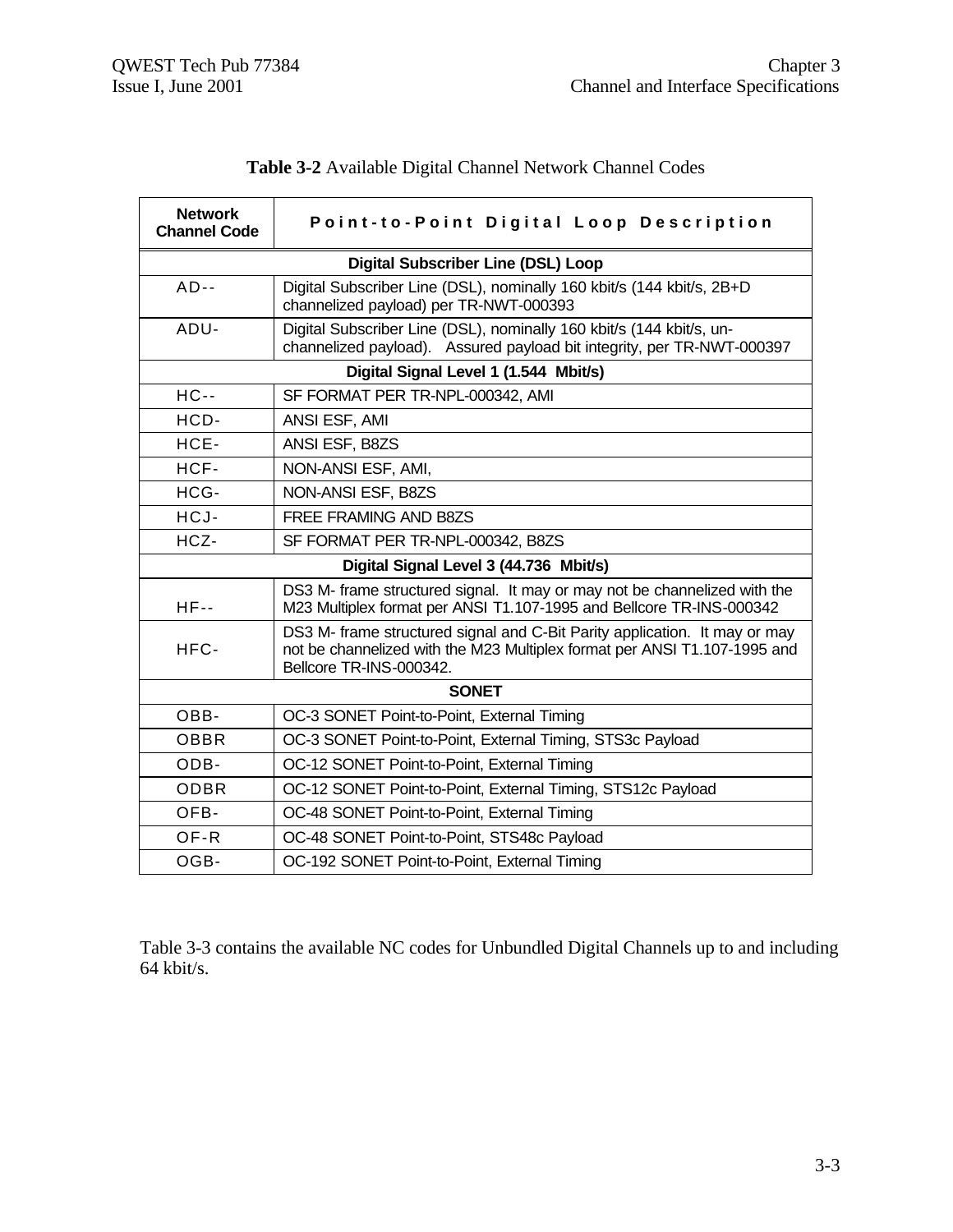| <b>Network</b><br><b>Channel Code</b> | Point-to-Point Digital Data Service<br>Channel Description                   |
|---------------------------------------|------------------------------------------------------------------------------|
|                                       | <b>Digital Data Service Channel</b>                                          |
| $LX-N$                                | Digital Data Service Channel SVC DA1, 2.4 kbit/s                             |
| LX-N                                  | Digital Data Service Channel SVC DA1, with secondary<br>channel, 2.4 kbit/s  |
| $LX-N$                                | Digital Data Service Channel SVC DA2, 4.8 kbit/s                             |
| $LX-N$                                | Digital Data Service Channel SVC DA2, with secondary<br>channel, 4.8 kbit/s  |
| LX-N                                  | Digital Data Service Channel SVC DA3, 9.6 kbit/s                             |
| $LX-N$                                | Digital Data Service Channel SVC DA3, with secondary<br>channel, 9.6 kbit/s  |
| $LX-N$                                | Digital Data Service Channel SVC DA5, 19.2 kbit/s                            |
| LX-N                                  | Digital Data Service Channel SVC DA5, with secondary<br>channel, 19.2 kbit/s |
| $LX-N$                                | Digital Data Service Channel SVC DA4, 56 kbit/s                              |
| $LX-N$                                | Digital Data Service Channel SVC DA4, with secondary<br>channel, 56 kbit/s   |
| $LX-N$                                | Digital Data Service Channel SVC DA6, 64 kbit/s                              |

#### **Table 3-3** Available Network Channel Codes for Digital Data Service (DDS) Channel up to and including 64 kbit/s

#### **3.4.3 Unbundled xDSL Loop NC Codes**

For Unbundled xDSL Loop channels the first two characters indicate the requested family of services. The third and fourth characters provide further service features as needed.

The following table contains available NC codes for Unbundled xDSL Loops.

| Table 3-4 Available Unbundled xDSL Loop Network Channel Codes |  |
|---------------------------------------------------------------|--|
|---------------------------------------------------------------|--|

| <b>Network</b><br><b>Channel Code</b> | Point-to-Point Non-Loaded Loop<br>Description                                                                                                                                  |
|---------------------------------------|--------------------------------------------------------------------------------------------------------------------------------------------------------------------------------|
|                                       | <b>Non-Loaded Loop</b>                                                                                                                                                         |
| $LX-N$                                | Dedicated Facility (without equipment), Metallic portion of facility contains no<br>loading coils                                                                              |
| LXR-                                  | Dedicated Facility (without equipment), Metallic portion of facility contains no<br>loading coils and conforms to Revised Resistance Design (RRD)<br><b>Engineering Rules.</b> |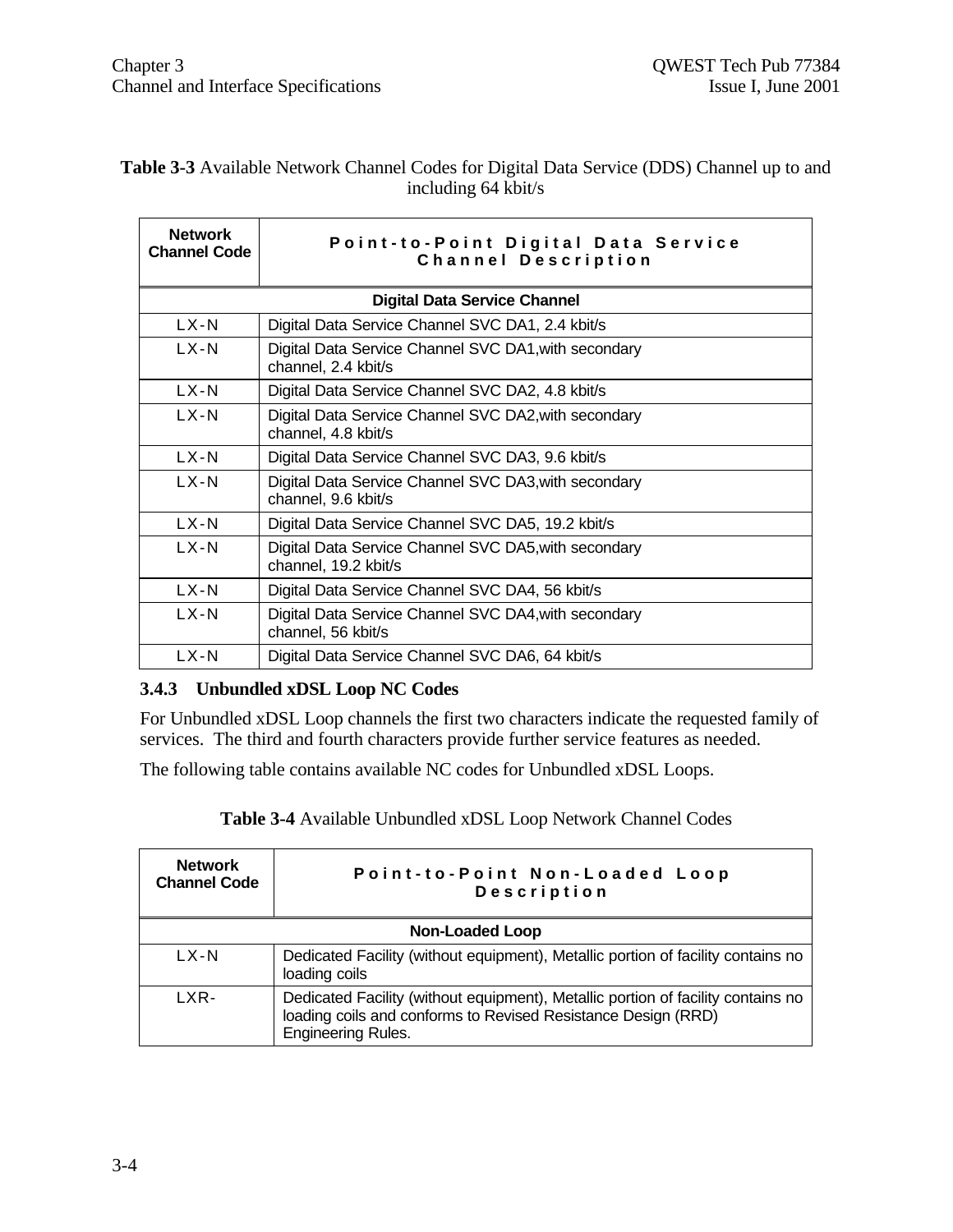For Unbundled Loop LX-N and LXR- Network Channel (NC) codes the Network Channel Interface (NCI) codes are informative to Qwest. The customer specifies the NCIs to communicate to USW the character of the signals the customer intends to connect to the network at the end-points of the metallic circuit. The NCIs do not affect transport designs or performance. The associated NC codes require that the service use non-loaded, metallic facilities. Those facilities shall be free of faults. The customer has responsibilities to inspect the character of the facilities, e.g. gauge, length, etc., and determine that it is appropriate for their application.

#### **3.5 Network Channel Interface (NCI) Code Function**

The NCI code is an encoded representation used to identify five interface elements located at a Point Of Termination (POT) at the CO or at the EU's location. The interface elements are physical conductors, protocol, impedance, protocol options and Transmission Level Points (TLPs). Only the first four components are used for Unbundled Loop service.

#### **3.6 NCI Code Components and Format**

Technical specifications for an interface are encoded into NCI codes. An NCI code tells a Qwest engineer and the circuit design system, of specific technical, customer requirements at a Network Interface.

This section gives a brief description of the NCI code format. Specific technical information about the NCI codes may be found in the appropriate technical publication. Some additional information may be found later in this document in the chapters describing the specific unbundled network element.

#### **3.6.1 NCI Format**

An NCI code is a maximum twelve-character code that consists of five (5) data elements:

Total Conductors Protocol Impedance Protocol Options Transmission Level Point(s) (TLP)

The first three fields are required. The last two are generally optional but may be required in certain situations. Only the first four components are used for Unbundled Loops. The format is illustrated in Figures 3-2 and 3-3.

**Total Conductors** (character positions 1 and 2) is a two-character numeric code that represents the total number of physical conductors (e.g., wires or fibers) required at the interface.

**Protocol** (character position 3 and 4) is a two-character alpha code that defines requirements for the interface regarding signaling/transmission.

**Impedance** (character position 5) is a one-character alpha or numeric code representing the nominal reference impedance, presented toward the network, that will terminate the channel for the purpose of evaluating transmission performance. Values are listed in Table 3-6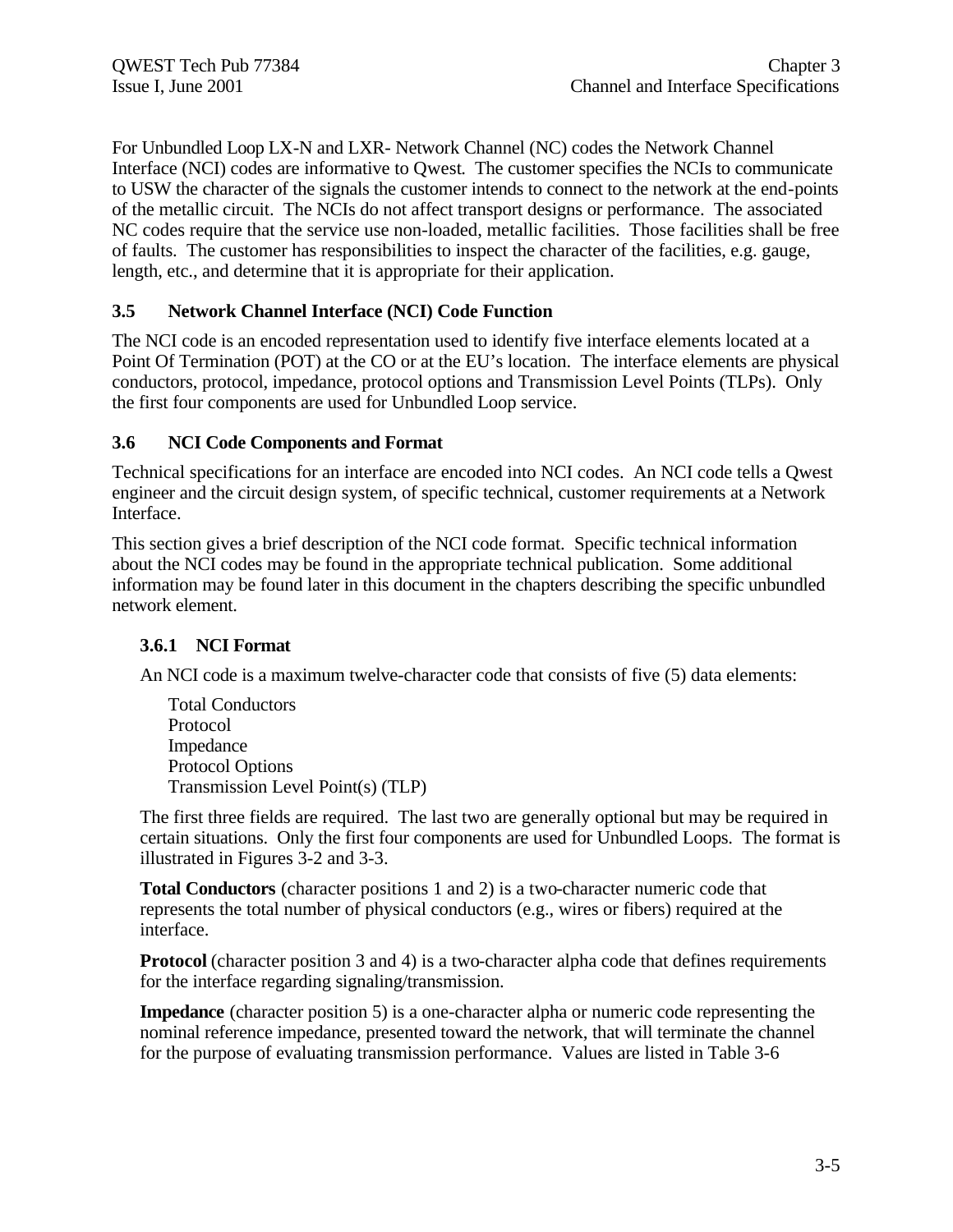|   | <b>Total Conductors</b> |   | <b>Protocol</b> |   | D |   | <b>Protocol Options</b> |   | D         |        | <b>TLP Level</b> |
|---|-------------------------|---|-----------------|---|---|---|-------------------------|---|-----------|--------|------------------|
|   |                         |   |                 | m | e |   |                         |   | e         |        | R                |
|   |                         |   |                 | р |   |   |                         |   |           |        | е                |
|   |                         |   |                 | е |   |   |                         |   |           | a      | C                |
|   |                         |   |                 | d | m |   |                         |   | m         | n      | е                |
|   |                         |   |                 | a | e |   |                         |   |           | s      |                  |
|   |                         |   |                 | n |   |   |                         |   |           | m      | v                |
|   |                         |   |                 | C | e |   |                         |   | е         |        | е                |
|   |                         |   |                 | e |   |   |                         |   |           |        |                  |
|   | 2                       | 3 | 4               | 5 | 6 | 7 | 8                       | 9 | 10        | 11     | 12 <sub>2</sub>  |
| N | Ν                       | Α | Α               | Χ |   | X | Χ                       | X | $\bullet$ | X or - | X or -           |

#### **Network Channel Interface Code**

 $A = Alpha$ 

 $N =$  Numeric

 $X =$  Alphanumeric

• = Delimiter (normally a period)

 $=$  Hyphen

#### **Figure 3-2** Format Structure for NCI Codes

| Impedance in Ohms<br>(Character Position 5) |      |                   |      |  |  |  |  |
|---------------------------------------------|------|-------------------|------|--|--|--|--|
| <b>Data Value</b>                           | Code | <b>Data Value</b> | Code |  |  |  |  |
| 110                                         | 0    | 124               |      |  |  |  |  |
| 150                                         |      | Variable          | 8    |  |  |  |  |
| 600                                         | 2    | 100               | 9    |  |  |  |  |
| 900                                         | $3*$ | Fiber             | F    |  |  |  |  |
| 1200                                        | 4    | Radio             | Z    |  |  |  |  |
| 135                                         | 5    | 50 Coaxial        | C    |  |  |  |  |
| 75                                          | 6    | Multi-Impedance   | м    |  |  |  |  |

#### **Table 3-5** NCI Impedance Values

Except for interface code 04DD3, the impedance character 3, when used with a 4-wire voice-frequency path at the POT, denotes a historical customer (Interexchange Carrier) provided transmission termination rather than a 900 ohm impedance. Such terminations were provided by customers in accordance with FCC Docket No. 20099 settlement Agreement and by Automatic Transmission Test and Control Circuit used in the previous provisioning process.

**Protocol Options** (character positions 7, 8, and 9) is a one to three character alpha, numeric, or alphanumeric code that describes additional features (e.g., bit rate or bandwidth) on the Protocol to be used. It is an optional field that is always left justified.

**Transmission Level Point(s)** (character positions 8 through 12) is assigned one or two-character alpha code corresponding to a value for Transmission Level Point(s) (TLPs)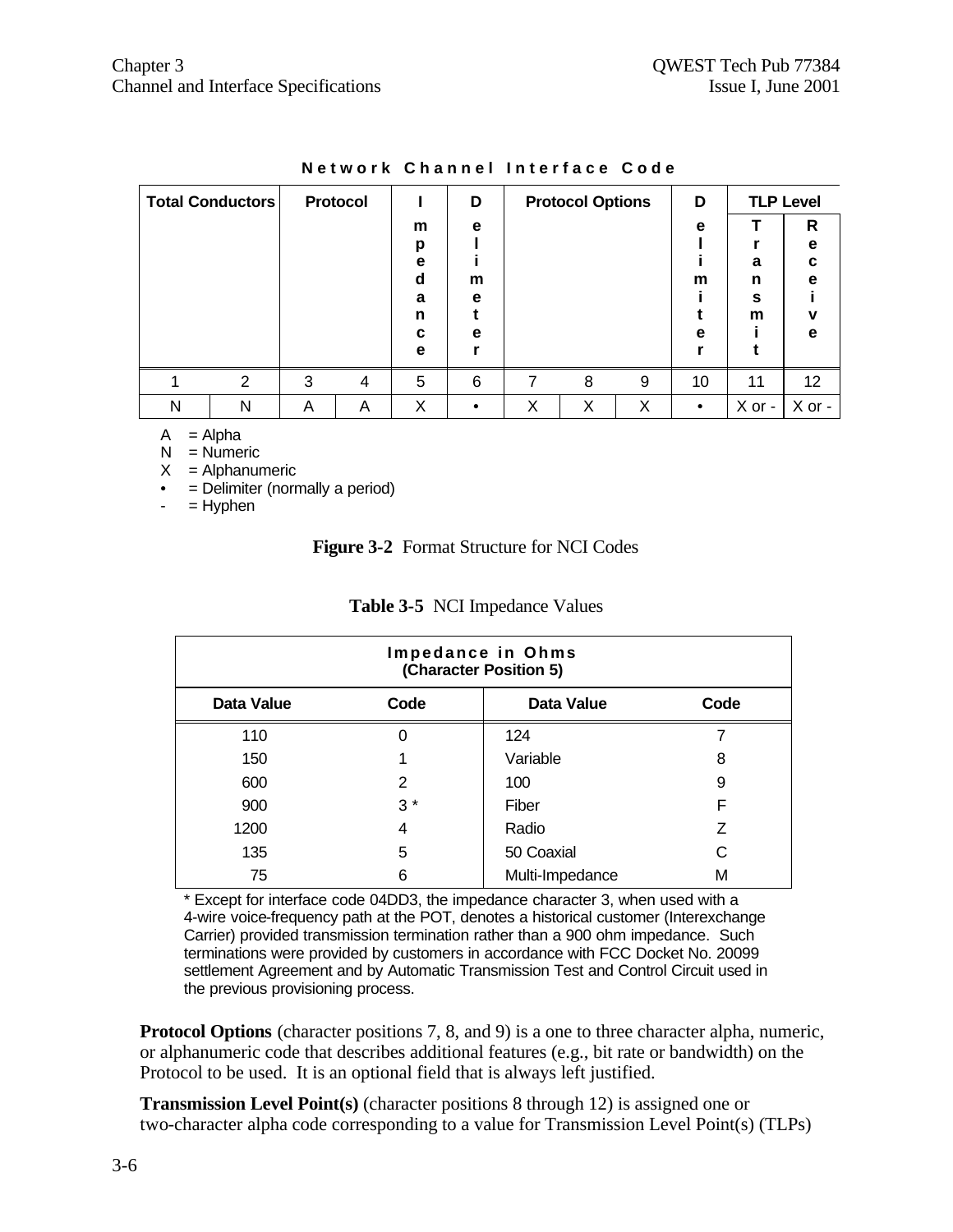from either the Exchange Carrier/service provider or customer end. This NCI function does not apply to Unbundled Loop transport.

#### **3.6.2 Example**

A compatible NCI code for the NC code LX-- is 02QC3.OOD. The "02" indicates that there are two (2) conductors (metallic wires in this case). The "QC" describes the interface as "Manual Cross-Connect DS0/Voice Termination" (See reference publications for further information). The impedance value of "3" indicates 900 ohms (Table 3-5). The option codes "OOD" Loop Start, Loop Signaling, Open End. Detailed description of the functions at the interface are as described in reference publications, particularly Telcordia's GR-334-CORE.

This example is an NCI code for a Loop Start Open-End (Switch) interface at a Central Office.



**Figure 3-3** NCI Code Components

#### **3.7 Unbundled Loop Available NCI Codes**

This Section provides the available Network Channel Interface Codes to use when establishing an Unbundled Loop.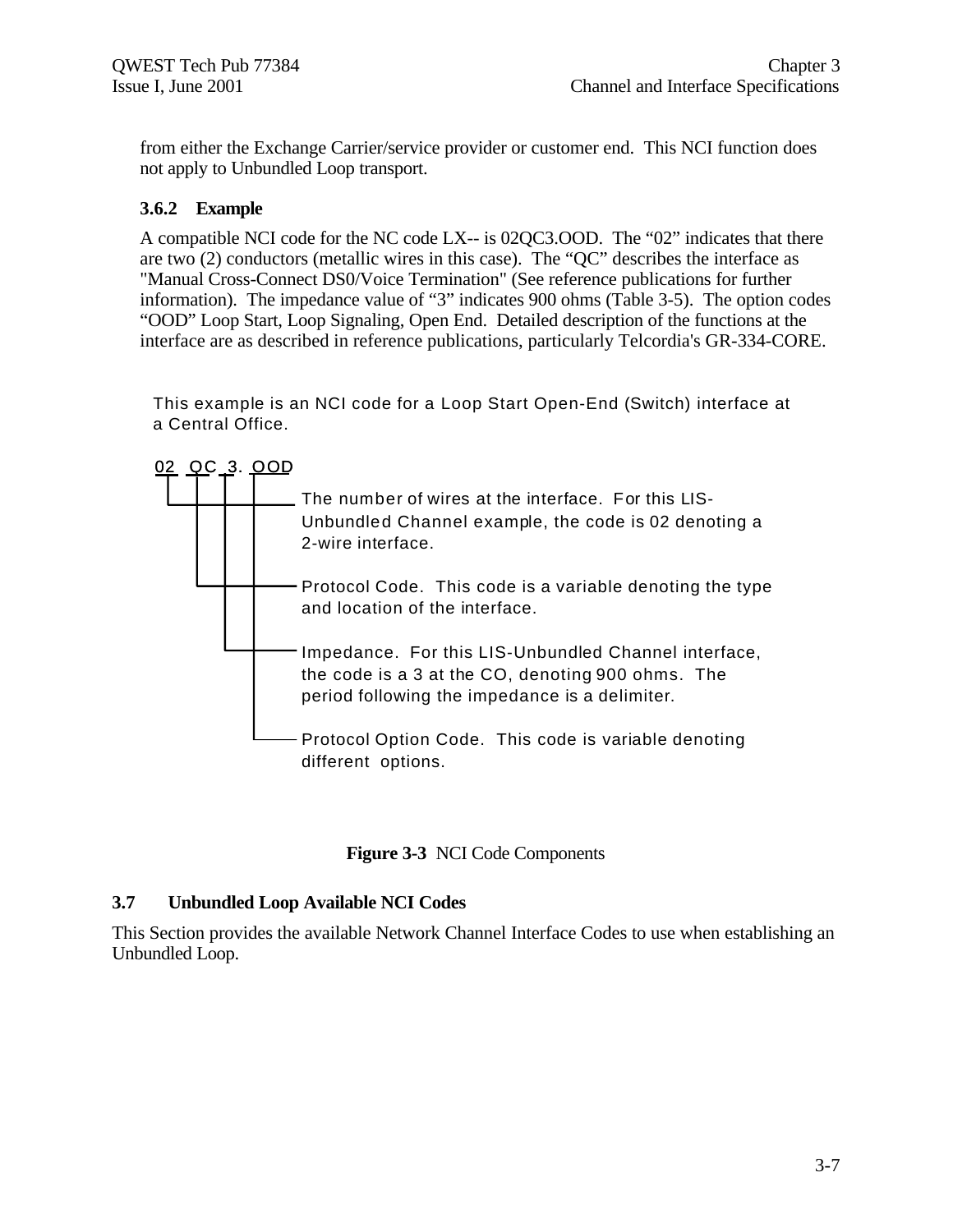#### **3.7.1 Available Voiceband Channel - NCI Codes**

#### **Table 3-6** Voiceband Channel NCI Protocol and Protocol Option Codes

| Protocol       |             |                                                                                                                                                |  |  |
|----------------|-------------|------------------------------------------------------------------------------------------------------------------------------------------------|--|--|
| Code           | Option      | Definition *                                                                                                                                   |  |  |
| $3\quad 4$     | 789         |                                                                                                                                                |  |  |
| QC             |             | Central Office Manual Cross-Connect DS0/Voice Termination                                                                                      |  |  |
|                | O O B       | Ground Start Loop Signaling, open end                                                                                                          |  |  |
|                | $O$ $O$ $D$ | Loop Start Loop Signaling, open end                                                                                                            |  |  |
|                | O O F       | Transmission only, no signaling                                                                                                                |  |  |
|                | R V O       | Reverse Battery Originating: Loop closure provided by the Access Customer (AC)<br>to the Access Provider (AP); Battery provided by AP to AC. * |  |  |
|                | R V T       | Reverse Battery Terminating: Loop closure provided by the AP to the AC; Battery<br>Provided by AC to AP. *                                     |  |  |
| GO             |             | Ground-start signaling -- open end (switch) function presented by Access Customer at<br>interface to Qwest Access Service.                     |  |  |
| G S            |             | Ground-start signaling -- closed end (station) function presented by Access Customer or<br>End-user at interface to Owest Access Service.      |  |  |
| L O            |             | Loop-start loop signaling -- open end (switch) function presented by customer at interface to<br><b>Owest Access Service.</b>                  |  |  |
| L S            |             | Loop-start signaling -- closed end (station) function presented by the customer at the interface<br>to Qwest access service.                   |  |  |
| N <sub>O</sub> |             | Connects customer to an Access Service suitable for voice transmission with no signaling<br>provided by Qwest                                  |  |  |
| R V            |             | Reverse battery (Trunk signaling) at interface                                                                                                 |  |  |
|                | $\circ$     | Loop closure provided by Access Customer to Qwest; Battery provided by Qwest to Access<br>Customer                                             |  |  |
|                | т           | Loop closure provided by Qwest to End-User; Battery provided by End-User to Qwest                                                              |  |  |

\* The standard definitions defined in the reference documents should be modified to fit the Unbundled application. For example, the term "Interconnector" or "Alternate Exchange Carrier" should be substituted for "IC-POT" or "IC" in the standard definitions. The Access Provider (AP) is Qwest. The Access Customer (AC) is the Interconnector (or their customer).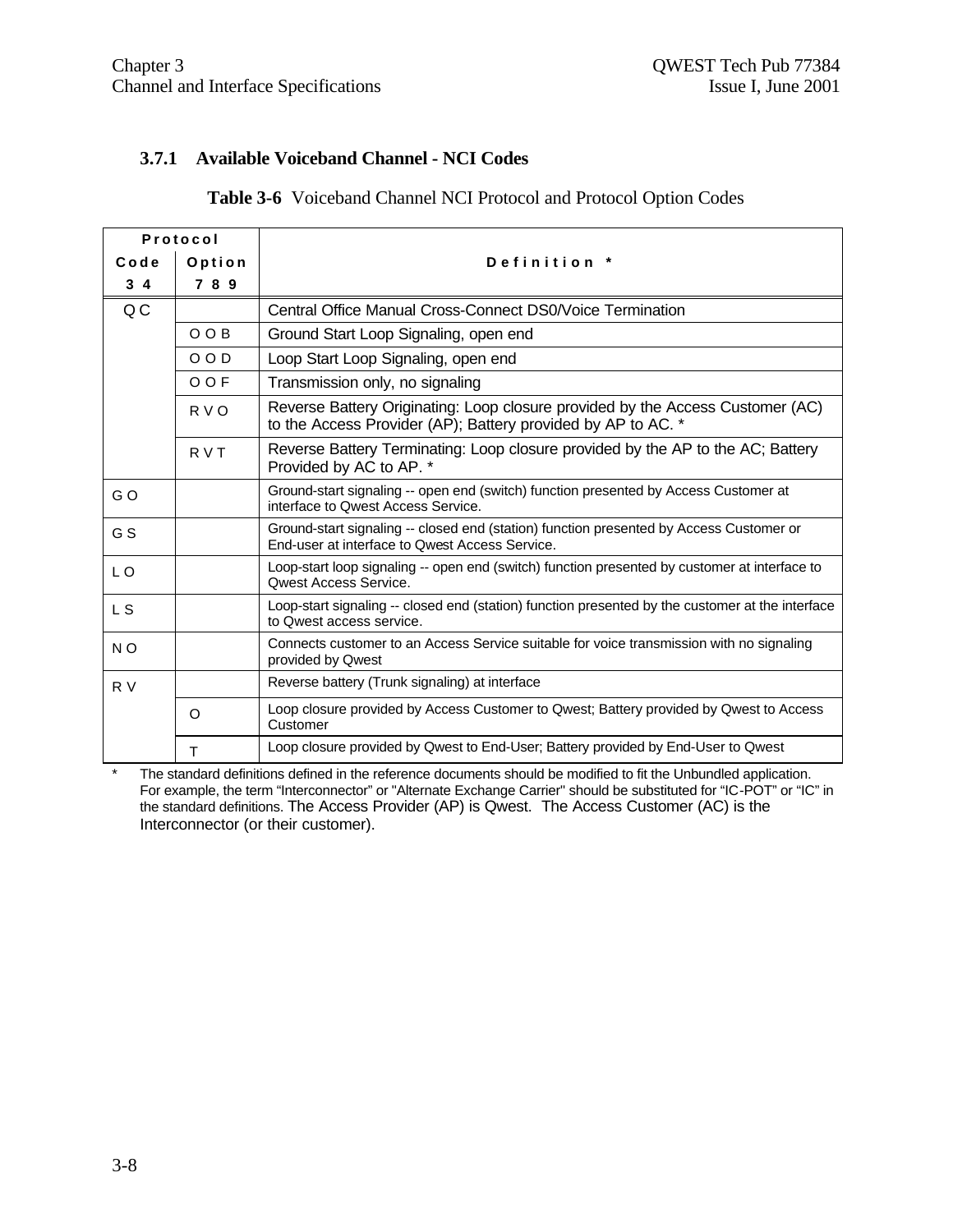# **3.7.2 Available Digital Channel - Electrical NCI Codes**

#### **Table 3-7** Digital Channel Electrical NCI Protocol and Protocol Option Codes

| Protocol       |                |                                                                                                                                                                                               |  |  |  |
|----------------|----------------|-----------------------------------------------------------------------------------------------------------------------------------------------------------------------------------------------|--|--|--|
| Code<br>Option |                | Definition                                                                                                                                                                                    |  |  |  |
| $3\quad 4$     | 7 8 9          |                                                                                                                                                                                               |  |  |  |
| Q B            |                | Central Office Manual Cross-Connect Termination with No Subrating Capability                                                                                                                  |  |  |  |
|                | 0 <sub>0</sub> | <b>MDF Cross-Connect</b>                                                                                                                                                                      |  |  |  |
|                | 1 <sub>1</sub> | DS1 to DS1, This code may or may not meet DS1 Signal Levels as specified by ANSI<br>T1.102-1999                                                                                               |  |  |  |
|                | 33             | DS3 to DS3, This code may or may not meet DS3 Signal Levels as specified by ANSI<br>T1.102-1999                                                                                               |  |  |  |
|                | LL             | Fiber Cross-Connect on Fiber Distribution Bay                                                                                                                                                 |  |  |  |
| Q C            |                | Central Office Manual Cross-Connect Termination DS0/Voice Termination                                                                                                                         |  |  |  |
|                | 00S            | Basic Rate ISDN, LT Function Presented to Service Provider                                                                                                                                    |  |  |  |
|                | O O V          | Basic Rate ISDN, NT Function Presented to Service Provider                                                                                                                                    |  |  |  |
| D <sub>S</sub> |                | Digital Hierarchy Interface                                                                                                                                                                   |  |  |  |
|                | 44             | 44.736 Mbit/s, DS3 M-frame structured signal with M23 Multiplex format and 28<br>DS1 Channels application per ANSI T1.107-1995.                                                               |  |  |  |
|                | 44A            | 44.736 Mbit/s, DS3 M-frame structured signal with C-bit Parity application. It is<br>an unchannelized signal application, supporting a user payload of 44.210<br>Mbit/s per ANSI T1.107-1995. |  |  |  |
|                | 441            | 44.736 Mbit/s, DS3 M-frame structured signal with C-Bit Parity application and<br>28 DS1 Channels per ANSI T1.107-1995.                                                                       |  |  |  |
|                | 44R            | 44.736 Mbit/s, DS3 M-frame structured signal. It is an unchannelized signal<br>application, supporting a user payload of 44.210 Mbit/s per ANSI T1.107-1995.                                  |  |  |  |
| DU             |                | End User Digital Access Interface                                                                                                                                                             |  |  |  |
|                | 1 K N          | 1,544 Mbit/s, ANSI Extended Super Frame (ESF), Alternate Mark Inversion<br>(AMI), without Line Power.                                                                                         |  |  |  |
|                | 1 K X          | 1,544 Mbit/s, ANSI Extended Super Frame (ESF), Alternate Mark Inversion<br>(AMI), without Line Power, DSX-1 Interface.                                                                        |  |  |  |
|                | 1 S N          | 1,544 Mbit/s, ANSI ESF, Binary 8-Zero Substitution (B8ZS), without Line<br>Power                                                                                                              |  |  |  |
|                | 1 S X          | 1,544 Mbit/s, ANSI ESF, Binary 8-Zero Substitution (B8ZS), without Line<br>Power, DSX-1 Interface.                                                                                            |  |  |  |
|                | A N            | 1,544 Mbit/s, Free Framing, B8ZS, without Line Power.                                                                                                                                         |  |  |  |
|                | ΑX             | 1,544 Mbit/s, Free Framing, B8ZS, without Line Power, DSX-1 Interface.                                                                                                                        |  |  |  |
|                | B N            | 1,544 Mbit/s, Super Frame (SF) Format per GR-54-CORE, AMI, without Line Power.                                                                                                                |  |  |  |
|                | B X            | 1,544 Mbit/s, Super Frame (SF) Format per GR-54-CORE, AMI, without Line Power,<br>DSX-1 Interface.                                                                                            |  |  |  |
|                | C N            | 1,544 Mbit/s, Non-ANSI ESF, AMI, without Line Power.                                                                                                                                          |  |  |  |
|                | C X            | 1,544 Mbit/s, Non-ANSI ESF, AMI, without Line Power, DSX-1 Interface.                                                                                                                         |  |  |  |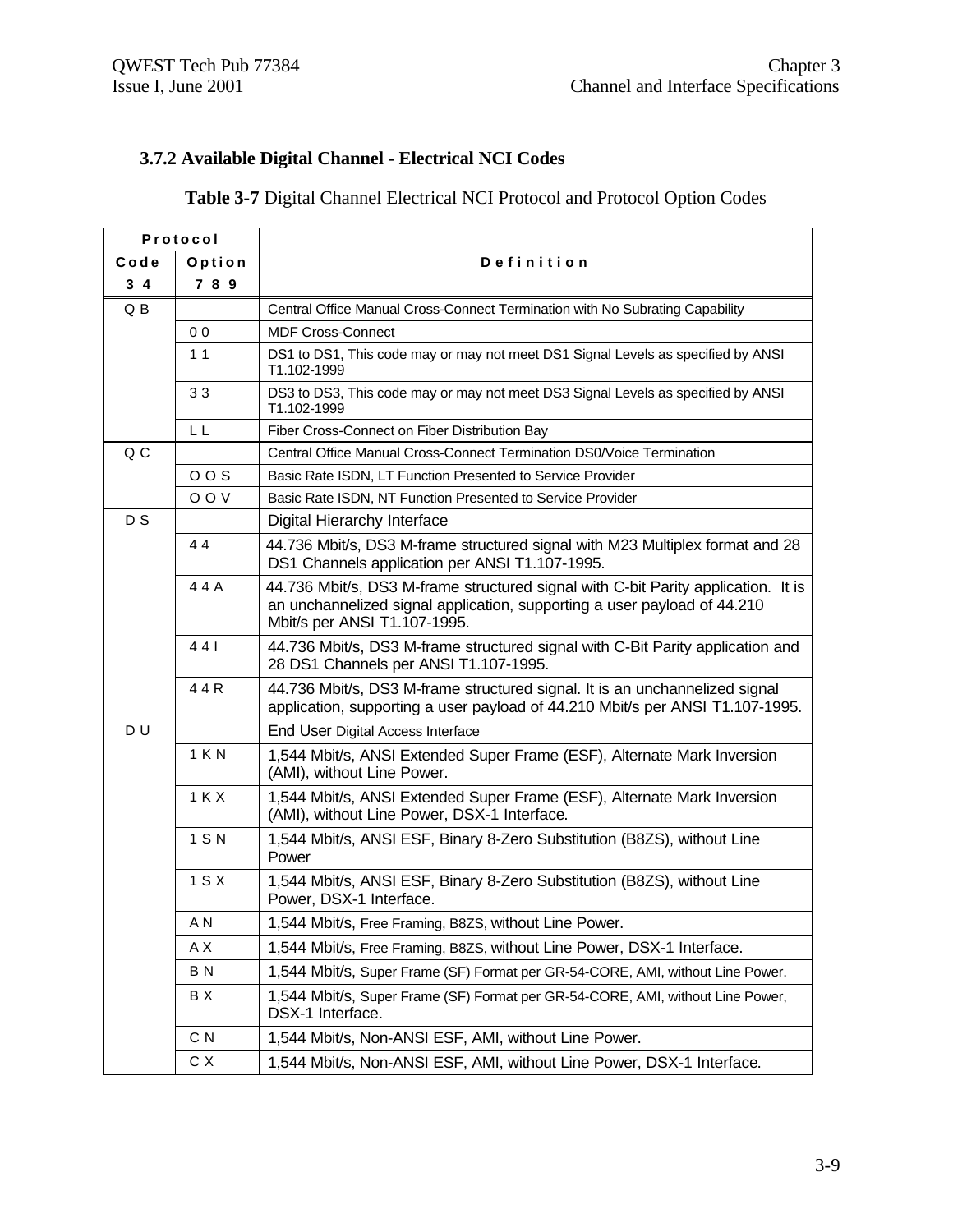| Protocol                    |                                                                               |                                                                                     |  |  |
|-----------------------------|-------------------------------------------------------------------------------|-------------------------------------------------------------------------------------|--|--|
| Code<br>Option              |                                                                               | Definition                                                                          |  |  |
| $3\overline{4}$             | 789                                                                           |                                                                                     |  |  |
|                             | D N                                                                           | 1,544 Mbit/s, SF, B8ZS, without Line Power.                                         |  |  |
|                             | D X<br>1,544 Mbit/s, SF, B8ZS, without Line Power, DSX-1 Interface.           |                                                                                     |  |  |
|                             | S <sub>N</sub>                                                                | 1,544 Mbit/s, Non-ANSI ESF, B8ZS, without Line Power.                               |  |  |
|                             | S X<br>1,544 Mbit/s, Non-ANSI ESF, B8ZS, without Line Power, DSX-1 Interface. |                                                                                     |  |  |
| ۱S<br>Subscriber Line (DSL) |                                                                               | 2B1Q Signaling Format - U interface per ANSI T1.601, e.g., Basic Rate ISDN, Digital |  |  |
|                             |                                                                               | Basic Rate ISDN, Customer Provides LT Function Presented to Service Provider        |  |  |
|                             | Basic Rate ISDN, Customer Provides NT Function Presented to Service Provider  |                                                                                     |  |  |

#### **Table 3-7** Digital Channel Electrical NCI Protocol and Protocol Option Codes (Continued)

DS1 channels are provided to Carrier's and to End-User's (EU's) premises. The Network Interface (NI) at a Carrier premises will be at the end of a DSX-1 jumper wire or cable with signal characteristics described in Qwest Technical Publication 77375.

The NI at an EU customer premises may be either a DSX-1 interface or a conventional interface. Signal characteristics, limitations, and the physical means of connection at the NI for each interface are described in Qwest Technical Publication 77375. Conventional interfaces use one of the Registration Jacks described by the three Universal Service Ordering Codes (USOC) RJ48C, RJ48M and RJ48H. End-User, DSX-1 interfaces are available where the end user's premises is served by an on-site, optic terminal. In those situations, conventional interfaces are not available.

Additional information on the physical DS1 and DSX-1 NI configurations may be found in Qwest Technical Publication 77375.

#### **3.7.3 Available Digital Channel - Optical NCI Codes**

The SONET optical NCI codes listed below are available.

| Protocol   |        |                                                                   |  |  |  |
|------------|--------|-------------------------------------------------------------------|--|--|--|
| Code       | Option | Definition                                                        |  |  |  |
| $3\quad 4$ | 789    |                                                                   |  |  |  |
| SO.        |        | SONET / SHD Optical Interface                                     |  |  |  |
|            | в      | (Long Reach - Single-Longitudinal Mode)<br>ANSI LR1-SLM           |  |  |  |
|            | D      | ANSI IR1-SLM<br>(Intermediate Reach - Single - Longitudinal Mode) |  |  |  |
|            |        | <b>ANSI SR-MLM</b><br>(Short Reach - Multi--Longitudinal Mode)    |  |  |  |

**Table 3-8** Optical Interface (SONET) NCI Protocol and Protocol Option Codes

Notes: Not all interfaces are available for every SONET rate.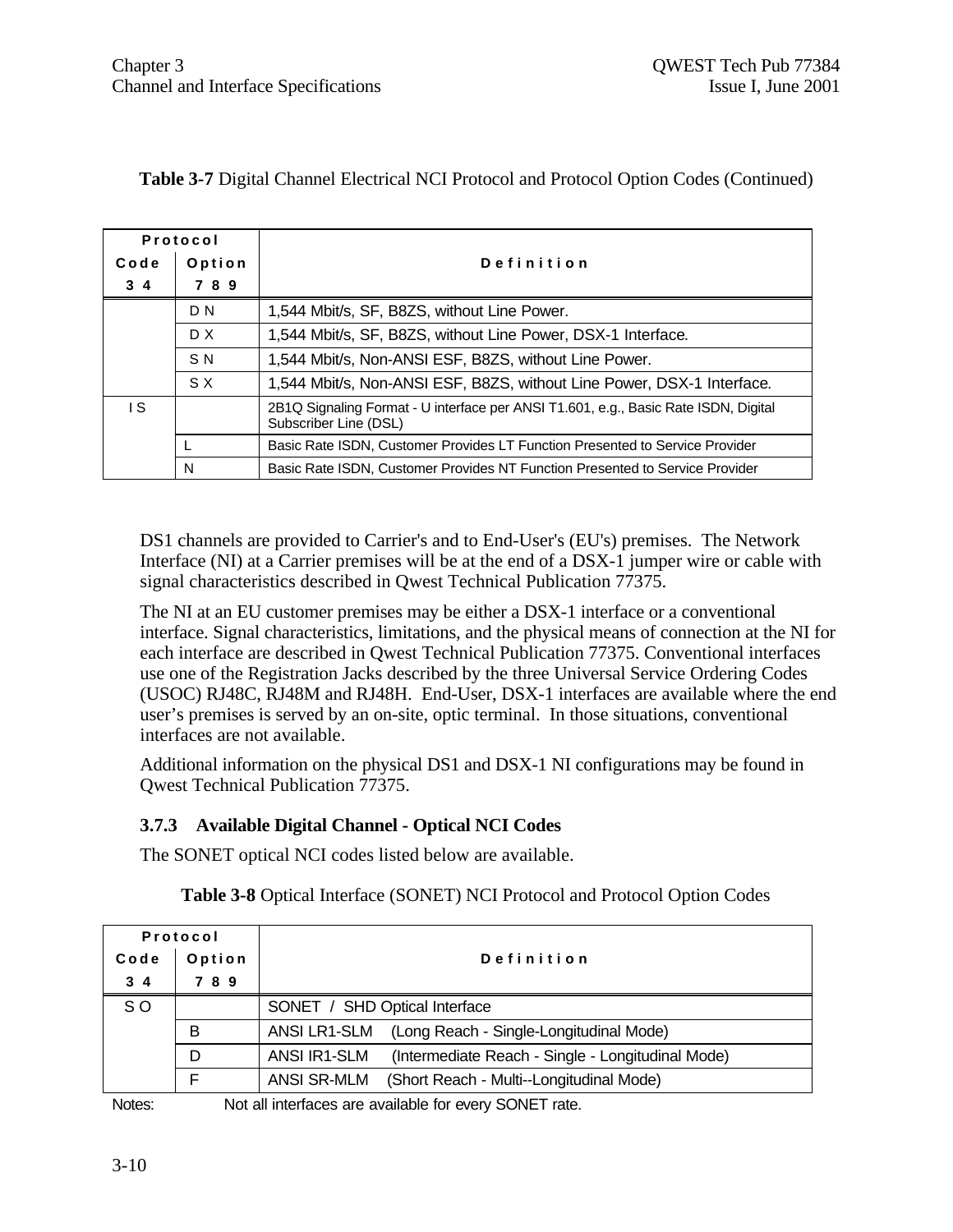# **3.7.4 Available xDSL Loop - NCI Codes**

The xDSL NCI codes listed below are available.

| Protocol         |        |                                                                                                              |  |  |  |  |
|------------------|--------|--------------------------------------------------------------------------------------------------------------|--|--|--|--|
| Code             | Option | Definition                                                                                                   |  |  |  |  |
| $3\quad 4$       | 7 8 9  |                                                                                                              |  |  |  |  |
| DU               |        | Digital Access Interface                                                                                     |  |  |  |  |
|                  | 00A    | ADSL Using Discrete Multi-Tone (DMT) Format, per ANSI T1.413                                                 |  |  |  |  |
|                  | 01A    | One POTS channel and ADSL Using Discrete Multi-Tone (DMT) Format, per<br><b>ANSI T1.413</b>                  |  |  |  |  |
|                  | 00C    | ADSL Using Carrierless Amplitude Phase Modulation (CAP) Format, per ANSI<br>T <sub>1.413</sub>               |  |  |  |  |
|                  | 01C    | One POTS channel and ADSL Using Carrierless Amplitude Phase Modulation<br>(CAP) Format, per ANSI T1.413      |  |  |  |  |
|                  | 00H    | High-Bit-Rate Digital Subscriber Line (HDSL) per ANSI T1.E1 Report<br>Number 28                              |  |  |  |  |
| $\overline{1}$ S |        | 2B1Q Signaling Format - U interface per ANSI T1.601, e.g., Basic Rate ISDN,<br>Digital Subscriber Line (DSL) |  |  |  |  |
|                  | N      | Basic Rate ISDN, Customer Provides NT Function Presented to Service<br>Provider                              |  |  |  |  |
| QB               |        | Central Office Manual Cross-Connect Termination with No Subrating Capability                                 |  |  |  |  |
|                  | 00A    | ADSL Using Discrete Multi-Tone (DMT) Format, per ANSI T1.413                                                 |  |  |  |  |
|                  | 01A    | One POTS channel and ADSL Using Discrete Multi-Tone (DMT) Format, per<br><b>ANSI T1.413</b>                  |  |  |  |  |
|                  | 00C    | ADSL Using Carrierless Amplitude Phase Modulation (CAP) Format, per ANSI<br>T1.413                           |  |  |  |  |
|                  | 01C    | One POTS channel and ADSL Using Carrierless Amplitude Phase Modulation<br>(CAP) Format, per ANSI T1.413      |  |  |  |  |
|                  | 00H    | High-Bit-Rate Digital Subscriber Line (HDSL) per ANSI T1.E1 Report<br>Number 28                              |  |  |  |  |
| QC               |        | Central Office Manual Cross-Connect Termination DS0/Voice Termination                                        |  |  |  |  |
|                  | 00S    | Basic Rate ISDN, LT Function Presented to Service Provider                                                   |  |  |  |  |

### **Table 3-9** xDSL NCI Protocol and Protocol Option Codes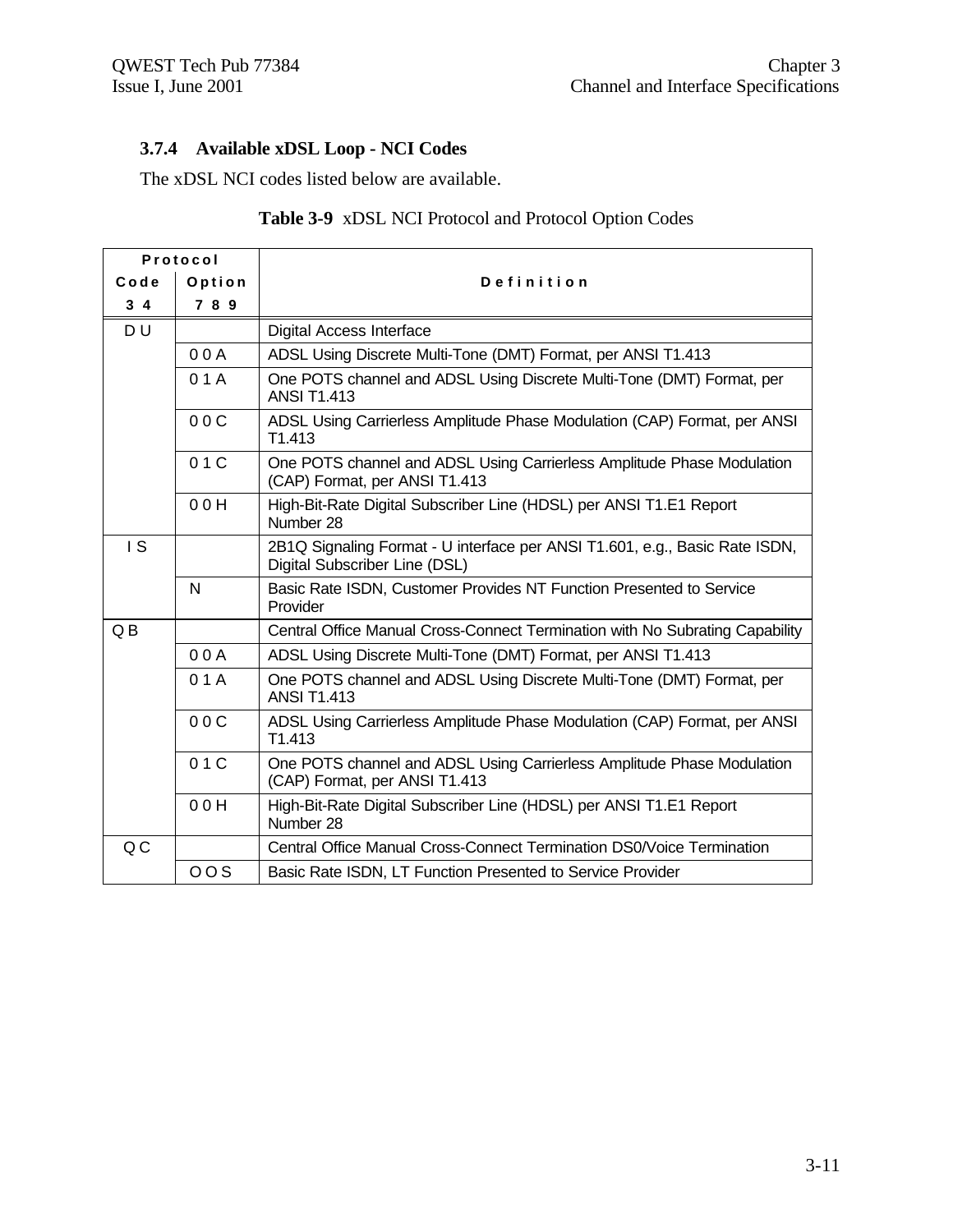#### **3.8 Compatible Network Channel and Network Channel Interface Code Combinations**

This section provides code combinations used to order Unbundled Loop interfaces and services of the following types:

- Unbundled Voiceband Channels
- Unbundled Digital Channels
- Unbundled xDSL Loops

#### **3.8.1 Unbundled Voiceband Channel NC/NCI Codes**

The following table shows the currently available NC/NCI code combinations for Unbundled Voiceband Channel.

|                           | <b>NCI Code</b> |                   |                                                                  |  |  |
|---------------------------|-----------------|-------------------|------------------------------------------------------------------|--|--|
| <b>NC</b>                 | Qwest           | End-User          | <b>DESCRIPTION</b>                                               |  |  |
| Code                      | CO-NI           | EU-NI             |                                                                  |  |  |
| <b>VOICEBAND CHANNELS</b> |                 |                   |                                                                  |  |  |
| $LX$ --                   | 02QC3.OOD       | 02LS2             | Loop Start (LS) Signaling: Open End (LO)<br>at CO                |  |  |
| LX--                      | 02QC3.OOB       | 02GS2             | Ground Start(GS) Signaling: Open End (GO)<br>at CO               |  |  |
| $LX$ --                   | 02QC3.RVT       | 02RV2.O           | Reverse Battery (RV): Loop closure provided by the End<br>User   |  |  |
| $LX$ --                   | 02QC3.RVO       | 02RV2.T           | Reverse Battery(RV): Reverse Battery provided by the<br>end user |  |  |
| LX--                      | 02QC2.OOF       | 02NO <sub>2</sub> | No Signaling: Transmission Only (NO)                             |  |  |
| $LX$ --                   | 04QC2.OOF       | 04NO <sub>2</sub> | No Signaling: Transmission Only (NO)                             |  |  |

#### **Table 3-10** Unbundled Voiceband Channels NC/NCI Code Combinations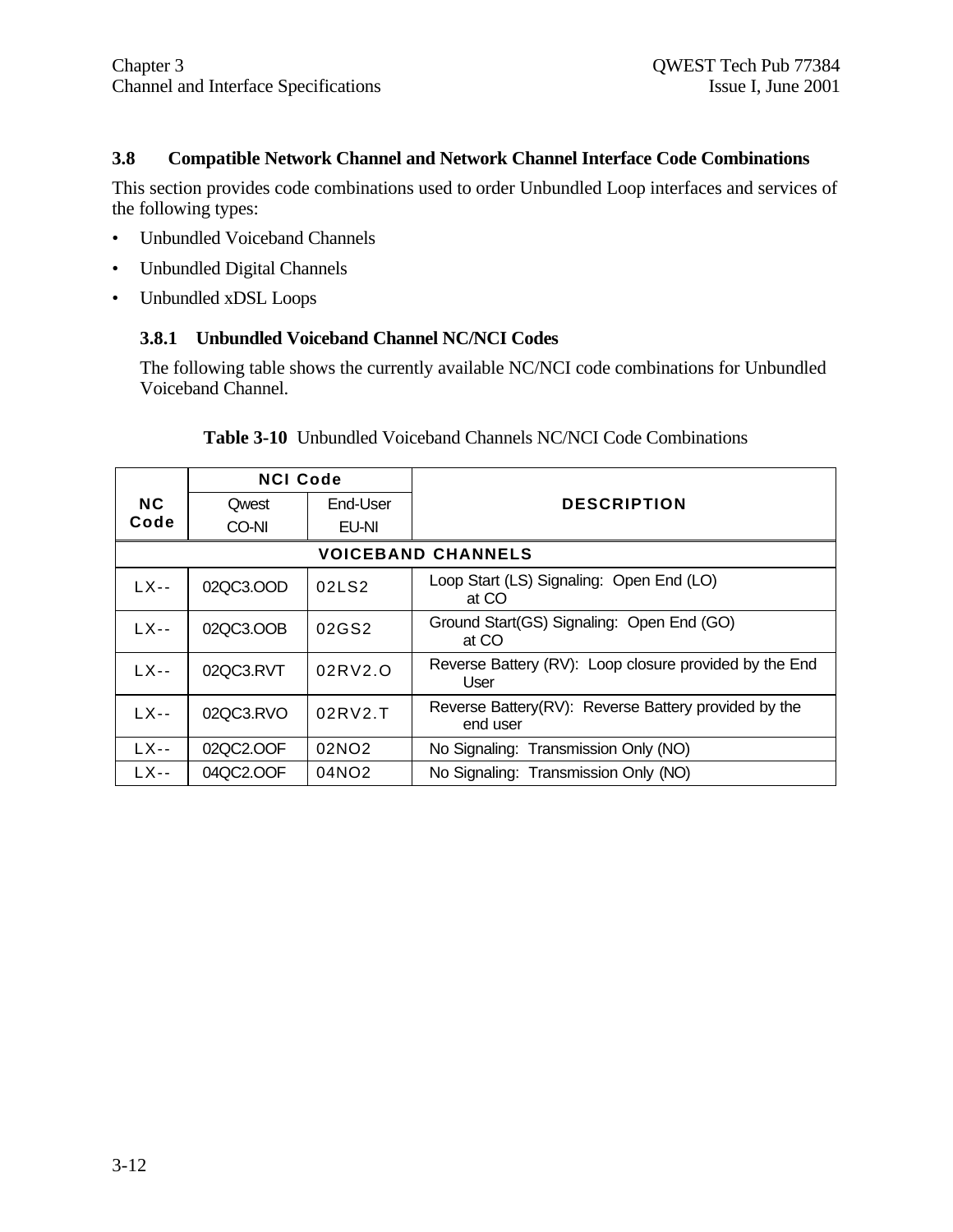## **3.8.2 Unbundled Digital Channel NC/NCI Codes**

Table 3-11 lists NC/NCI Code combinations for Digital Channel Unbundled Loops

#### **Table 3-11** Digital Channel Unbundled Loop NC/NCI Code Combinations

|                   |           | <b>NCI Code</b>        |                                                                          |  |
|-------------------|-----------|------------------------|--------------------------------------------------------------------------|--|
| <b>NC</b><br>Code | Qwest     | End-User               | <b>DESCRIPTION</b>                                                       |  |
|                   | CO-NI     | EU-NI                  |                                                                          |  |
|                   |           |                        | 160 kbit/s DIGITAL SUBSCRIBER LNE (DSL)                                  |  |
| $AD--$            | 02QC5.OOS | 021S5.N                | Digital Subscriber Line with 2B1Q Signaling Format, NT<br>function at EU |  |
| $AD--$            | 02QC5.OOV | 021S5.L                | Digital Subscriber Line with 2B1Q Signaling Format, LT<br>function at EU |  |
| ADU-              | 02QC5.OOS | 021S5.N                | xDSL-I, 2B1Q Signaling Format, NT function at EU                         |  |
| ADU-              | 02QC5.OOV | 021S5.L                | xDSL-I, 2B1Q Signaling Format, LT function at EU                         |  |
|                   |           |                        | 1.544 Mbit/s DS1 (ALSO SEE 77200 & 77375)                                |  |
| $HC -$            | 04QB9.11  | 04DU9.BN<br>04DU9.BX   | SF Format PER TR-NPL-000342, AMI                                         |  |
| HCD-              | 04QB9.11  | 04DU9.1KN<br>04DU9.1KX | ANSI ESF, AMI                                                            |  |
| HCE-              | 04QB9.11  | 04DU9.1SN<br>04DU9.1SX | ANSI ESF, B8ZS                                                           |  |
| HCF-              | 04QB9.11  | 04DU9.CN<br>04DU9.CX   | Non-ANSI ESF, AMI                                                        |  |
| HCG-              | 04QB9.11  | 04DU9.SN<br>04DU9.SX   | Non-ANSI ESF, B8ZS                                                       |  |
| HCJ-              | 04QB9.11  | 04DU9.AN<br>04DU9.AX   | Free Framing, B8ZS                                                       |  |
| HCZ-              | 04QB9.11  | 04DU9.DN<br>04DU9.DX   | SF, B8ZS                                                                 |  |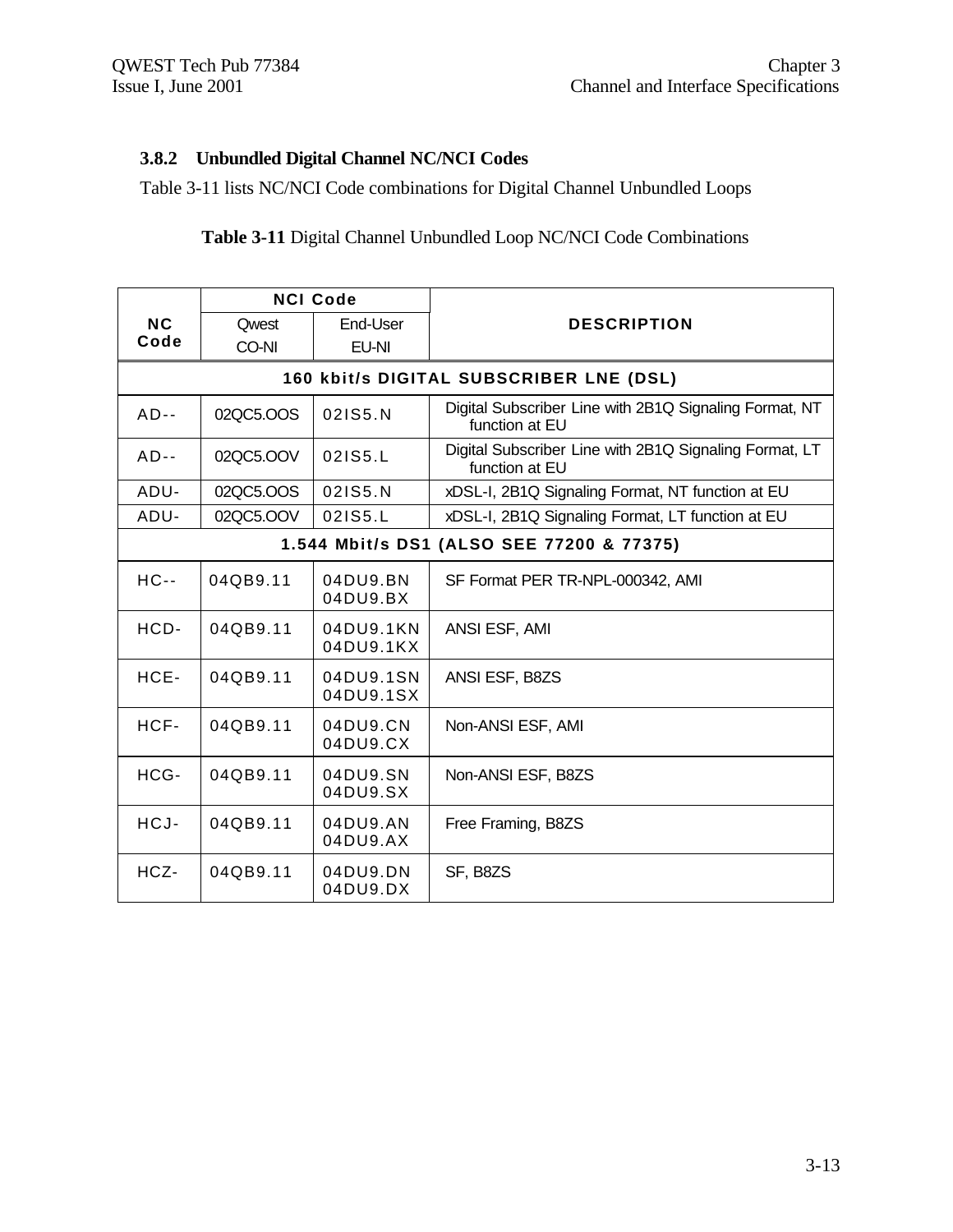|             | <b>NCI Code</b>               |           |                                                                                             |  |                                                                                                            |
|-------------|-------------------------------|-----------|---------------------------------------------------------------------------------------------|--|------------------------------------------------------------------------------------------------------------|
| <b>NC</b>   | <b>Owest</b>                  | End-User  | <b>DESCRIPTION</b>                                                                          |  |                                                                                                            |
| Code        | CO-NI                         | EU-NI     |                                                                                             |  |                                                                                                            |
|             |                               |           | 44.736 Mbit/s DS3 (ALSO SEE 77324)                                                          |  |                                                                                                            |
| $HF-$       | 04QB6.33                      | 04DS6.44R | DS3 M-frame structured signal. It is an unchannelized<br>signal application.                |  |                                                                                                            |
| $HF - -$    | 04QB6.33                      | 04DS6.44  | DS3 M-frame structured signal with M23 Multiplex format<br>and 28 DS1 Channels application. |  |                                                                                                            |
| HFC-        | 04QB6.33<br>04DS6.44A         |           |                                                                                             |  | DS3 M-frame structured signal with C-bit Parity<br>application. It is an unchannelized signal application. |
| HFC-        | 04QB6.33                      | 04DS6.44I | DS3 M-frame structured signal with C-Bit Parity<br>application and 28 DS1 Channels.         |  |                                                                                                            |
|             | <b>SONET (ALSO SEE 77346)</b> |           |                                                                                             |  |                                                                                                            |
| OBB-        | 04QBF.LL                      | 04SOF.*   | OC-3 SONET Point-to-Point, External Timing                                                  |  |                                                                                                            |
| <b>OBBR</b> | 04QBF.LL                      | 04SOF.*   | OC-3 SONET Point-to-Point, External Timing, STS3c<br>Payload                                |  |                                                                                                            |
| ODB-        | 04QBF.LL                      | 04SOF.*   | OC-12 SONET Point-to-Point, External Timing                                                 |  |                                                                                                            |
| <b>ODBR</b> | 04QBF.LL                      | 04SOF.*   | OC-12 SONET Point-to-Point, External Timing, STS12c<br>Payload                              |  |                                                                                                            |
| OFB-        | 04QBF.LL                      | 04SOF.*   | OC-48 SONET Point-to-Point, External Timing                                                 |  |                                                                                                            |
| OF-R        | 04QBF.LL                      | 04SOF.*   | OC-48 SONET Point-to-Point, STS48c Payload                                                  |  |                                                                                                            |
| OGB-        | 04QBF.LL                      | 04SOF.*   | OC-192 SONET Point-to-Point, External Timing                                                |  |                                                                                                            |

# **Table 3-11** Digital Unbundled Loop NC/NCI Code Combinations (Continued)

Note: for SONET, EU NCI's a Protocol option code is also required. See table below for available codes.

| <b>SONET</b><br><b>PROTOCOL</b><br><b>OPTION CODE</b> | <b>DESCRIPTION</b>                                              | <b>Application</b>                                              |  |
|-------------------------------------------------------|-----------------------------------------------------------------|-----------------------------------------------------------------|--|
| F                                                     | (Short Reach - Multi--<br>SR-MLM<br>Longitudinal Mode)          | Digital fiber optic interface: OC-3<br>and OC-12 $*$            |  |
| D                                                     | (Intermediate Reach -<br>IR1-SLM<br>Single - Longitudinal Mode) | Digital fiber optic interface: OC-3, OC-12<br>and OC-48         |  |
| в                                                     | (Long Reach - Single-<br>LR1-SLM<br>Longitudinal Mode)          | Digital fiber optic interface: OC-3, OC-12,<br>OC-48 and OC-192 |  |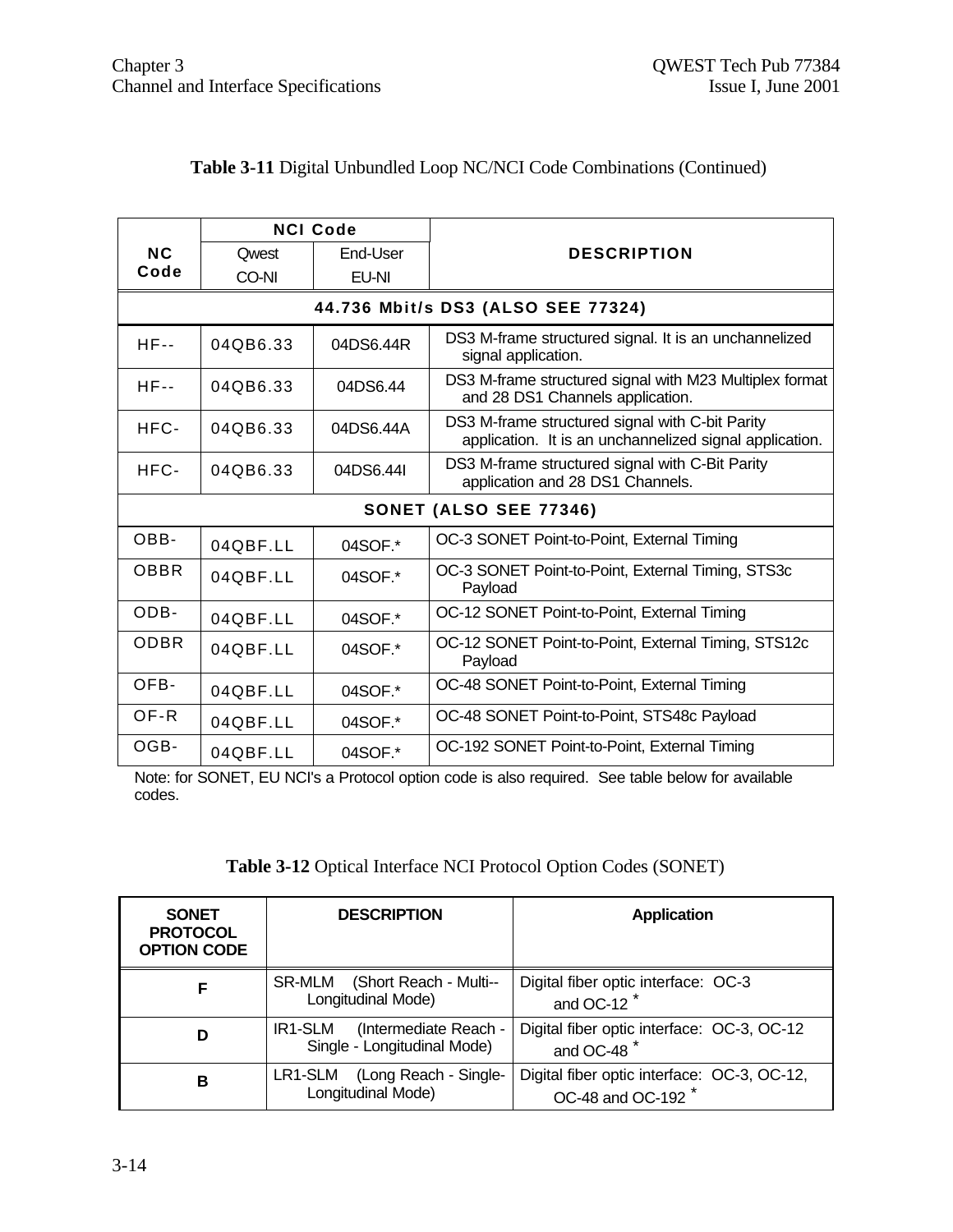The following table shows the currently available NC/NCI code combinations for Digital Data Service.

|           | <b>NCI Code</b> |           |                                                          |  |  |
|-----------|-----------------|-----------|----------------------------------------------------------|--|--|
| <b>NC</b> | Qwest           | End-User  | DESCRIPTION: APPLICATION OF QWEST'S                      |  |  |
| Code      | CO-NI           | EU-NI     | UNBUNDLED LOOP                                           |  |  |
|           |                 |           | DIGITAL DATA SERVICE TRANSPORT                           |  |  |
| $LX-N$    | 04QB5.00        | 04DU5.24  | 2.4 kbit/s, not DS0A Level signal                        |  |  |
| $LX-N$    | 04QB5.00        | 04DU5.24S | 2.4 kbit/s, with secondary chan., not DS0A Level signal  |  |  |
| $LX-N$    | 04QB5.00        | 04DU5.48  | 4.8 kbit/s, not DS0A Level signal                        |  |  |
| $LX-N$    | 04QB5.00        | 04DU5.48S | 4.8 kbit/s, with secondary chan., not DS0A Level signal  |  |  |
| $LX-N$    | 04QB5.00        | 04DU5.96  | 9.6 kbit/s, not DS0A Level signal                        |  |  |
| $LX-N$    | 04QB5.00        | 04DU5.96S | 9.6 kbit/s, with secondary chan., not DS0A Level signal  |  |  |
| $LX-N$    | 04QB5.00        | 04DU5.19  | 19.2 kbit/s, not DS0A Level signal                       |  |  |
| $LX-N$    | 04QB5.00        | 04DU5.19S | 19.2 kbit/s, with secondary chan., not DS0A Level signal |  |  |
| $LX-N$    | 04QB5.00        | 04DU5.56  | 56.0 kbit/s, not DS0A Level signal                       |  |  |
| LX-N      | 04QB5.00        | 04DU5.56S | 56.0 kbit/s, with secondary chan., not DS0A Level signal |  |  |
| $LX-N$    | 04QB5.00        | 04DU5.64  | 64.0 kbit/s, not DS0A Level signal                       |  |  |

| Table 3-13 Point-to-Point Digital Channel, DDS NC and NCI Code Combinations |  |  |
|-----------------------------------------------------------------------------|--|--|
|                                                                             |  |  |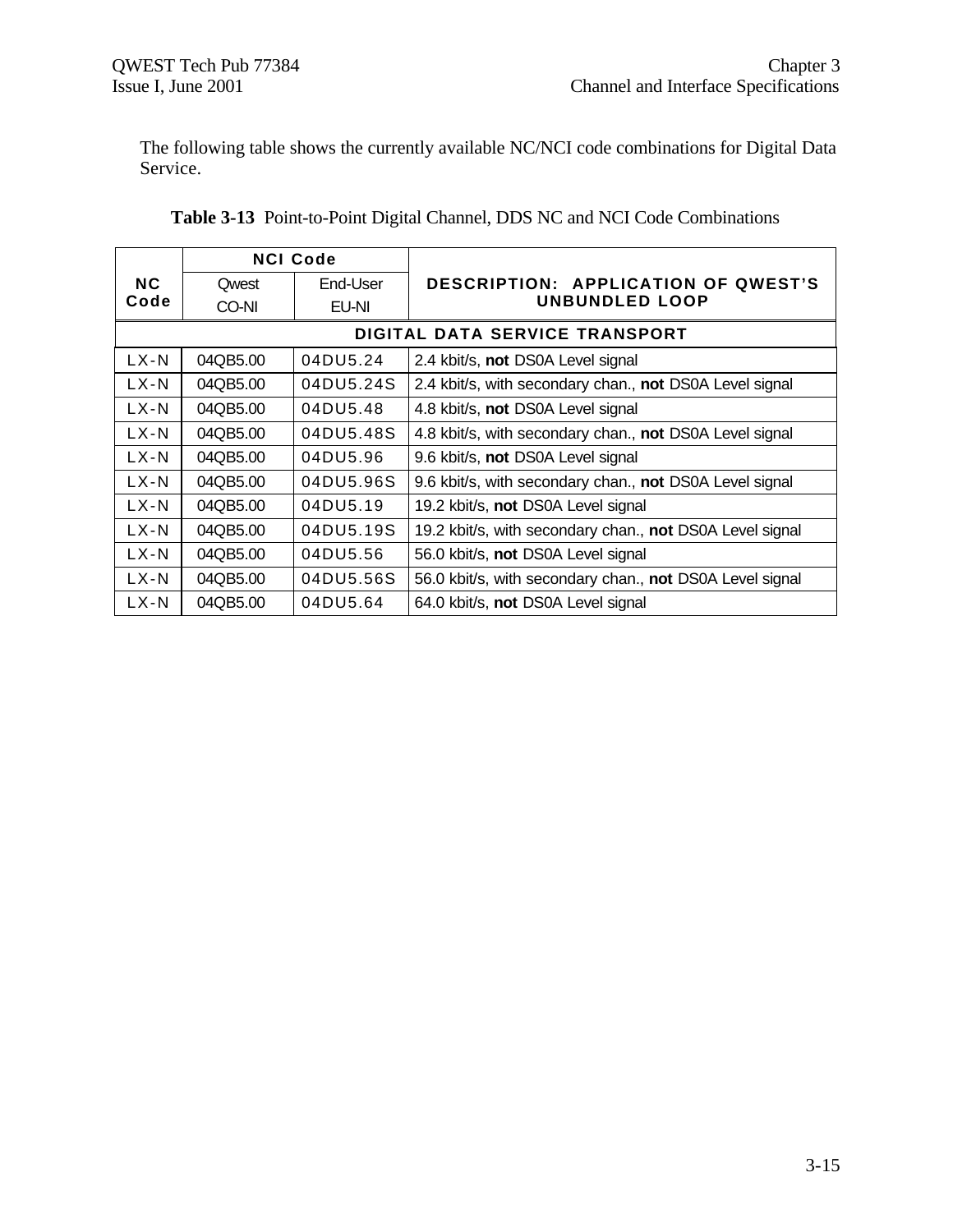#### **3.8.3 Unbundled xDSL Loop NC/NCI Codes**

Table 3-8 lists available NC/NCI code combinations for Unbundled xDSL Loops. For LX-N and LXR- Codes the NCI's are informative to Qwest and shall not affect transport designs or performance. The customer specifies the NCIs to communicate to Qwest the character of the signals the customer intends to connect to the network at the end-points of the metallic circuit. The NCIs do not affect transport designs or performance. The associated NC codes require that the service use non-loaded, metallic facilities. Those facilities shall be free of faults. The customer has responsibilities to inspect the character of the facilities, e.g. gauge, length, etc., and determine that it is appropriate for their application.

| <b>NCI Code</b> |              |           |                                                                                           |
|-----------------|--------------|-----------|-------------------------------------------------------------------------------------------|
| NC.             | <b>Qwest</b> | End-User  | <b>DESCRIPTION: APPLICATION OF QWEST'S</b>                                                |
| Code            | CO-NI        | EU-NI     | <b>UNBUNDLED LOOP</b>                                                                     |
|                 |              |           | DIGITAL SUBSCRIBER LINE (BASIC RATE ISDN -- DSL) COMPATIBLE                               |
| $LX-N$          | 02QC5.OOS    | 021S5.N   | Digital Subscriber Line with 2B1Q Signaling Format<br>Compatible Loop                     |
|                 |              |           | HIGH-BIT-RATE DIGITAL SUBSCRIBER LINE (HDSL) COMPATIBLE                                   |
| $LX-N$          | 02QB9.00H    | 02DU9.00H | HDSL Compatible Loop, Metallic Facility ONLY per<br>ANSI T1E1 Technical Report Number 28  |
| $LX-N$          | 04QB9.00H    | 04DU9.00H | HDSL Compatible Loop, Metallic Facility ONLY per<br>ANSI T1E1 Technical Report Number 28  |
|                 |              |           | ASYMMETRIC DIGITAL SUBSCRIBER LINE (ADSL) COMPATIBLE                                      |
| LXR-            | 02QB9.00A    | 02DU9.00A | Revised Resistance Design (RRD)n Non-Loaded Loop<br>with ANSI T1.413 DMT Signaling Format |
| LXR-            | 02QB9.01A    | 02DU9.01A | RRD, Non-Loaded Loop with ANSI T1.413 DMT<br>Signaling Format and one POTS Channel        |
| LXR-            | 02QB9.00C    | 02DU9.00C | RRD, Non-Loaded Loop with CAP Signaling Format                                            |
| LXR-            | 02QB9.01C    | 02DU9.01C | RRD, Non-Loaded Loop with CAP Signaling Format and<br>one POTS Channel                    |

#### **Table 3-14** Unbundled xDSL Loop NC/NCI Code Combinations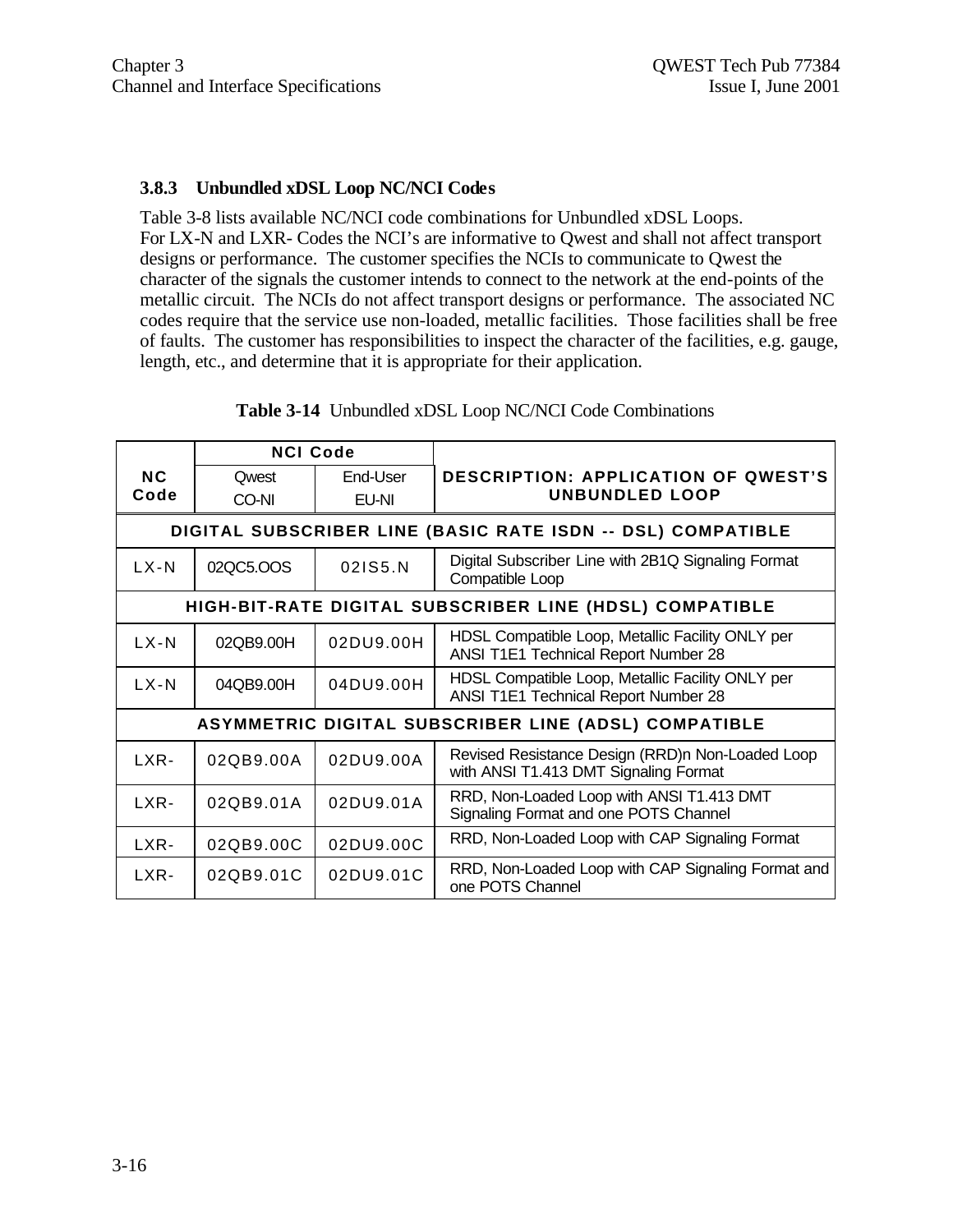# **CONTENTS**

#### **Chapter and Section Page**

| $\mathbf 4$ |     |       |                                                  |  |
|-------------|-----|-------|--------------------------------------------------|--|
|             | 4.1 |       |                                                  |  |
|             | 4.2 |       |                                                  |  |
|             | 4.3 |       |                                                  |  |
|             |     |       | 4.3.1 Available Signaling Transport Capability - |  |
|             |     |       |                                                  |  |
|             |     |       |                                                  |  |
|             |     |       |                                                  |  |
|             |     |       |                                                  |  |
|             |     |       | 4.3.5 Unbundled Voiceband Channel Transmission   |  |
|             |     |       |                                                  |  |
|             |     | 4.3.6 |                                                  |  |
|             |     | 4.3.7 |                                                  |  |
|             |     |       |                                                  |  |

## **Tables**

# **Figures**

| $4-1$ |  |
|-------|--|
|       |  |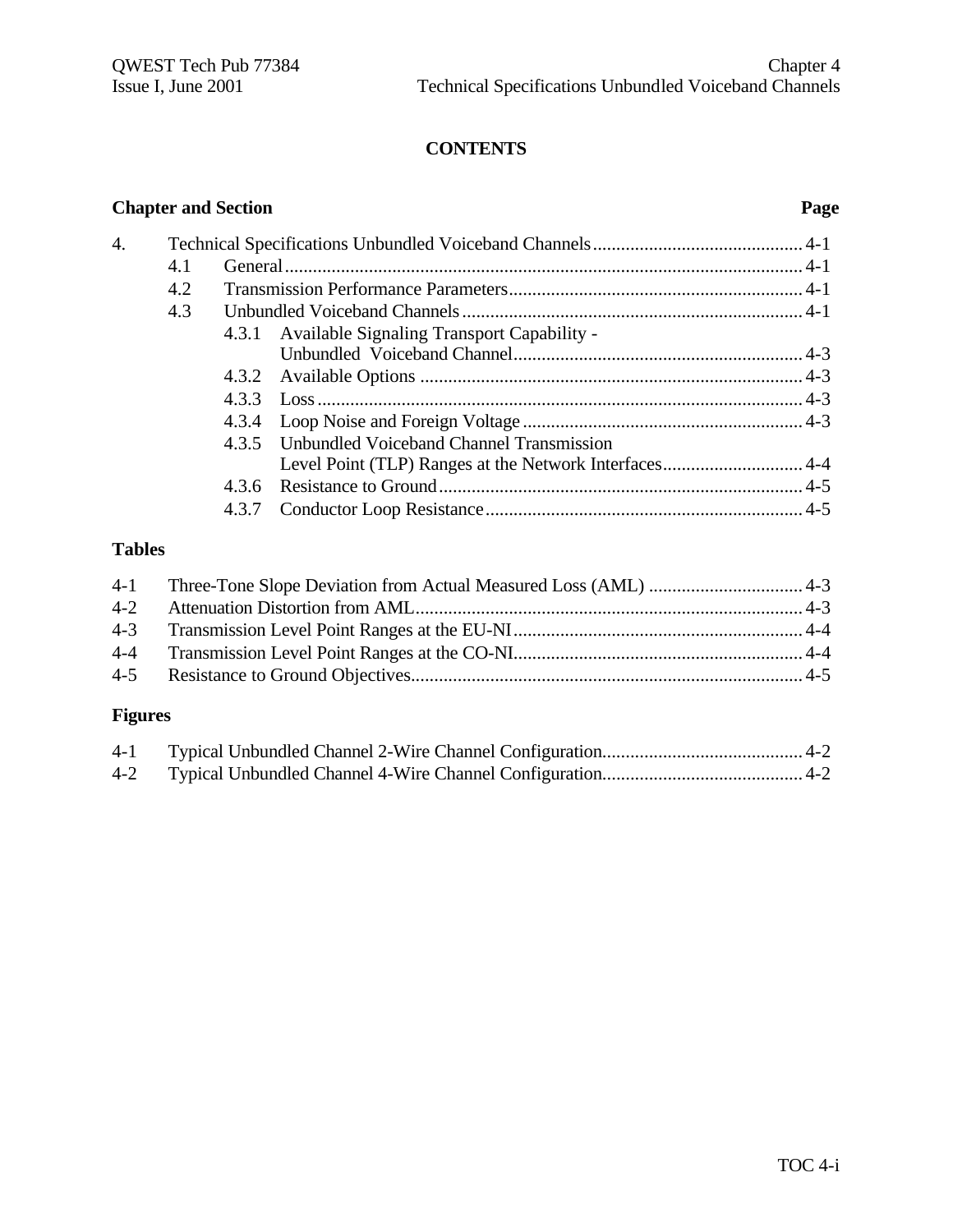### **4. Technical Specifications Unbundled Voiceband Channels**

#### **4.1 General**

This chapter details the technical characteristics; available configurations; signaling capabilities (if any); and transmission performance parameter limits for each of the Interconnection - Unbundled Loop compatible NCIs listed in Table 3-6. For those loops using traditional, switched network interfaces, i.e., loop start, ground start and reverse battery, they shall function corresponding to the Class 5 switch expectations of SR-2275, Telcordia *Notes on the Networks*, Issue 4.

Channels exceeding the performance characteristics listed bellow are available in some locations. When these channels are requested and provided: the following specifications shall not apply.

#### **4.2 Transmission Performance Parameters**

Transmission performance parameter limits are specified as the (minimum or maximum) measured transmission parameter value permitted at the interfaces.

The parameters assured at new service turn-up include:

- Free of defects, i.e., shorts, grounds, crosses
- Voice Frequency (VF) Continuity
- Measured Loss (1004 Hz)
- C-Message Noise

When an Unbundled Voiceband Channel is provided over carrier derived facilities, transmission performance is evaluated by measuring analog VF parameters on the channel between the End-User Network Interface (EU-NI) and the Central Office Network Interface (CO-NI).

#### **4.3 Unbundled Voiceband Channels**

Unbundled Voiceband 2-Wire and 4-Wire analog channels provide a voice frequency, transmission path between the EU-NI at a designated premise and Qwest's CO-NI. They terminate using analog interfaces. Usable frequencies are nominally 300 to 3000 Hz.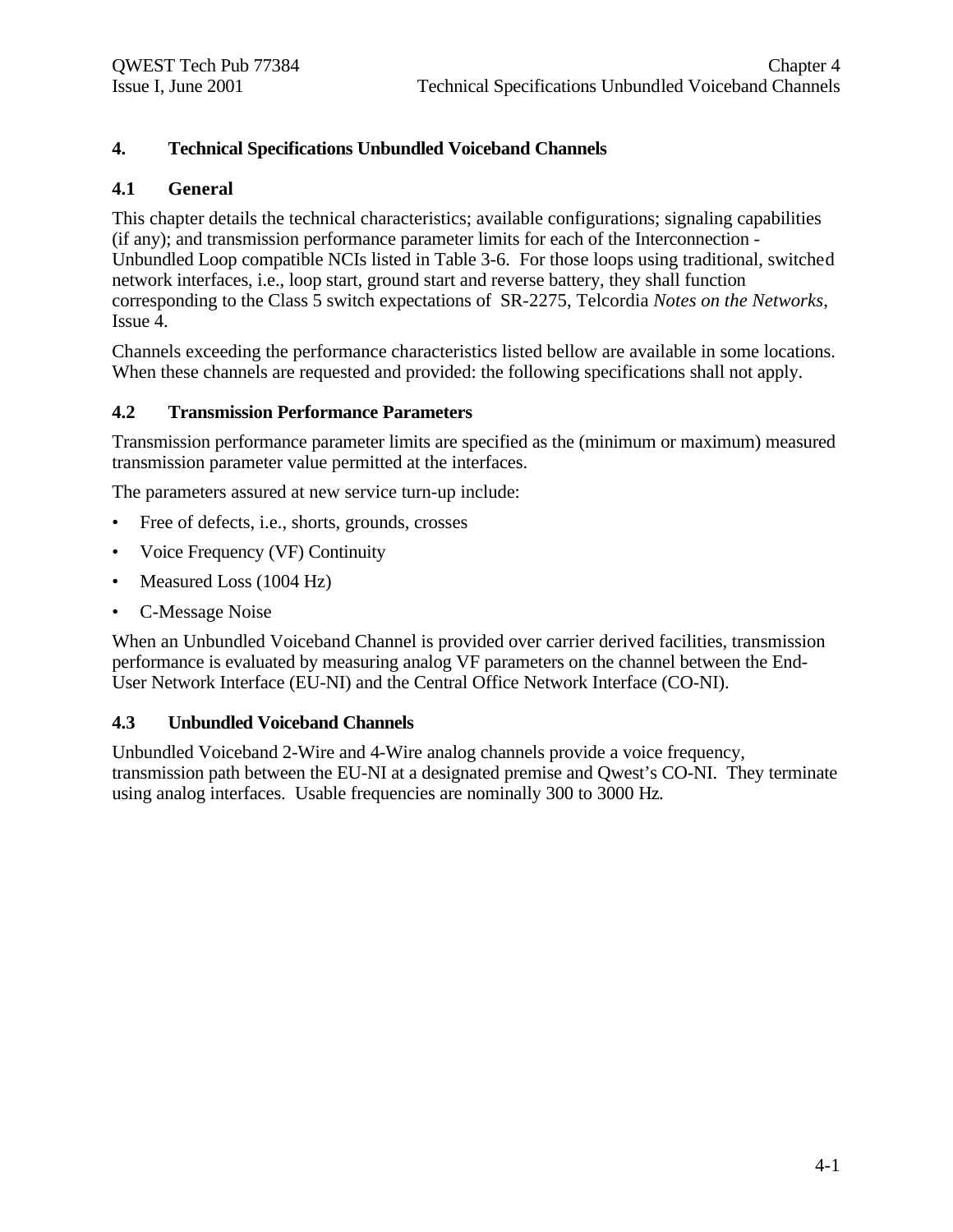Figure 4-1 illustrates a typical 2-Wire configuration.





Figure 4-2 illustrates a typical 4-Wire configuration.



**Figure 4-2:** Typical Unbundled Voiceband Channel, 4-Wire Configuration

Transmission characteristics of the transmit and receive directions of the 4-Wire configuration may not be identical.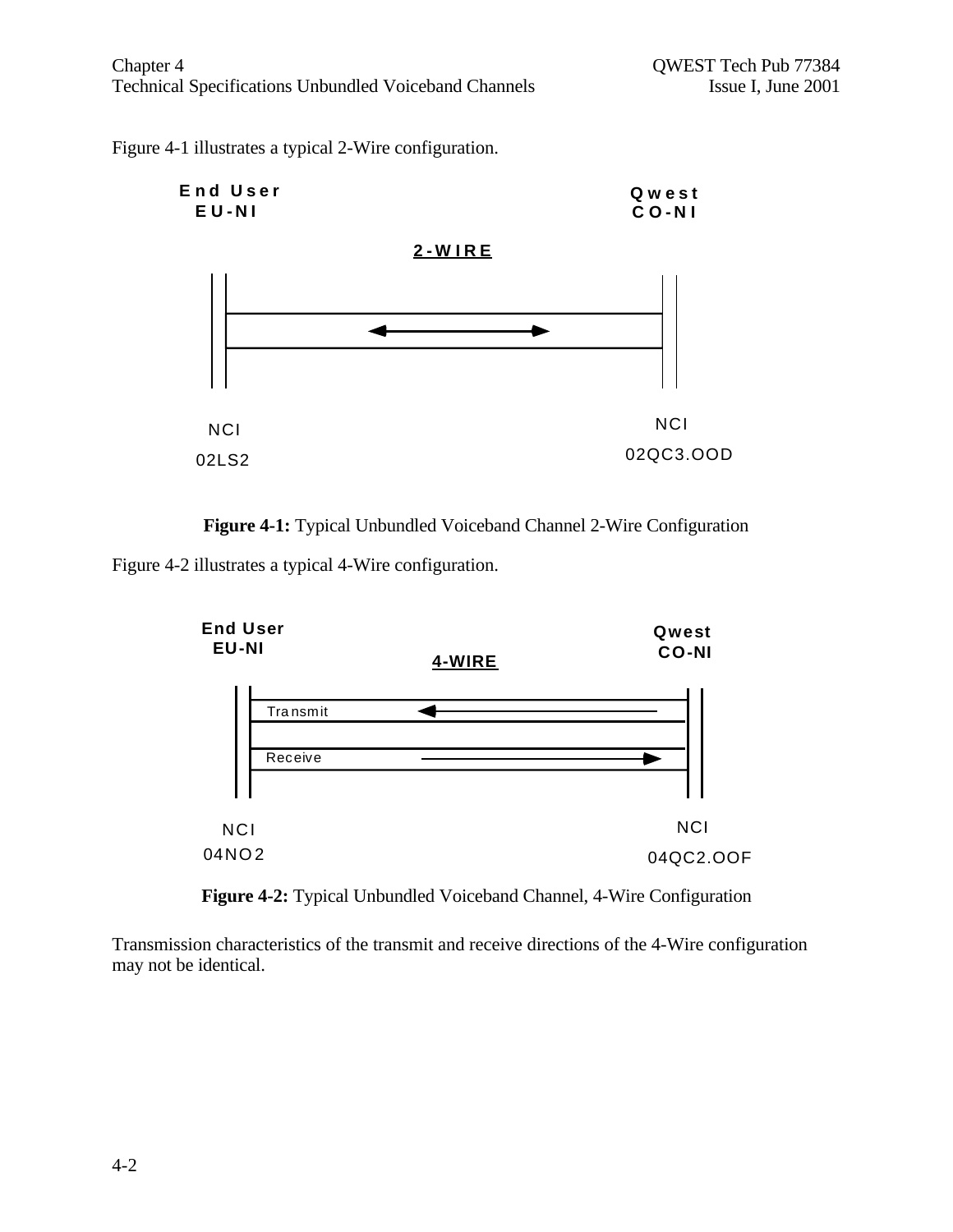#### **4.3.1 Available Signaling Transport Capability - Unbundled Voiceband Channel**

- No signaling (other than customer generated, in-band, multi-state signaling for addressing, etc.).
- Loop-start on the "closed-end" EU-NI to loop-start on the "open-end" at the CO-NI.
- Ground-start on the "closed-end" at the EU-NI to ground-start on the "open-end" at the CO-NI.
- Loop-reverse battery supervision (trunk signaling). Loop closure provided to the end user; end-user provides normal and reverse battery.
- Loop-reverse battery supervision (trunk signaling). End user provides loop closure; normal and reverse battery provided to the end-user.

#### **4.3.2 Available Options**

There are no options available for an Unbundled Loop service.

#### **4.3.3 Loss**

Insertion Loss at 1004 Hz of an Unbundled Voiceband Channel will generally be within the range of 0.0 dB to 8.5 dB. Channels that exceed 8.5 dB exist in some areas.

Three-Tone Slope Deviation is the loss deviation at 404 Hz and 2804 Hz relative to the Actual Measured Loss (AML) -16 dBm0 signal at 1004 Hz.

**Table 4-1:** Three-Tone Slope Deviation from Actual Measured Loss (AML)

| Frequency        | Deviation      |
|------------------|----------------|
| 404 Hz & 2804 Hz | $-1.5/+9.5$ dB |

Attenuation Distortion is the loss variation measured over the indicated frequency ranges relative to the Actual Measured Loss (AML) -16 dBm0 signal at 1004 Hz.

|  | <b>Table 4-2: Attenuation Distortion from AML</b> |  |  |  |
|--|---------------------------------------------------|--|--|--|
|--|---------------------------------------------------|--|--|--|

| <b>Frequency Band</b> | Deviation            |
|-----------------------|----------------------|
| 504 Hz to 2504 Hz     | $-1.5$ to $+7.5$ dB  |
| 404 Hz to 2804 Hz     | $-1.5$ to $+9.5$ dB  |
| 304 Hz to 3004 Hz     | $-2.5$ to $+11.5$ dB |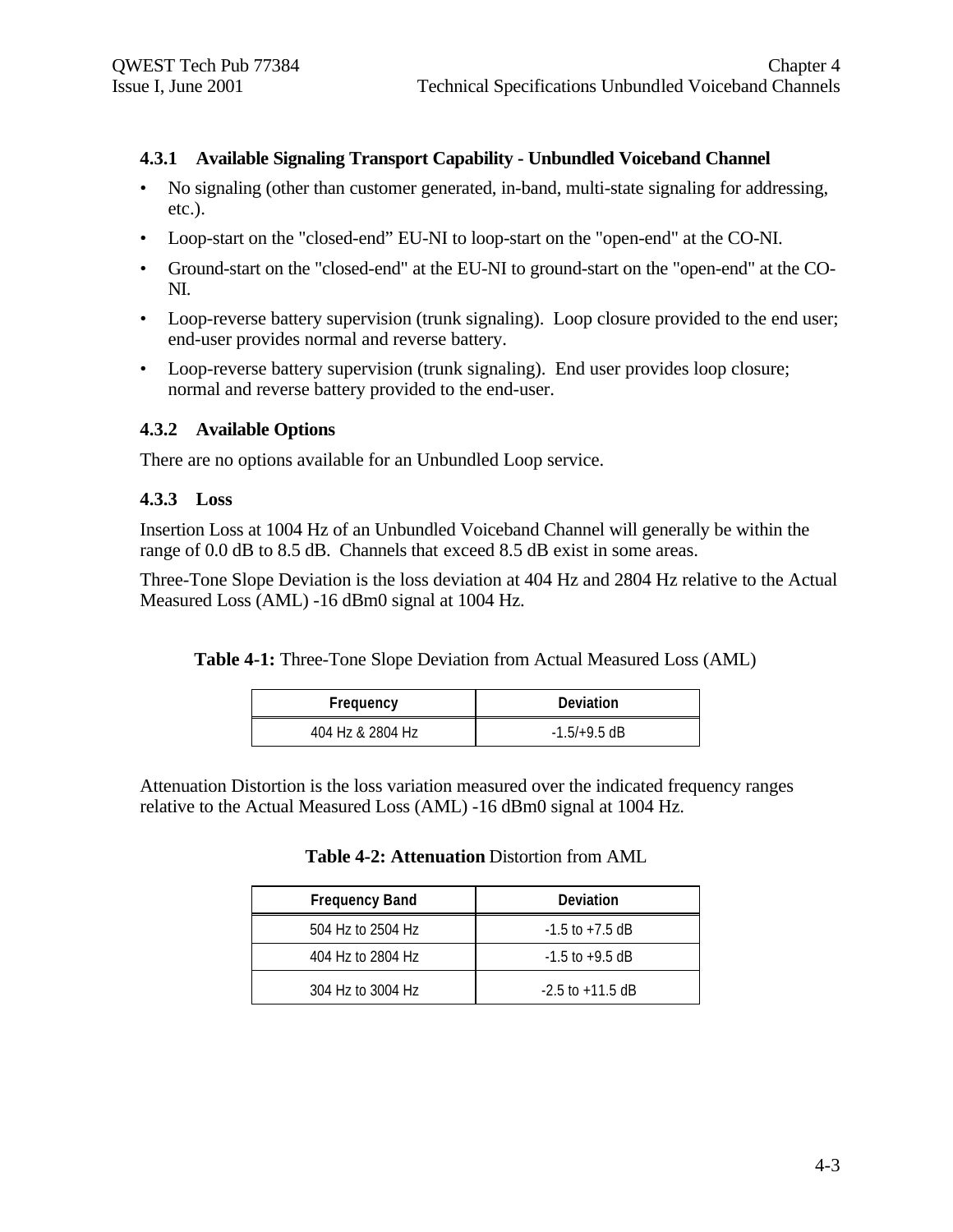#### **4.3.4 Loop Noise and Foreign Voltage**

Noise level will be:

< 30 dBrnC, Metallic  $\leq$  90 dBrnC, Longitudinal

< 45 dBrnC-Notched, Only circuits provisioned over facilities where there are active electronics are candidates for C-Notched noise requirements.

Balance will be  $\geq 50$  dB.

Open circuit, AC voltage, measured with Tip and Ring shorted and grounded at far end will be  $< 50$  V rms.

Leakage resistance will be  $\geq 10,000$  Ohms and foreign battery will be  $\leq 8$  Volts DC.

#### **4.3.5 Unbundled Voiceband Channel Transmission Level Point (TLP) Ranges at the Network Interfaces**

The TLP is a point in a transmission system at which the ratio, expressed in decibels, of the power of a test signal at that point to the power of the test signal at a reference point is specified. The zero transmission level point (0 TLP) is an arbitrarily established point in an Unbundled Loop circuit to which all relative levels at other points in the circuit are referred.

Regardless of the TLP, the maximum signal power that may appear at the CO-NI is -13 dBm.

Table 4-3 shows the allowable TLP ranges at the EU-NI.

| Table 4-3: Transmission Level Point Ranges at the EU-NI |  |  |
|---------------------------------------------------------|--|--|
|                                                         |  |  |

| <b>Protocol Code</b> | Transmit | Receive          |
|----------------------|----------|------------------|
| LS, GS, NO           | 0.0 dB   | $-8.5$ to 0.0 dB |

Table 4-4 shows the allowable TLP ranges at the CO-NI.

#### **Table 4-4:** Transmission Level Point Ranges at the CO-NI

| Protocol   | Transmit | Receive          |
|------------|----------|------------------|
| LO, GO, NO | 0.0 dB   | $-8.5$ to 0.0 dB |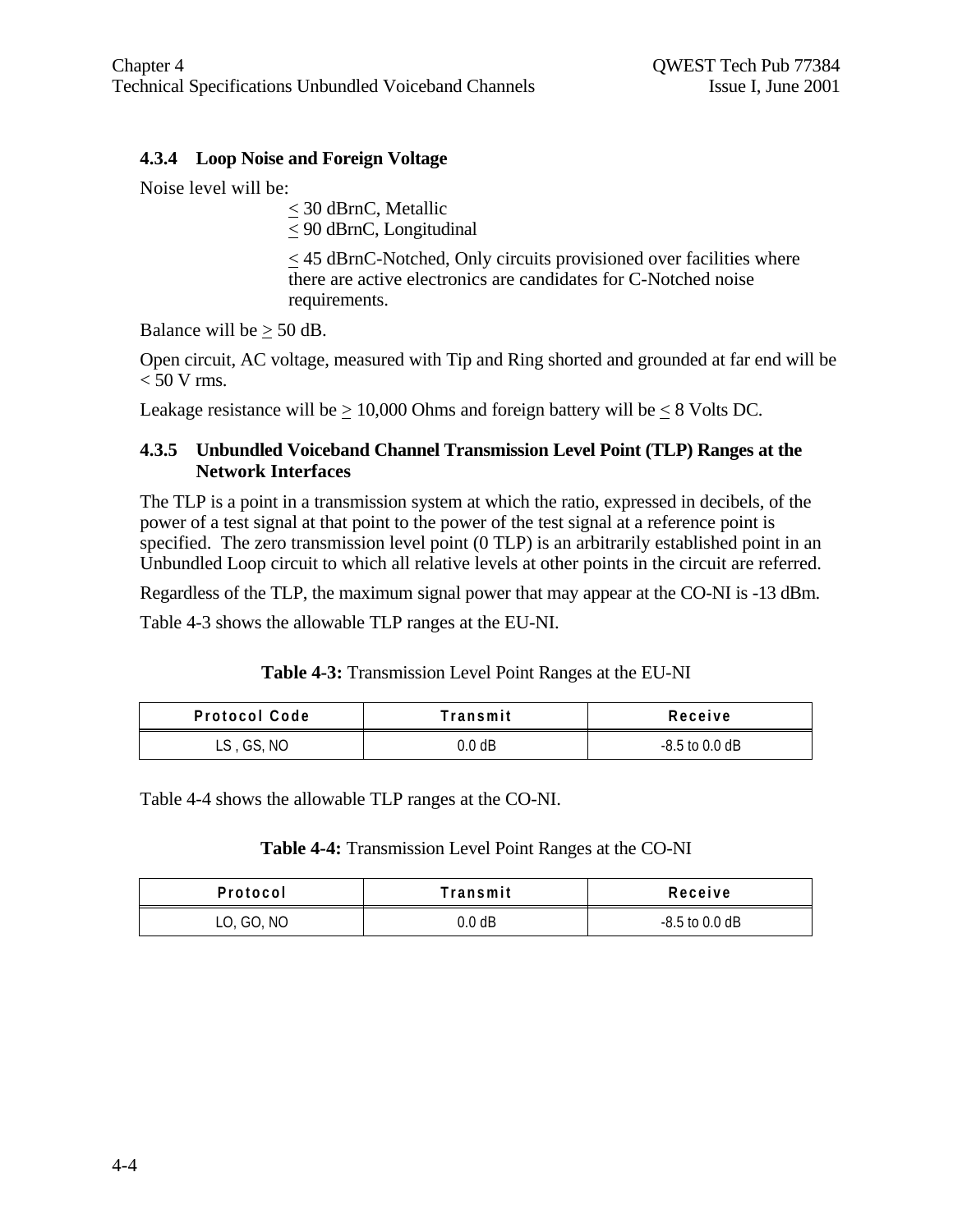#### **4.3.6 Resistance to Ground**

For metallic facilities it is important that there not be excessive leakage to ground. The following Table 4-5 shows minimum resistance to ground for unbundled channels.

| Parameter      | Minimum       |
|----------------|---------------|
| Tip to Ground  | 3.3 Mega Ohms |
| Ring to Ground | 3.3 Mega Ohms |

**Table 4-5:** Resistance to Ground Objectives

#### **4.3.7 Conductor Loop Resistance**

Wire based, physical facilities from CO-NIs to EU-NIs have been built consistent with available CO switch capabilities and engineering design rules applied at the time of their construction. Depending upon the situation, maximum conductor loop resistance requirements have ranged from 1300 Ohms to 3600 Ohms. Facilities for traditional switched services with a conductor loop resistance > 1501 Ohms shall have Range Extension with Gain (REG) units provided. The REG units are central office based, active electronics that compensate for the resistance and loss of loops that exceed that particular central office's capabilities.

Recent and current design rules specify that the maximum-engineered loop resistance is 2800 Ohms. This includes allowances for DC resistance of a telephone set, station wiring, drop wire, CO wiring and ancillary CO equipment to enable proper function of a typical CO line. However, Unbundled Loop channels may be available in some locations using facilities designed to earlier standards.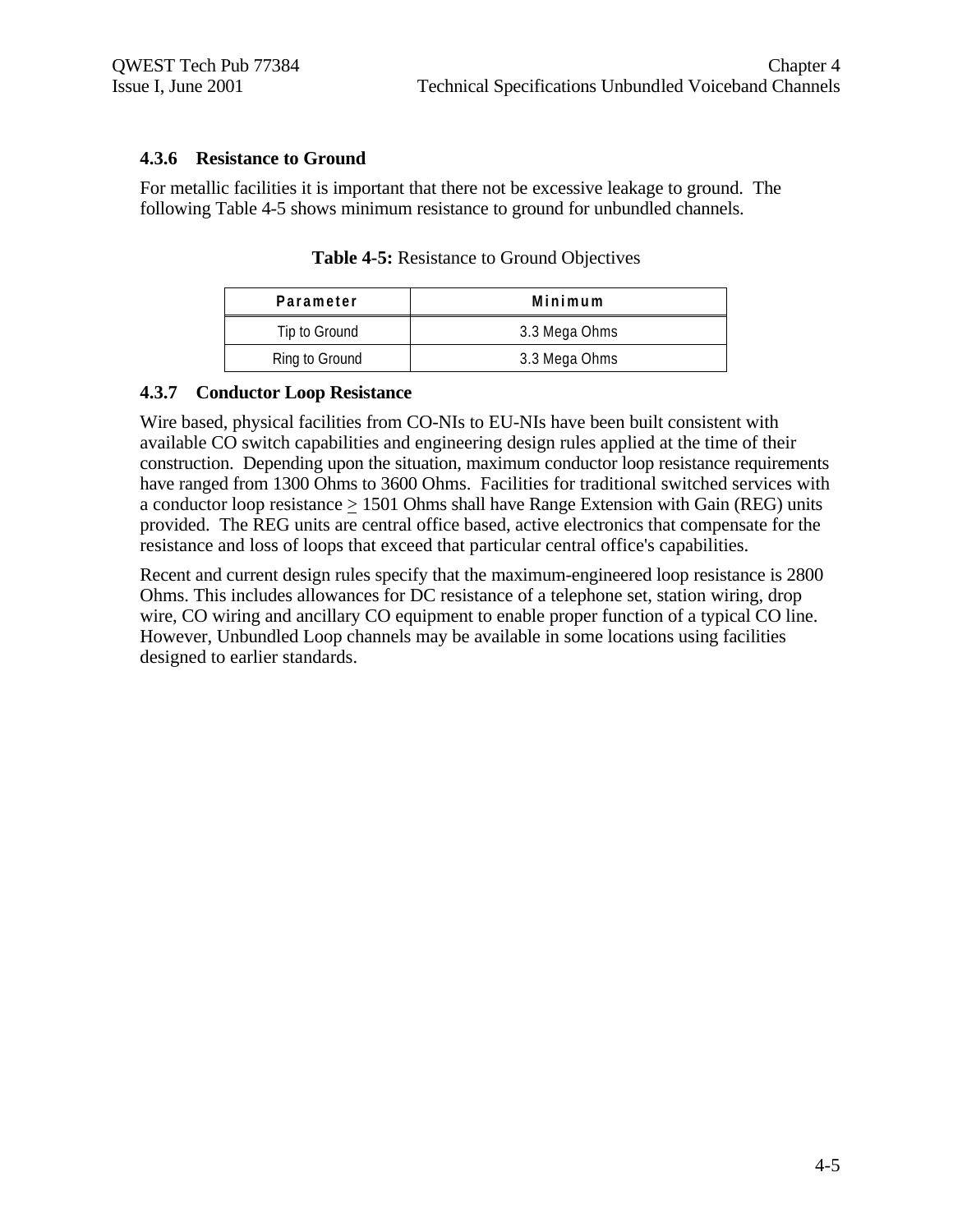# **CONTENTS**

|                |     | <b>Chapter and Section</b> | Page |
|----------------|-----|----------------------------|------|
| 5.             |     |                            |      |
|                | 5.1 |                            |      |
|                | 5.2 |                            |      |
|                | 5.3 |                            |      |
|                | 5.4 |                            |      |
|                | 5.5 |                            |      |
|                | 5.7 |                            |      |
|                | 5.8 |                            |      |
| <b>Figures</b> |     |                            |      |
| $5 - 1$        |     |                            |      |
| $5 - 2$        |     |                            |      |
| $5 - 3$        |     |                            |      |
| $5 - 4$        |     |                            |      |
| $5 - 5$        |     |                            |      |
| $5 - 6$        |     |                            |      |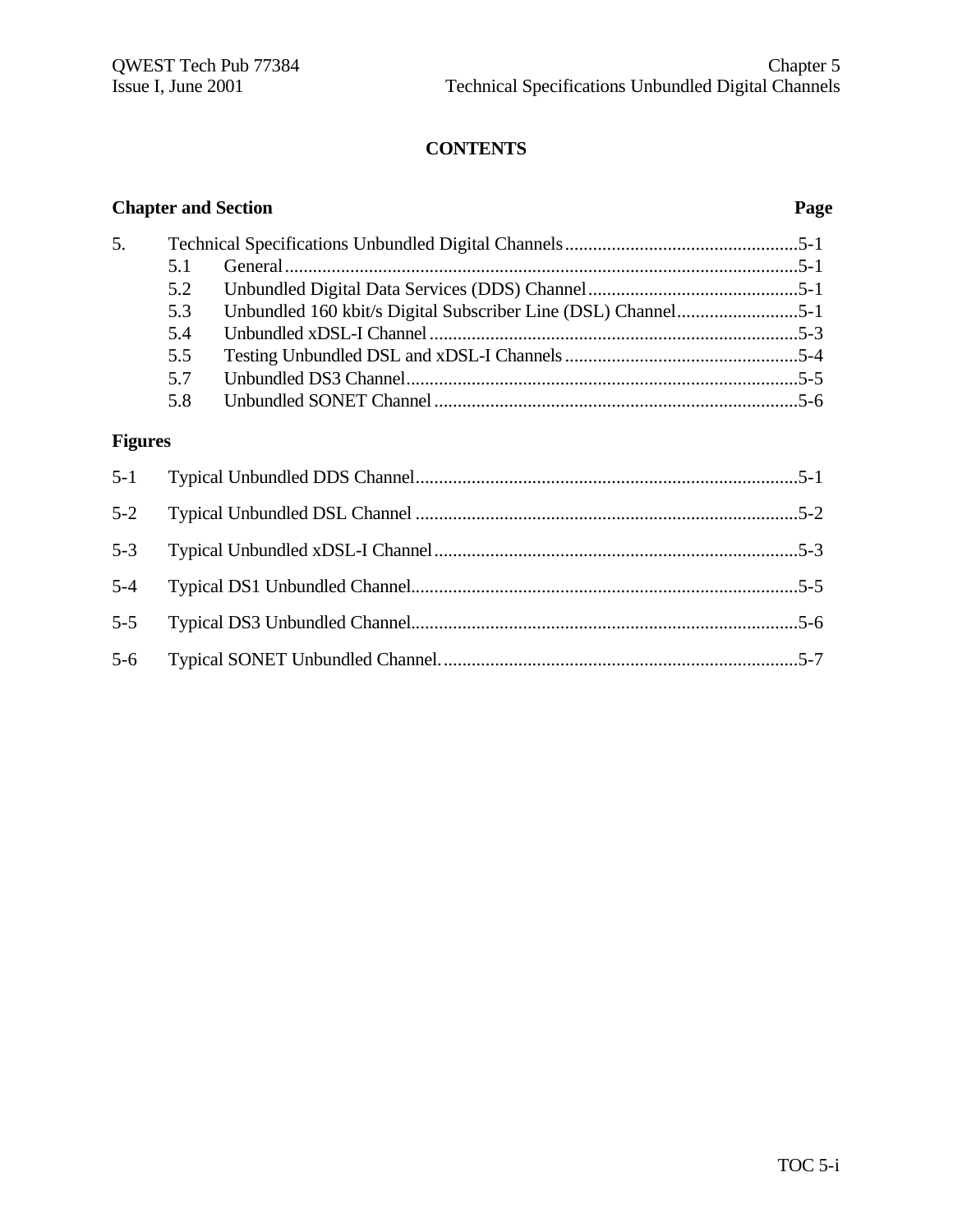### **5. Technical Specifications Unbundled Digital Channels**

#### **5.1 General**

An Interconnection -- Unbundled Digital Channel is a digital transmission path that runs from a Qwest central office (CO) building (from a main distribution frame, DSX or other suitable frame called the Central Office Network Interface [CO-NI]) to an End-User Network Interface (EU-NI). The EU-NI is located at the EU's designated premises within the serving area of the Qwest CO. The EU-NI is typically a Network Interface Device or NID. The NID divides the Qwest facility and the EU's customer installation, i.e., inside wiring and customer premises equipment.

#### **5.2 Unbundled Digital Data Services (DDS) Channel**

An Interconnection - Unbundled Digital Data Services (DDS) Channel is based on ANSI Standard T1.410, *Carrier-to-Customer Metallic Interface - Digital Data at 64kbps and Subrates,* and operates at 64 kbit/s and subrates of 2.4, 4.8, 9.6, 19.2, and 56 kbit/s. It is a digital transmission path that runs from a Qwest Central Office, CO-NI to the EU-NI located at the EU's designated premises within the serving area of the Qwest CO. Secondary channels may be transmitted with any subrate. An Interconnector gains access to these unbundled services at the Qwest CO through established Physical or Virtual Collocation arrangements

Characteristics associated with an Unbundled DDS Channel interface as defined are 4-wire, conform to ANSI T1.410, and are nominally 2.4, 4.8, 9.6, 19.2, 56, and 64 kbit/s. See Technical Publication 77204, *Qwest Digital Data Service Product Description, Applications, and Interface Combinations* for performance, testing and additional details*.* Figure 5-1 illustrates a typical DDS Channel configuration.



**Figure 5-1:** Typical Unbundled DDS Channel

#### **5.3 Unbundled 160 kbit/s Digital Subscriber Line (DSL) Channel**

The 160 kbit/s Digital Subscriber Line Channel is a Qwest facility with two-Wire interfaces that provides connectivity from the Qwest serving Central Office Network Interface (CO-NI), generally a Distributing Frame (DF) to a Network Interface at the end user's location (EU-NI). The EU-NI is typically a Network Interface Device or NID. The NID divides the Qwest facility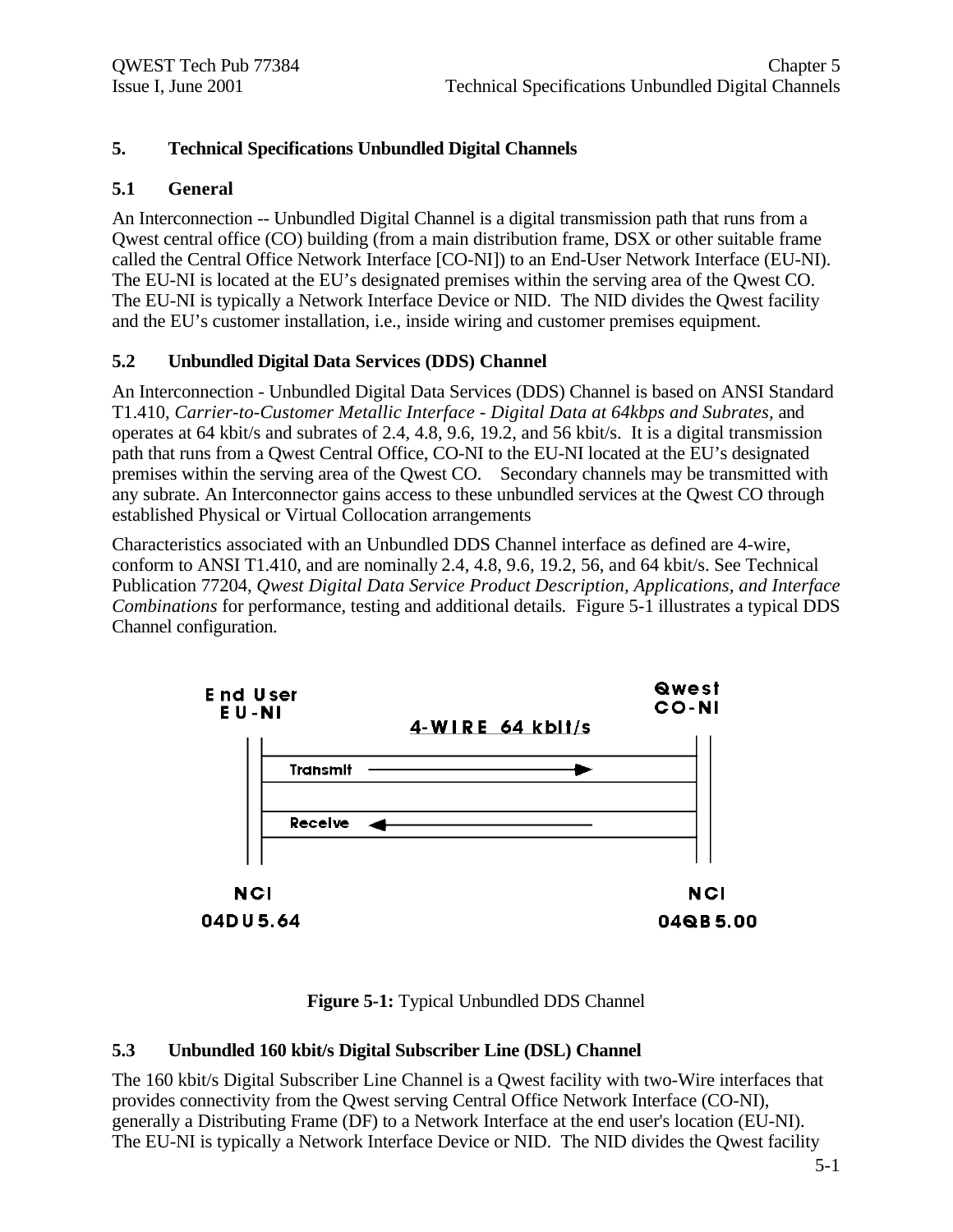and the EU's customer installation, i.e., inside wiring and customer premises equipment. This loop will meet the design requirements for Basic Rate (BRI) ISDN standards of 144 kbps customer useable data capacity that is channelized as  $2B + D$ . The transmission path's facility is consistent with Bellcore Technical Reference, TR-TSY-00393, *ISDN Basic Access Digital Subscriber Lines and ANSI T1.601.1992, Telecommunications - Integrated Services Digital Network (ISDN) Basic Access Interface for Use on Metallic Loops for Application on the Network Side of the NT (Layer 1 Specification)*. They will not have excessive bridged tap. They terminate using digital interfaces.

The BRI ISDN Channel shall have one of the following configurations:

- Non loaded metallic loop that is technically qualified for BRI ISDN transmission without the need for additional equipment. A loop is qualified when its Expected Measured Loss (EML) is less than or equal to 40 dB at 40 kHz and its Actual Measured Loss (AML) is less than or equal to 42 dB at 40 kHz. Loss measurements will use 135 Ohm terminations.
- A Central Office based range extension unit with a long, non-loaded metallic loop
- A combination of a long, non-loaded metallic loop, a mid-span regenerator and Central Office power unit.
- A combination of Subscriber Loop Carrier channels and a qualified non-loaded metallic loop.

There are some end user locations served by loop facilities and transmission equipment that are not compatible with the BRI ISDN technical requirements. Qwest shall process requests for BRI ISDN loop to these locations on an Individual Case Basis.

Figure 5-2 illustrates a typical 2-Wire, DSL configuration.



**Figure 5-2:** Typical Unbundled DSL Channel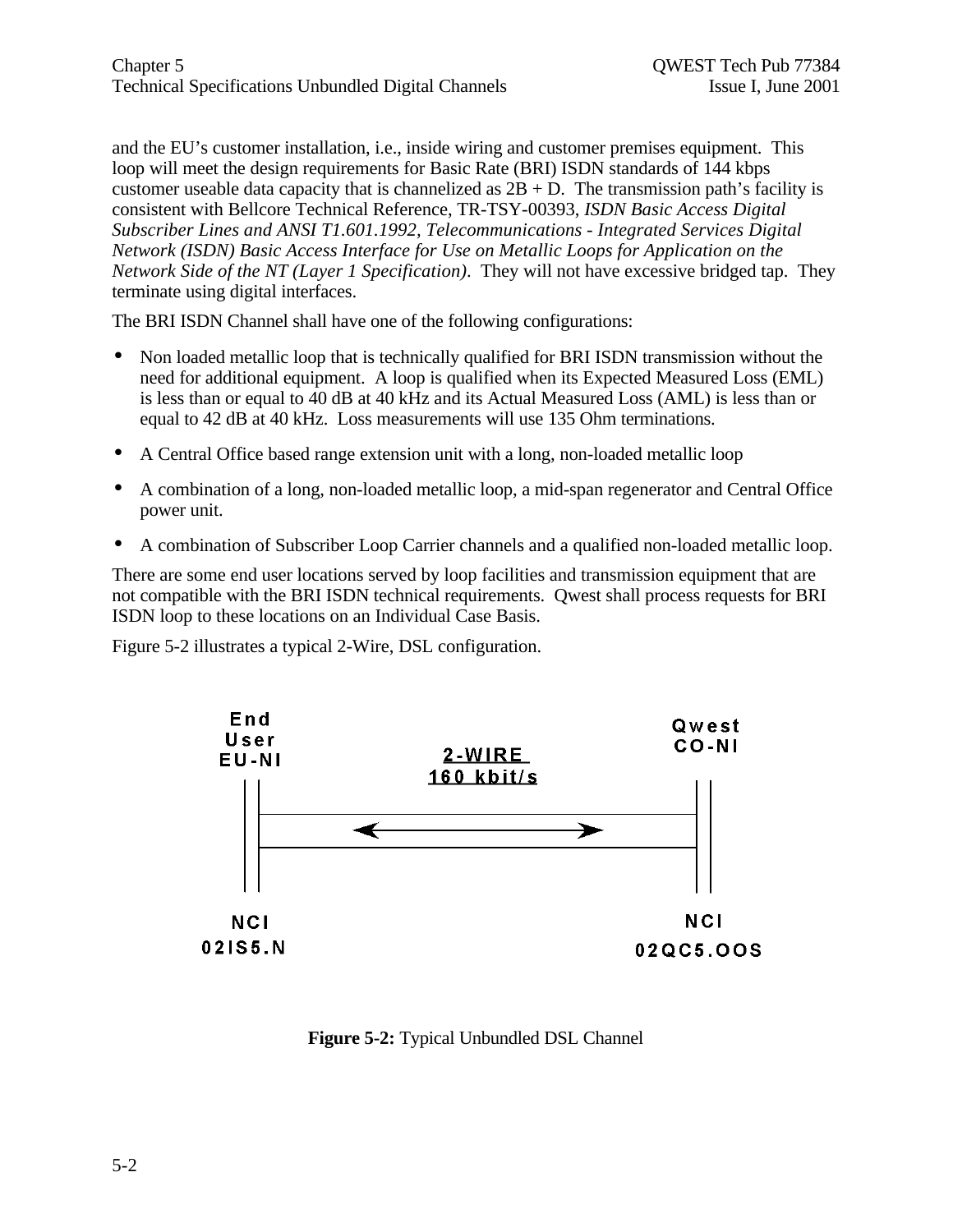#### **5.4 Unbundled xDSL-I Channel**

The xDSL-I Channel is a Qwest facility with two-Wire interfaces that provides connectivity from the Qwest serving Central Office Network Interface (CO-NI), generally a Distributing Frame (DF) to a Network Interface at the end user's location (EU-NI). The EU-NI is typically a Network Interface Device or NID. The NID divides the Qwest facility and the EU's customer installation, i.e., inside wiring and customer premises equipment. This loop will meet the design requirements for Digital Subscriber Loop standards of 144 kbps customer useable data capacity that is not channelized. The transmission path's facility is consistent with Bellcore Technical Reference, TR-TSY-00393, *ISDN Basic Access Digital Subscriber Lines and ANSI T1.601.1992, Telecommunications - Integrated Services Digital Network (ISDN) Basic Access Interface for Use on Metallic Loops for Application on the Network Side of the NT (Layer 1 Specification)*. They will not have excessive bridged tap. Additionally, the facility is consistent with Bellcore Technical Reference, TR-NWT-000397. *ISDN Basic Access Transport System Requirements*, with the exception of all forms of access and use of the M1, M2 and M3 overhead bits. XDSL-I Channels terminate using digital interfaces.

The xDSL-I Channel shall have one of the following configurations:

- Non loaded metallic loop that is technically qualified for BRI ISDN transmission without the need for additional equipment.
- A combination of a long non-loaded metallic loop, a mid-span regenerator and Central Office power unit.
- A combination of Subscriber Loop Carrier channels and a qualified non-loaded metallic loop.

There are some end user locations served by loop facilities and transmission equipment that are not compatible with the xDSL-I technical requirements. Qwest shall process requests for xDSL-I Channels to these locations on an Individual Case Basis.

Figure 5-3 illustrates a typical 2-Wire, x DSL-I Channel configuration.



**Figure 5-3:** Typical Unbundled xDSL-I Channel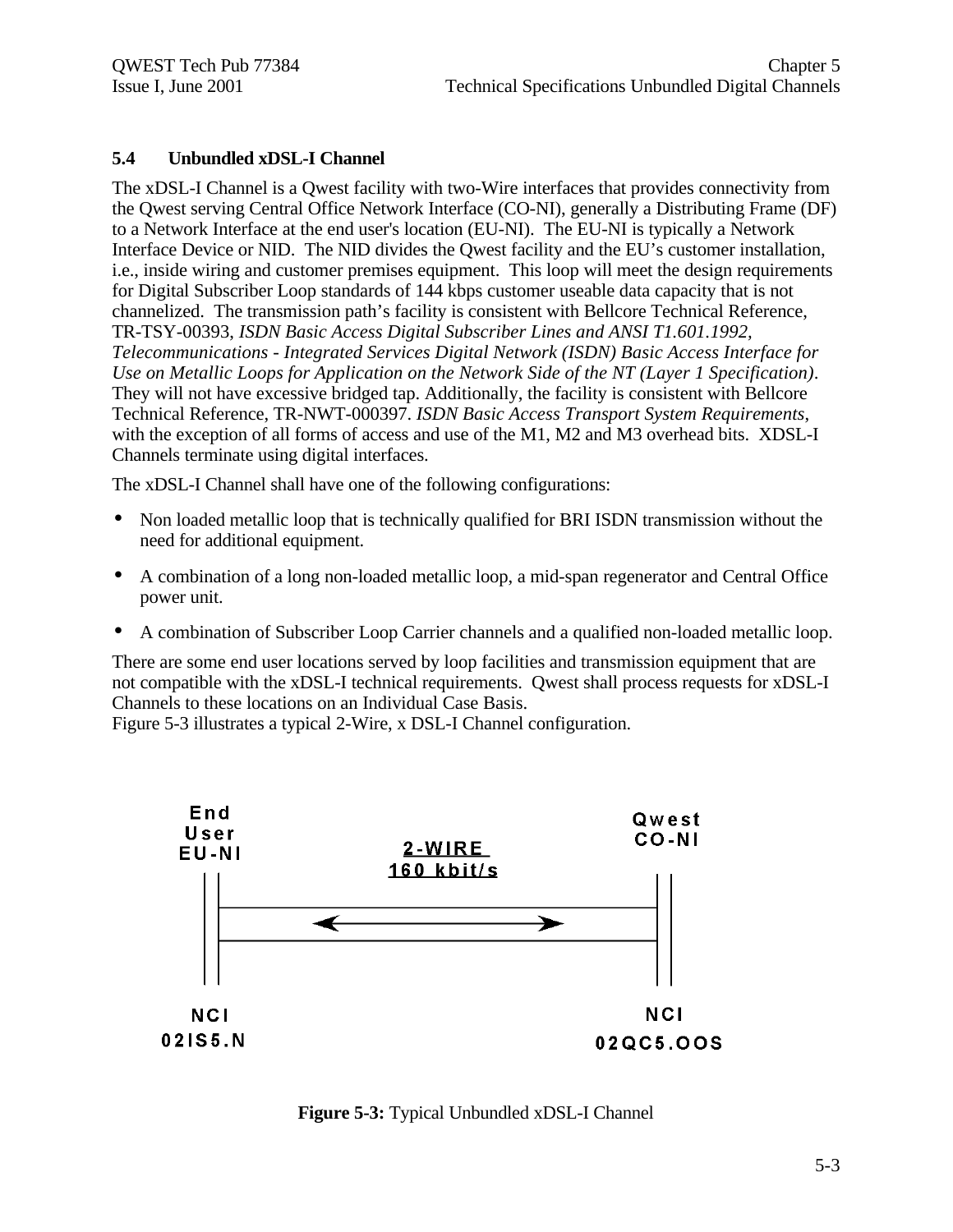### **5.5 Testing Unbundled DSL and xDSL-I Channels**

These tests are done for bringing a circuit into service, either on completion of a new installation (acceptance) or after repair activity (repair verification). These are intrusive, out-of-service tests. In addition to tests that assure the facility is trouble free; an Actual Measured Loss (AML) test at 40 kHz shall be made.

The circuit under test shall be properly designed, having an Expected Measured Loss (EML) that is equal to or less than 40 dB at 40 kHz. The Actual Measured Loss (AML) at 40 kHz shall be less than or equal to 42 dB.

#### **5.6 Unbundled DS1 Channel**

The DS1 Channel is a transmission path between a CO Network Interface at a DSX-1 panel or equivalent in a Qwest serving Central Office and the Network Interface at the end user location. The DS-1 Channel transports bi-directional DS1 signals with a nominal transmission rate of 1.544 Mbit/s.

DS1 Channel will typically have one of the following configurations:

- Metallic based span with HDSL or T-1 equipment.
- Channel of a fiber based system
- Combination of both fiber and metallic based facilities.

There are some end user locations served by facilities and transmission equipment that are not compatible with DS1 transport technical requirements. Qwest shall process requests for DS1 loop for these locations on an Individual Case Basis.

End User Network Interfaces shall be as described in Technical Publication 77375. The CO Network Interface at a DSX-1 panel may not be the physical, demarcation interface to the collocated Certified Local Exchange Carrier (CLEC). The DSX-1 cross-connect may be the "Design-To" point as detailed in Technical Publication 77386, *Interconnection and Collocation for Transport and Switched Unbundled Network Elements and Finished Services*. The NCI code applied at the point of demarcation is 04QB9.11. An Interconnector Distribution Frame (ICDF) is commonly the point of demarcation. See Technical Publication 77386 for details. This code indicates that the signal is not necessarily a templated signal per ANSI T1.102. It may be attenuated, in one direction, by the length of cable from the Qwest DSX-1 and, in the other direction, by the length of cable from the CLEC's equipment. Performance shall meet end-to-end accuracy and availability objectives stated in ANSI Document T1.510-1999, *Network Performance Parameters for Dedicated Digital Services*.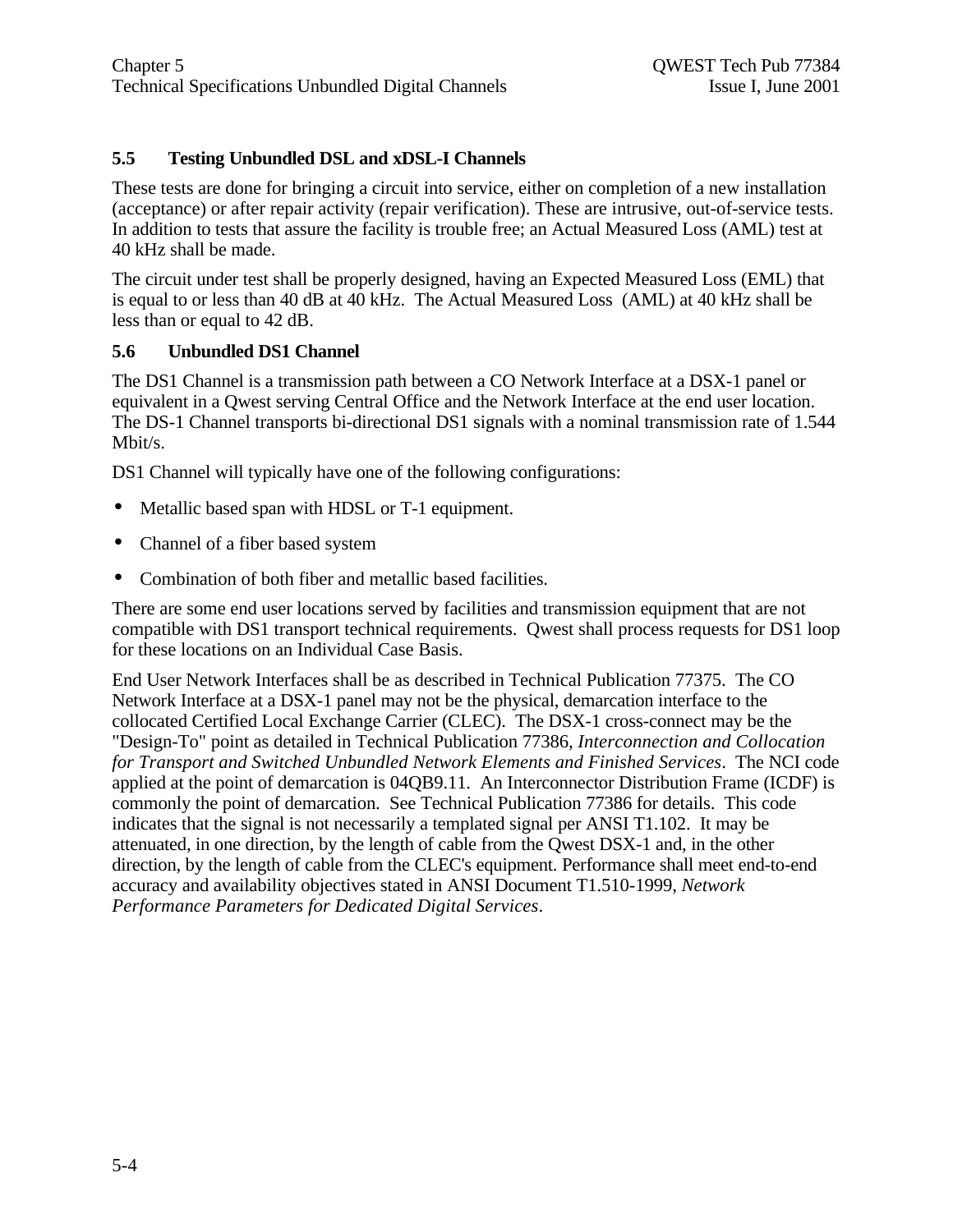

Figure 5-4 illustrates a typical DS1 Channel configuration.

**Figure 5-4:** Typical DS1 Unbundled Channel.

#### **5.7 Unbundled DS3 Channel**

The DS3 Channel is a transmission path between a CO Network Interface at a DSX-3 panel or equivalent in a Qwest serving Central Office and the Network Interface at the end user location. The DS-3 Channel transports bi-directional DS3 signals with a nominal transmission rate of 44.736 Mbit/s. Qwest will deliver the DS3 service to the End User's network interface consistent with Technical Publication 77324.

DS3 Channels will typically have the following configuration:

• Channel of a fiber based system

There are some end user locations served by loop facilities and transmission equipment that are not compatible with DS3 transport technical requirements. Qwest shall process requests for DS3 Channel for these locations on an Individual Case Basis.

Network Interfaces shall be as described in Technical Publication 77324. The CO Network Interface at a DSX-3 panel may not be the physical, demarcation interface to the collocated Certified Local Exchange Carrier (CLEC). The DSX-3 cross-connect may be the "Design-To" point as detailed in Technical Publication 77386, *Interconnection and Collocation for Transport and Switched Unbundled Network Elements and Finished Services*. The NCI code applied at the point of demarcation is 04QB6.33. An Interconnector Distribution Frame (ICDF) is commonly the point of demarcation. See Technical Publication 77386 for details. This code indicates that the signal is not necessarily a templated signal per ANSI Standard T1.102. It may be attenuated, in one direction, by the length of cable from the Qwest DSX-3 and, in the other direction, by the length of cable from the CLEC's equipment. Performance shall meet end-to-end accuracy and availability objectives stated in ANSI Standard T1.510, *Network Performance Parameters for Dedicated Digital Services*.

Figure 5-5 illustrates a typical DS3 Channel configuration.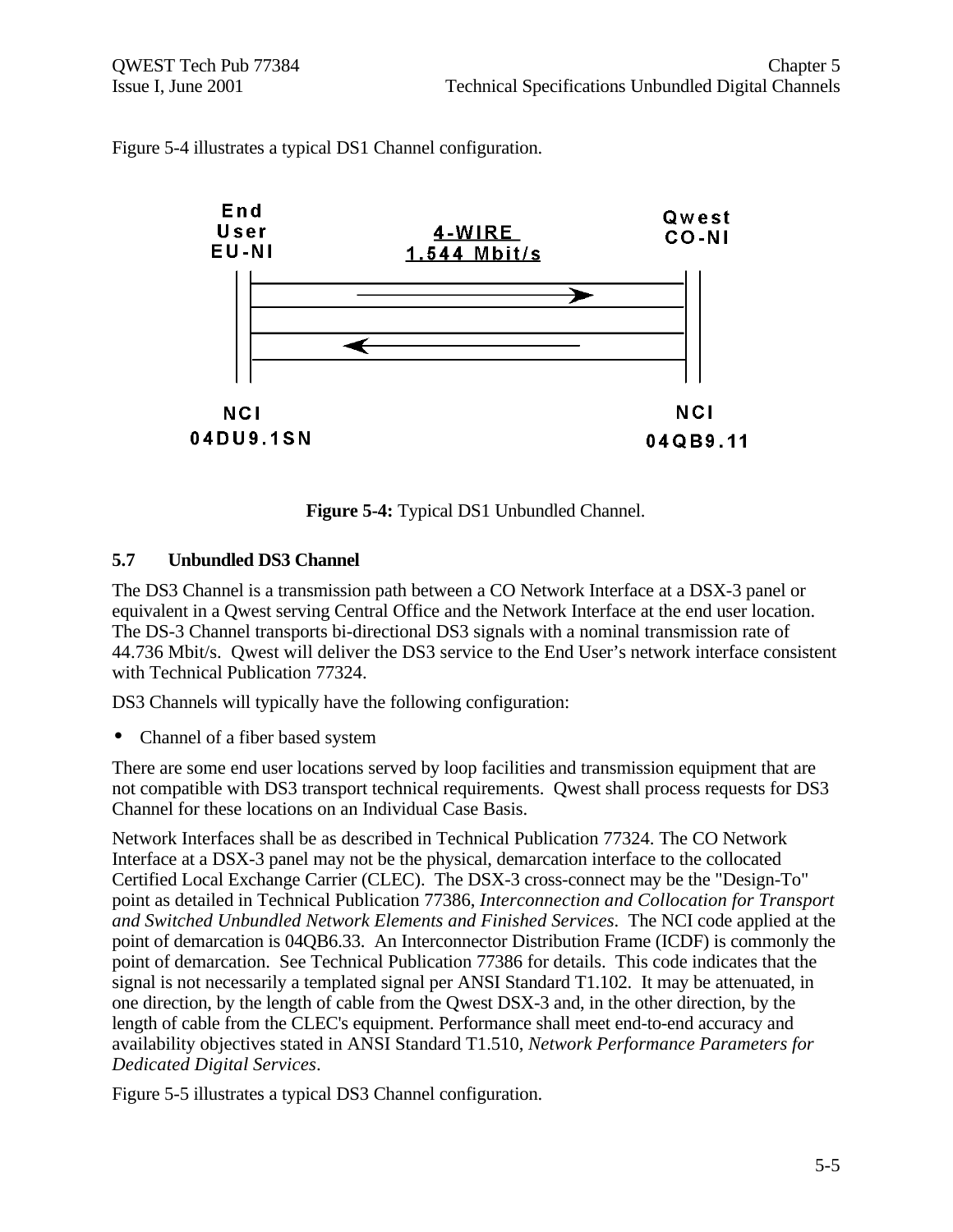

**Figure 5-5:** Typical DS3 Unbundled Channel.

#### **5.8 Unbundled SONET Channel**

The SONET Channel is a transmission path between a CO Network Interface at a Fiber Distribution Panel (FDP) or equivalent in a Qwest serving Central Office and an FDP or equivalent, Network Interface at the end user location. The SONET Channel transports bidirectional SONET signals of the Standard STS-3, STS-12, STS-48 or STS-192 rates. Qwest will deliver the SONET Channel to the End User's network interface consistent with Technical Publication 77346.

SONET Channels will typically have the following configuration:

• Channel of a fiber based, SONET system

There are some end user locations served by loop facilities and transmission equipment that are not compatible with SONET transport technical requirements. Qwest shall process requests for these locations on an Individual Case Basis.

Network Interfaces shall be as described in Technical Publication 77346*, Synchronous Service Transport (Synchronous Optical Transport)*. The CO Network Interface at an FDP to the collocated Certified Local Exchange Carrier (CLEC) is as detailed in Technical Publication 77386, *Interconnection and Collocation for Transport and Switched Unbundled Network Elements and Finished Services*. Performance shall meet end-to-end accuracy and availability objectives stated in ANSI Standard T1.514, *Network Performance Parameters for Dedicated Digital Services -- SONET Bit Rates*.

Figure 5-6 illustrates a typical SONET Channel configuration.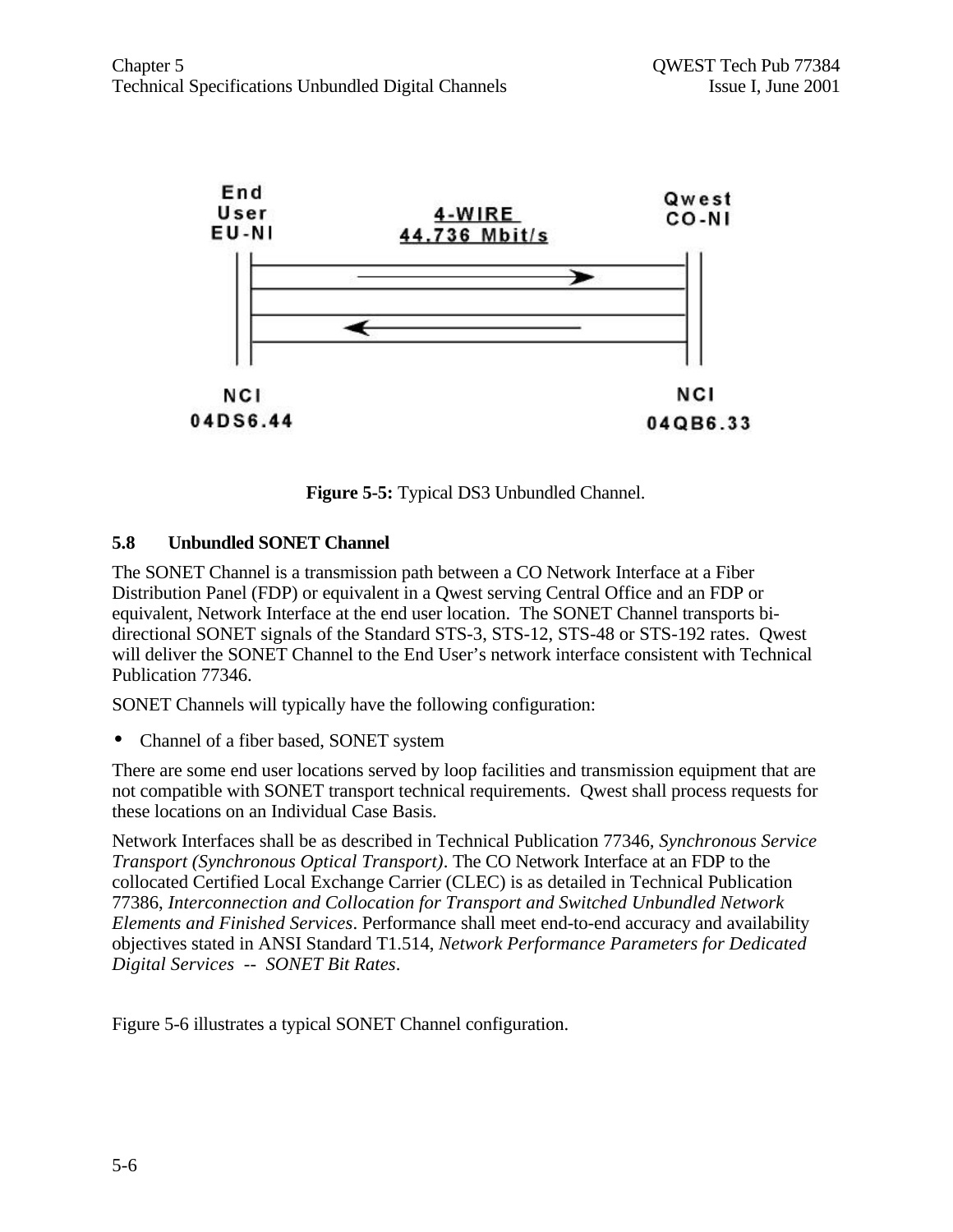

**Figure 5-6:** Typical SONET Unbundled Channel.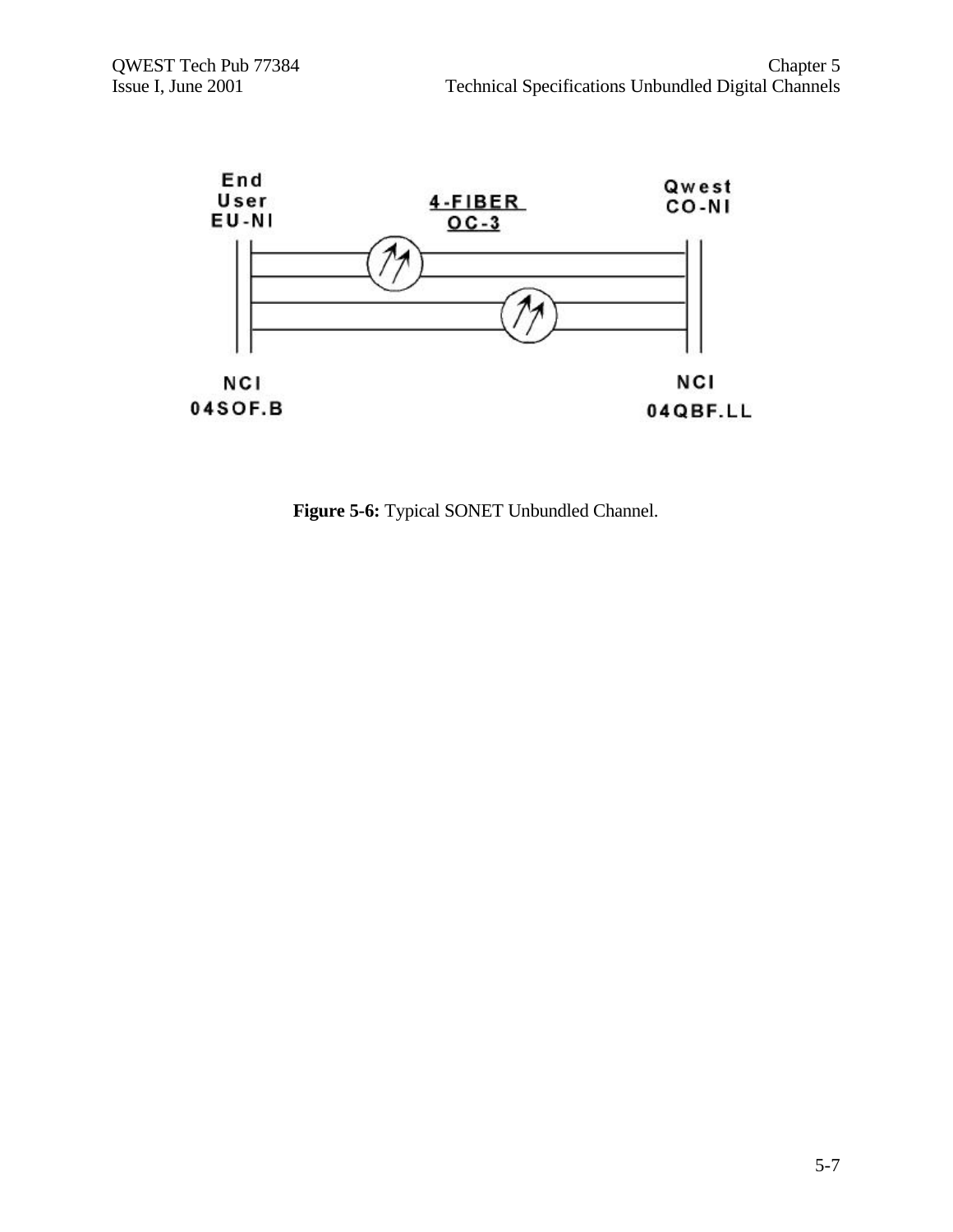### **CONTENTS**

# **Chapter and Section Page** 6. Technical Specifications Unbundled x DSL Loops......................................................... 6-1 6.1 General............................................................................................................... 6-1 6.2 Transmission Performance Parameters............................................................... 6-2 6.2.1 Loss........................................................................................................ 6-2 6.2.2 Loop Noise and Foreign Voltage ............................................................ 6-2 6.2.3 Resistance to Ground.............................................................................. 6-3 6.2.4 Conductor Loop Resistance.................................................................... 6-3 6.3 Unbundled Digital Subscriber Line (DSL) Loop ................................................ 6-4 6.4 Unbundled High-Bit Rate Digital Subscriber Line (HDSL)) Loop..................... 6-5 6.5 Unbundled Asymmetric Digital Subscriber Line (ADSL) Loop ......................... 6-6 **Figures** 6-1 Typical Unbundled DSL Loop........................................................................................ 6-4 6-2 Typical Unbundled HDSL Loop ..................................................................................... 6-5 6-3 Typical Unbundled ADSL Loop ..................................................................................... 6-6 **Tables** 6-1 Resistance to Ground Objectives.................................................................................... 6-3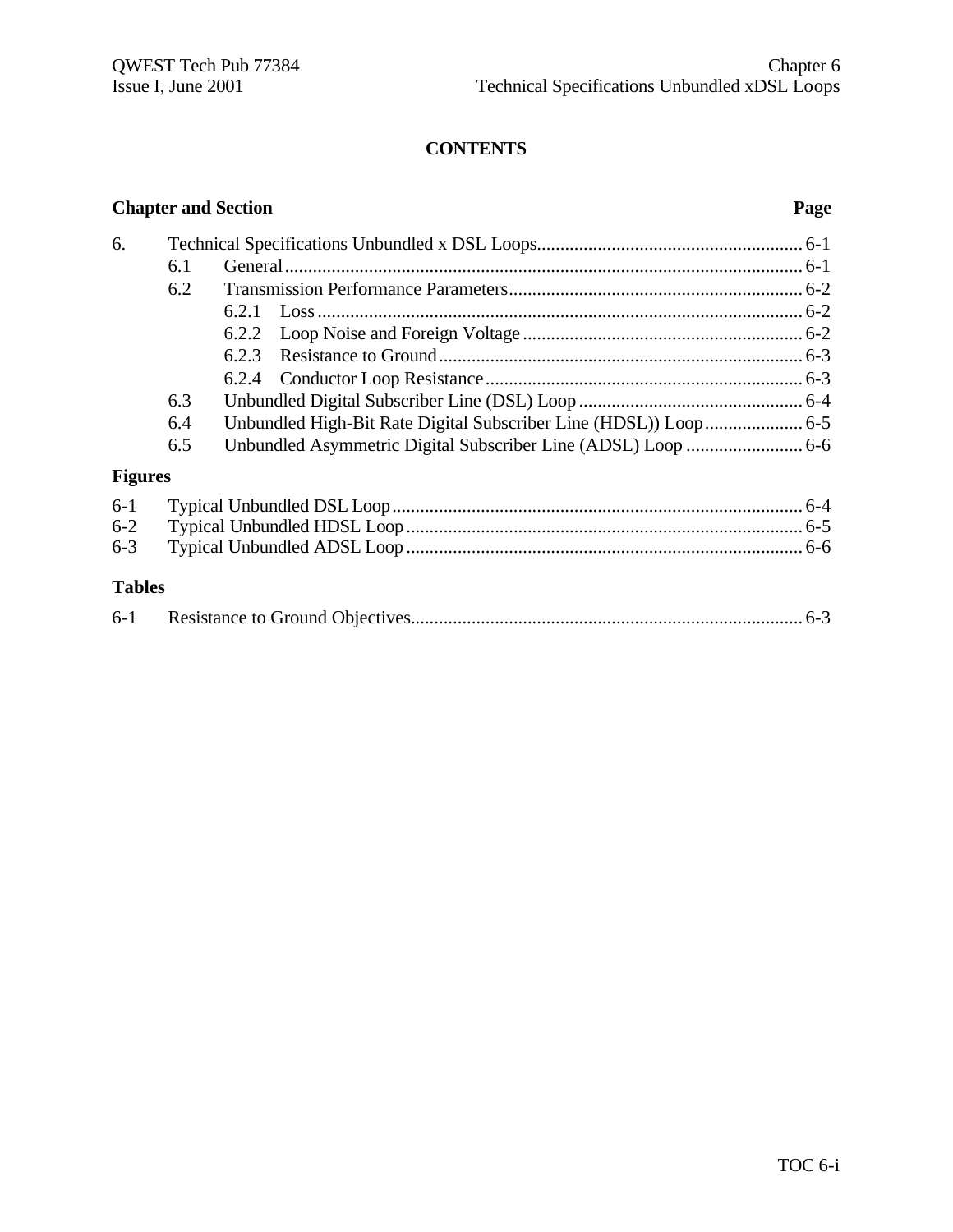#### **6. Technical Specifications Unbundled x DSL Loops**

#### **6.1 General**

This chapter details the technical characteristics; available configurations and transmission performance parameter limits for the Interconnection - Unbundled xDSL Loop.

Unbundled xDSL Loop, 2 or 4-Wire, provides a transmission path between the Qwest's Central Office (CO)-Network Interface (NI) and the End User (EU)-NI at a designated premises within the serving area of the Qwest CO. They terminate at the EU-NI and at the CO-NI using digital interfaces of the same digital hierarchical level.

Each digital service and the specific transport equipment applied by the Competitive Local Exchange carrier (CLEC) or Co-Provider has its own tolerance to loop loss and bridged-tap. The Co-Provider shall determine whether the available loop satisfies their service requirements. A Co-Provider may use any method to make such a determination such as available raw loop data or by ordering and reviewing a Qwest provided Design Layout Record (DLR). The DLR provides information to the Co-Provider on items such as loop gauge make-up, bridged tap and the loop's total length. Co-Provider personnel shall determine if the available loop falls within the technical requirements of the service they intend to transport over the loop. For this unbundled service the NCI's are informative to Qwest and shall not affect the Qwest transport designs or performance. See Table 3-9 for compatible NCI codes.

If Qwest loop inventory records do not identify any non-loaded, metallic loops: the Co-Provider has the options of requesting to unload an available loop or order a finished transport, private line service. The Co-Provider must clearly specify the type of conditioning that needs to occur. Such conditioning would include loading coil removal and specific bridged tap removal.

Qwest reserves the right to make some cables unavailable to Co-Providers based on Spectrum Management considerations.

It is unlikely but remotely possible that some Co-Provider's service offerings may be incompatible with existing services on the Qwest network. Qwest reserves the right to identify Co-Provider services that interfere with other network services and disconnect them if necessary. In these situations the Co-Provider would be notified.

An Unbundled xDSL Loop provides a non-loaded, metallic transmission path between the EU-NI at a designated premises and Qwest's CO-NI. Digital transport systems require facilities of this type to function. They terminate using digital interfaces. There are no active electronic elements provided by Qwest.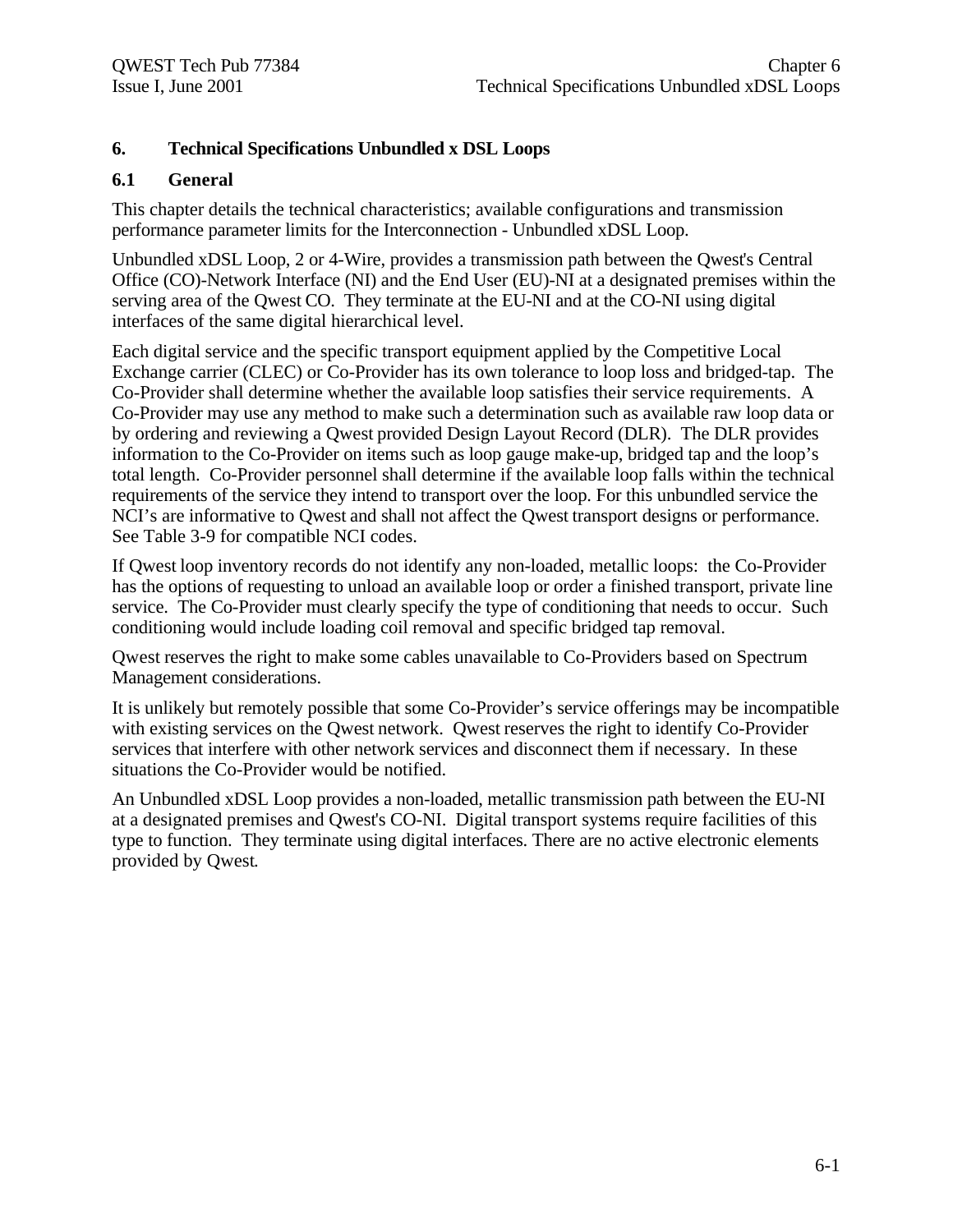The Unbundled xDSL loop has the following characteristics:

- Metallic facilities only -- no carrier segments
- No loading coils or build out capacitance, may have bridged tap
- Loop may be comprised of mixed gauges of cable
- Transmission characteristics of the two pairs making up the 4-wire facility may not be identical

Transmission characteristics of the two pairs comprising the 4-Wire configuration may not be identical.

## **6.2 Transmission Performance Parameters**

Transmission performance parameter limits are specified as the (minimum or maximum) measured transmission parameter value permitted at the interfaces.

The parameters assured at new service turn-up include:

- Voice Frequency (VF) Continuity
- Measured Loss (1004 Hz)
- C-Message Noise, Noise Metallic

### **6.2.1 Loss**

Insertion Loss at 1004 Hz of an Unbundled xDSL loop will generally be within the range of 0.0 dB to 8.5 dB. When an Unbundled xDSL loop is the result of requested conditioning, such as the removal of loading coils or is an area that where facilities are normally loaded but it exists due to prior application requirements, it should be expected that the 1004 Hz loss will higher than 8.5 dB. Loops that exceed 8.5 dB exist in some areas. No attenuation distortion objectives apply to this service.

## **6.2.2 Loop Noise and Foreign Voltage**

Noise level will be:

< 30 dBrnC, Metallic  $\leq$  90 dBrnC, Longitudinal Balance will be  $> 50$  dB.

Open circuit, AC voltage, measured with Tip and Ring shorted and grounded at far end will be  $< 50$  V rms.

Leakage resistance will be  $\geq 10,000$  Ohms and foreign battery will be  $\leq 8$  Volts DC.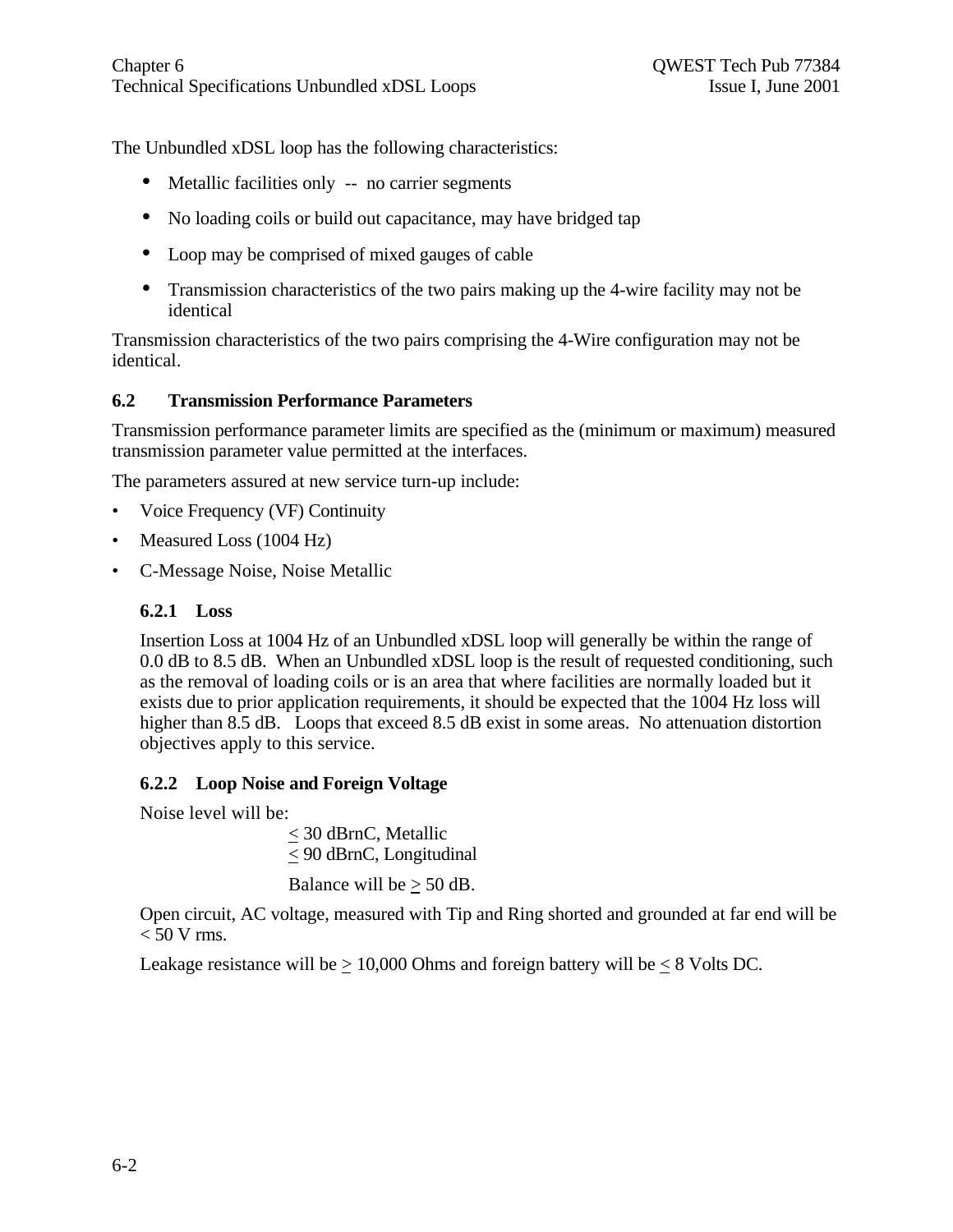#### **6.2.3 Resistance to Ground**

For metallic facilities it is important that there not be excessive leakage to ground. The following Table 6-1 shows minimum resistance to ground for unbundled loops.

| Parameter      | Minimum       |
|----------------|---------------|
| Tip to Ground  | 3.3 Mega Ohms |
| Ring to Ground | 3.3 Mega Ohms |

**Table 6-1** Resistance to Ground Objectives

#### **6.2.4 Conductor Loop Resistance**

Wire based, physical facilities from CO-NIs to EU-NIs have been built consistent with available CO switch capabilities and engineering design rules applied at the time of their construction. Depending upon the situation, maximum conductor loop resistance requirements have ranged from 1300 Ohms to 3600 Ohms.

Recent and current design rules specify that the maximum, engineered loop resistance is 2800 Ohms. This includes allowances for DC resistance of a telephone set, station wiring, drop wire, CO wiring and ancillary CO equipment to enable proper function of a typical CO line. However, Unbundled xDSL Loops may be available in some locations using facilities designed to earlier standards.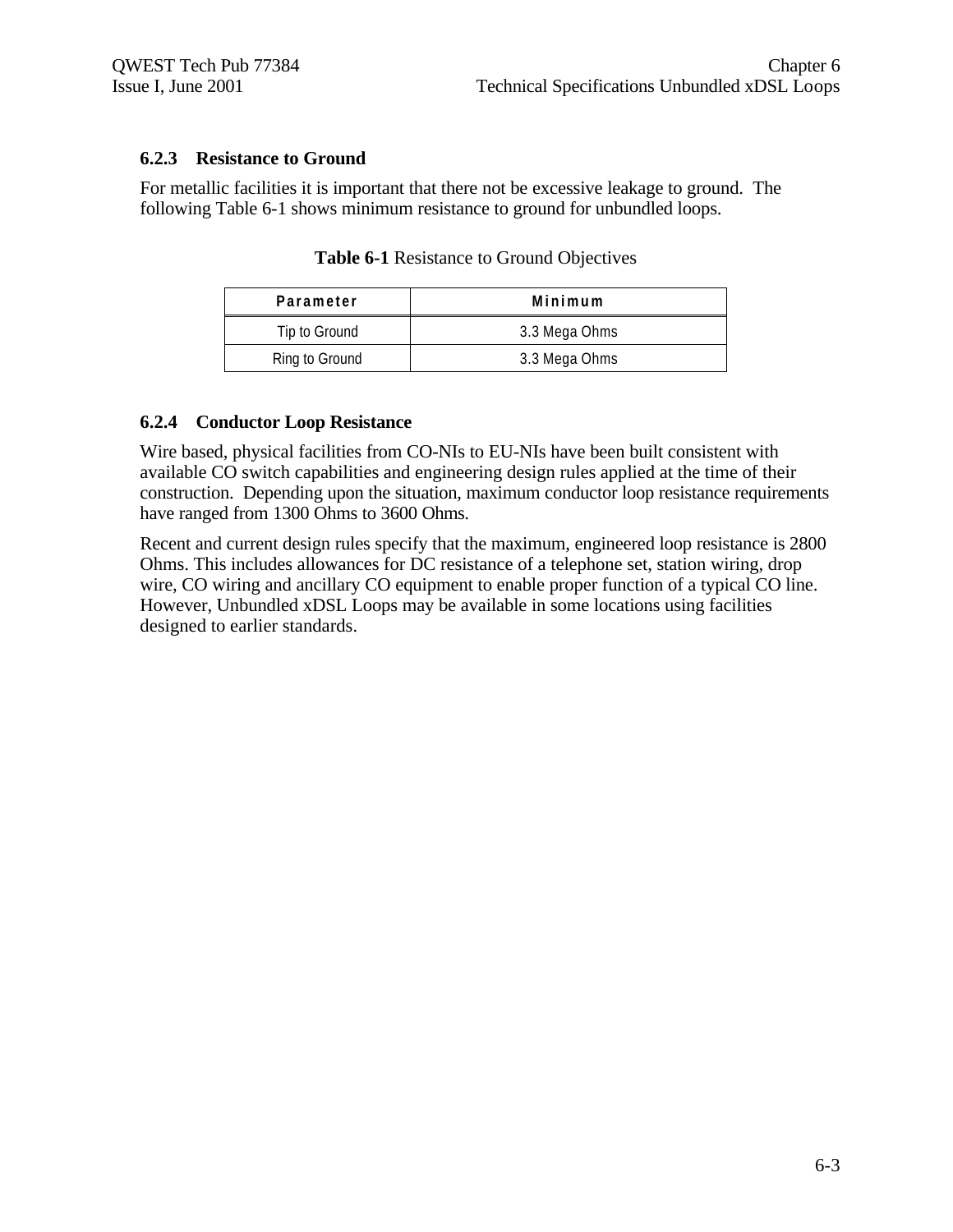#### **6.3 Unbundled Digital Subscriber Line (DSL) Loop**

Figure 6-1 illustrates a typical 2-Wire, DSL Loop configuration.



#### **Figure 6-1** Typical Unbundled Digital Subscriber Line (DSL) Loop

The DSL Non-Loaded Loop is a Qwest facility with two-Wire interfaces that provides connectivity from the Qwest serving Central Office Network Interface (CO-NI), generally a Distributing Frame (DF) to a Network Interface at the end user's location (EU-NI). The EU-NI is typically a Network Interface Device or NID. The NID divides the Qwest facility and the EU's customer installation, i.e., inside wiring and customer premises equipment. The Non-Loaded Loop, Network Channel Interface (NCI) codes are informative to Qwest. The customer specifies the NCIs to communicate to Qwest the character of the signals the customer intends to connect to the network at the end-points of the metallic circuit. For Non-Loaded Loops, the NCIs do not affect transport designs or performance. The associated NC code requires that the service use non-loaded, metallic facilities. Those facilities shall be free of faults. The customer has responsibilities to inspect the character of the facilities, e.g. gauge, length, bridged tap, etc., and determine that it is appropriate for their application and compatible with their installed equipment. These loops terminate using digital interfaces.

The DSL Non-Loaded Loop shall have the following configuration:

• Non-loaded metallic loop for 160 kbit/s, 2-binary, 1-Quaternary, DSL transmission without additional equipment.

There are some end user locations served by non-loaded loop facilities that may not be compatible with the DSL equipment installed by the co-provider. In those situations, an ISDN Digital Channel may be considered. See Chapter 5 for details.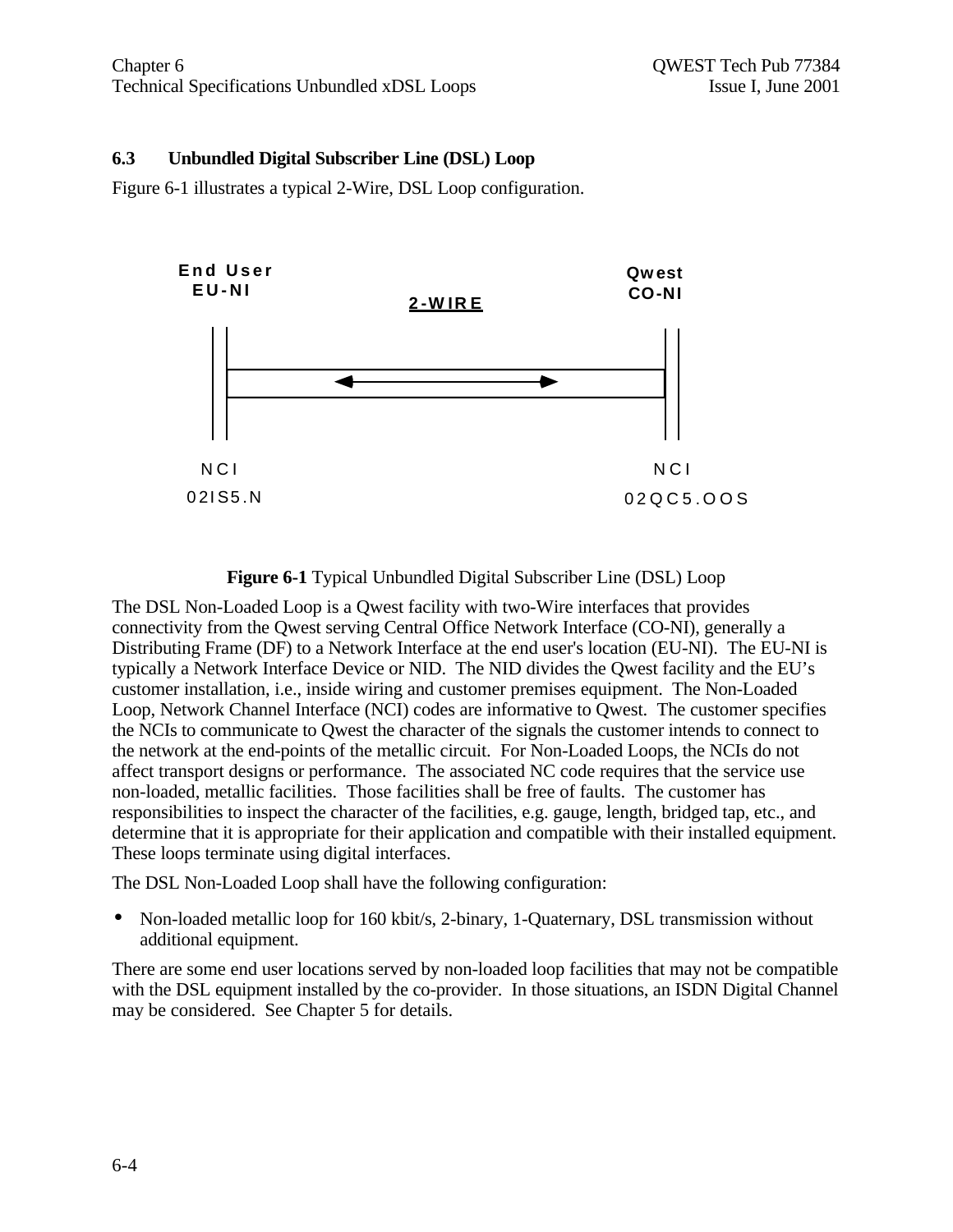#### **6.4 Unbundled High-Bit Rate Digital Subscriber Line (HDSL)) Loop**

Figure 6-2 illustrates a typical 4-Wire, HDSL Loop configuration.



#### **Figure 6-2** Typical Unbundled HDSL Loop

A 4-Wire Unbundled Loop for HDSL provides a 4-Wire, metallic transmission path between the EU-NI at a designated premises and Qwest's CO-NI. They terminate using digital interfaces. There are no active electronic elements provided by Qwest.

A non-loaded 4-wire loop is a Qwest provided 4-wire facility from the Qwest serving central office distributing frame to the network interface at the End-user's designated premises**.** It is comprised of two metallic, wire cable pairs with no loading coils. With the variety of HDSL equipment available Qwest gives no assurance that a loop ordered and provisioned will work with the co-provider's equipment. It is the co-provider's responsibility to evaluate the facilities provided and determine that they will function when connected to their HDSL terminals.

The non-loaded 4-wire loop has the following characteristics:

- Metallic facilities only -- no carrier segments
- No loading coils or build out capacitance, may have bridged tap
- Loop may be comprised of mixed gauges of cable
- Transmission characteristics of the two pairs making up the 4-wire facility may not be identical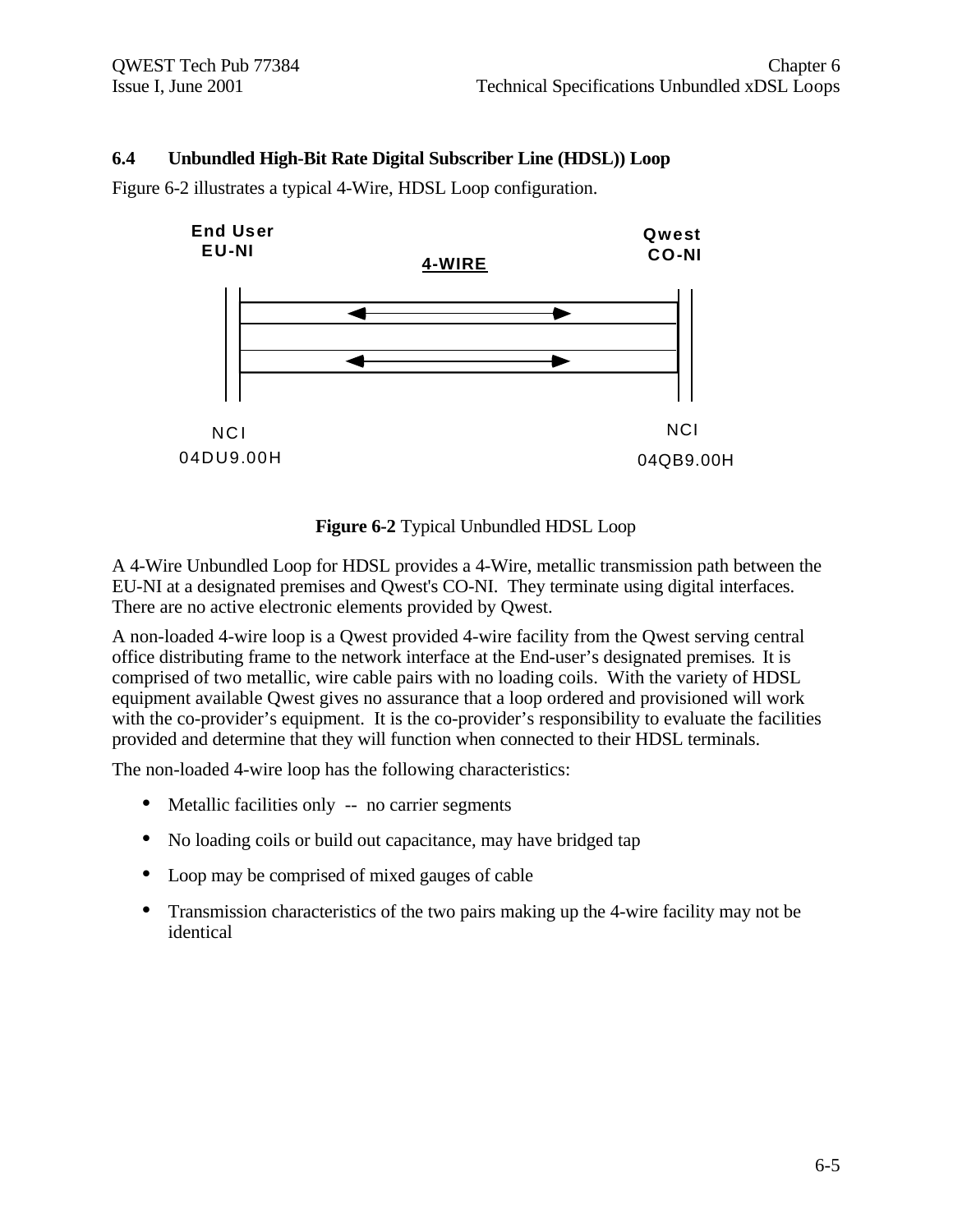#### **6.5 Unbundled Asymmetric Digital Subscriber Line (ADSL) Loop**

Figure 6-3 illustrates a typical ADSL Unbundled Loop configuration.



#### **Figure 6-3** Typical ADSL Unbundled Loop.

The ADSL Loop is a transmission path between a CO Network Interface, typically at the DF, in a Qwest serving Central Office and the Network Interface at the end user location. The EU-NI is typically a Network Interface Device or NID. The NID divides the Qwest facility and the EU's customer installation, i.e., inside wiring and customer premises equipment. The ADSL Loop is for the transport of asymmetric, digital bi-directional signals. This offering requires that the maximum data rate is arranged for the downstream direction. That is from the CO-NI to the EU-NI.

The ADSL transport may be either Discrete Multi-Tone (DMT) or Carrierless Amplitude Phase Modulation (CAP). The ADSL loop may also support an Interconnector's provisioned subscriber channel (POTS). The ADSL signal must be one that complies with the Spectral Compatibility Standard developed by the Accredited Standards Committee on Telecommunications, T1, Working Group T1E1.4. That Standard is ANSI Standard T1.417. An Interconnector's choice of appropriate Network Channel Interface codes of Table 3-13 will specify the particular application.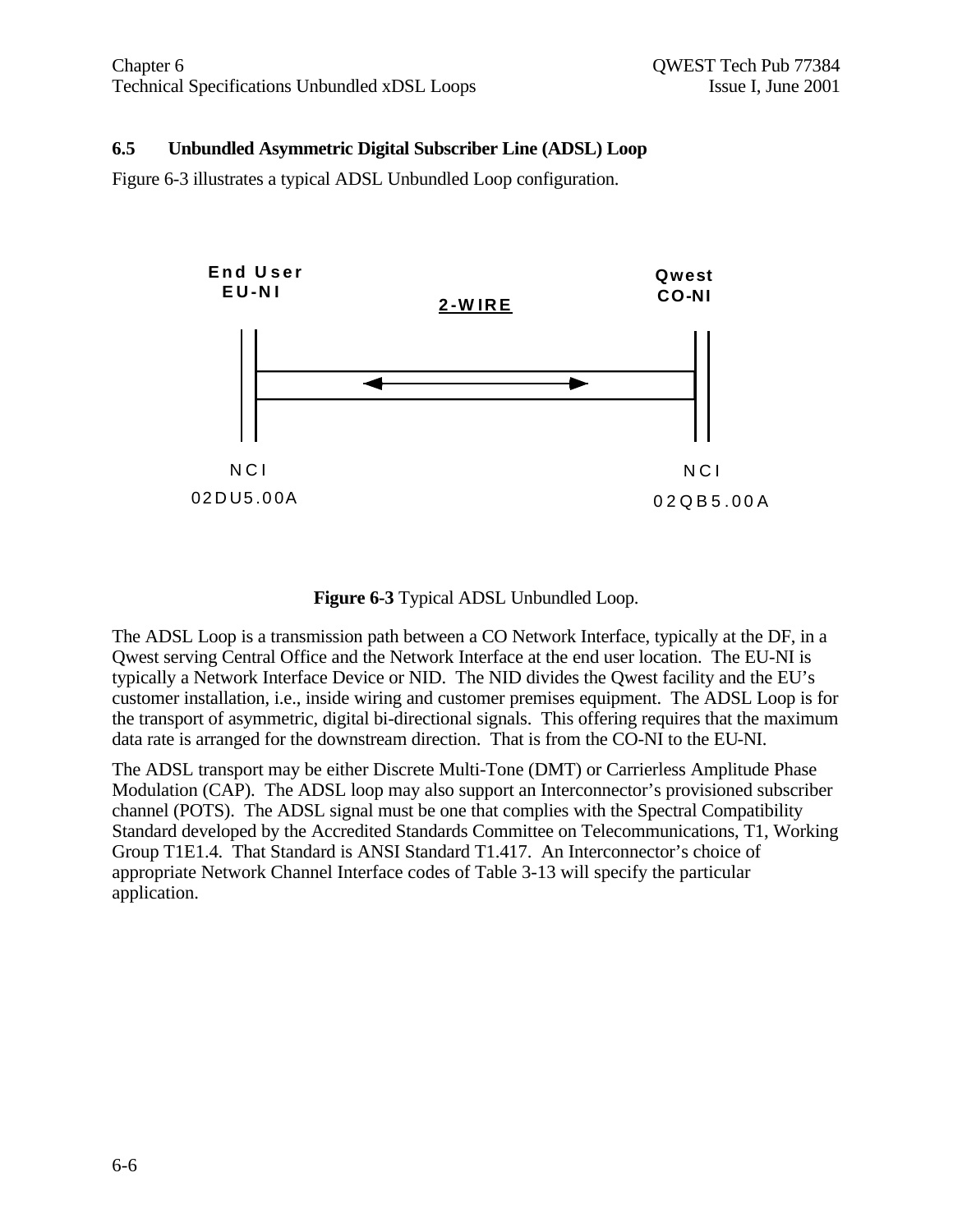ADSL Loops are:

- Metallic, exchange cable facilities without Owest active or passive equipment
- Facilities without loading coils or build out capacitance, may have bridged tap
- Possibly of mixed gauges of cable
- Facilities that may have bridged tap

Factors that can affect an ADSL loop's maximum data rate capabilities include:

- Central Office wiring from the CO-NI to an Interconnector's equipment.
- EU's customer installation, including premises wiring, quantity and type of equipment.
- Loop loss, an ADSL loop that is close to its loss threshold has less capability than one with very low loss.
- The specific variant of ADSL equipment installed by an Interconnector.

Qwest cannot ensure that typical ADSL interfering signals, e.g., T1 repeatered lines or BRI ISDN lines, are not or will not be in the same or adjacent cable binder groups as an ADSL Loop.

There are end user locations served by loop facilities and transmission equipment that are not compatible with ADSL transport technical requirements. This means that there are sites where ADSL is not technically feasible using the transport currently serving that location. Qwest shall process requests for ADSL loops for these locations on an Individual Case Basis.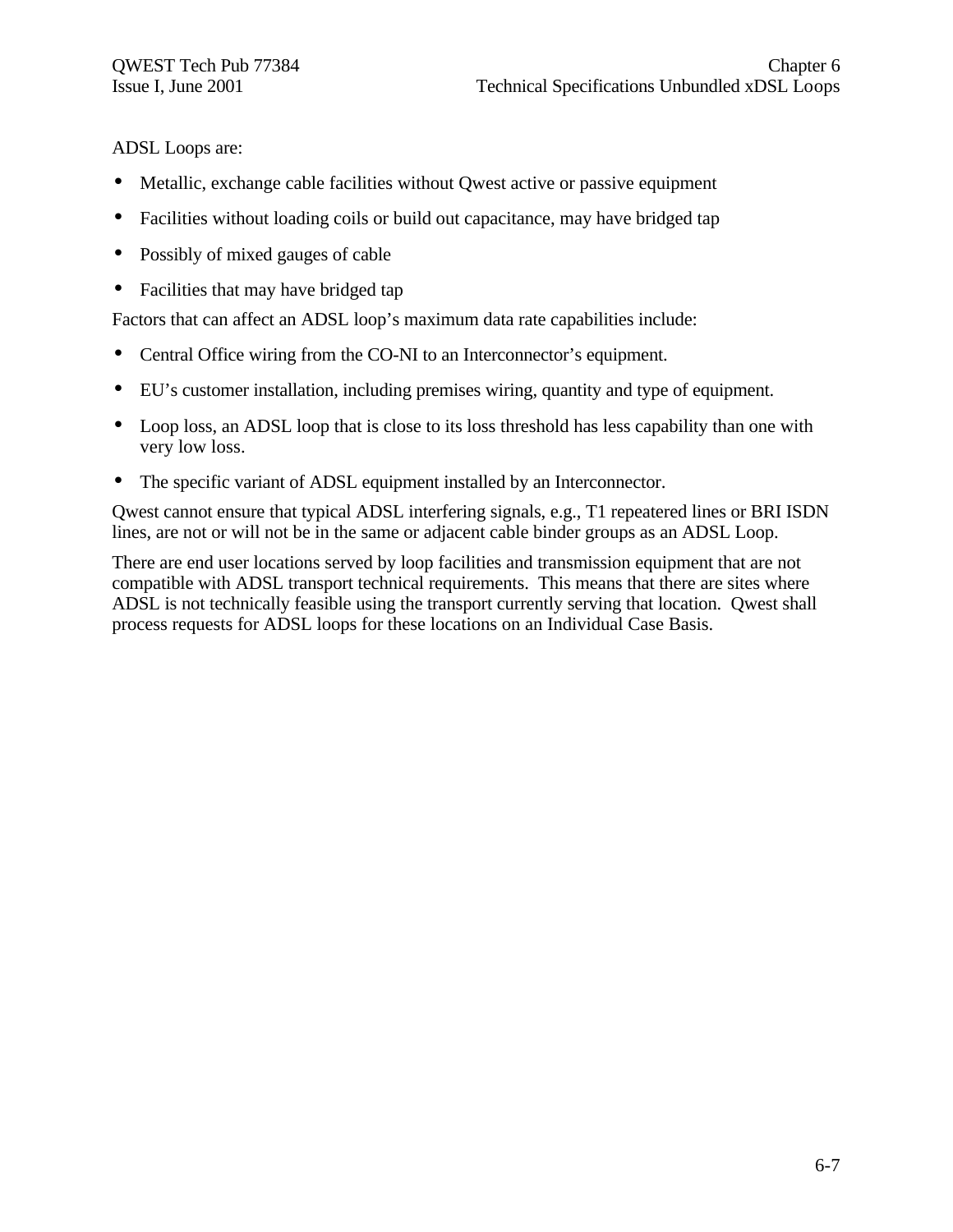# **CONTENTS**

# **Chapter and Section Page**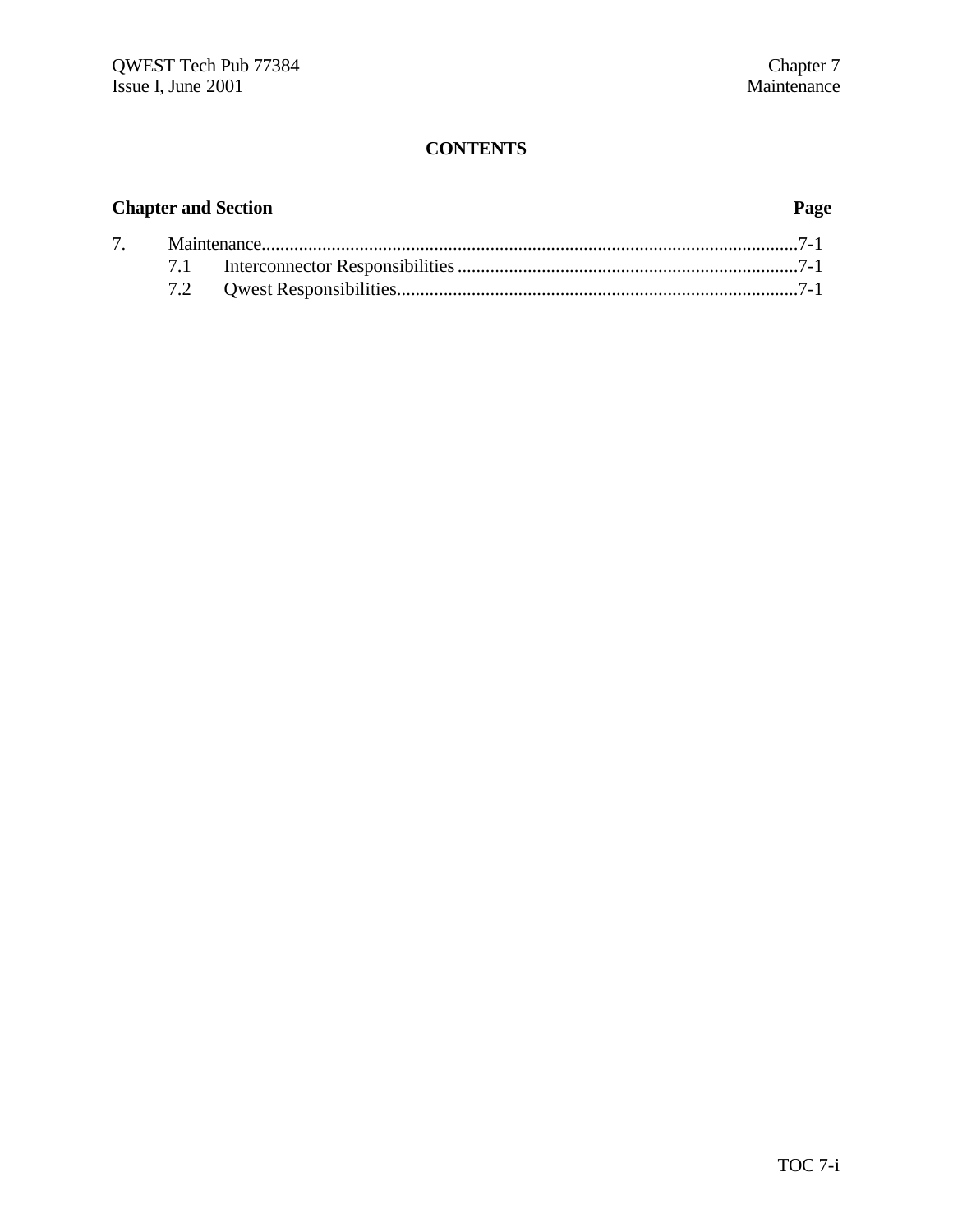#### **7. Maintenance**

#### **7.1 Interconnector Responsibilities**

The Interconnector is responsible for all equipment and cable on the EU and Interconnector sides of Network Interfaces (NIs).

The Interconnector or their responsible agent must sectionalize trouble conditions and verify that the trouble is not in EU or Interconnector owned equipment or cabling before calling the applicable Qwest Repair Center. The Interconnector must provide Qwest with this information before Qwest will dispatch to repair.

Qwest will furnish the Interconnector a trouble reporting telephone number.

If the trouble is isolated to EU owned equipment or cable, the EU is responsible for clearing the trouble and restoring the service to normal.

Joint testing between the Interconnector and Qwest may occasionally be necessary to isolate trouble.

The Interconnector and EU are responsible for obtaining and providing equipment compatible with Unbundled Loop service.

#### **7.2 Qwest Responsibilities**

Qwest is responsible for all equipment and cable between the Qwest CO-NI and the EU-NI.

Upon receipt of a trouble report, Qwest will initiate actions as specified in the Service Interval Guide to clear the trouble.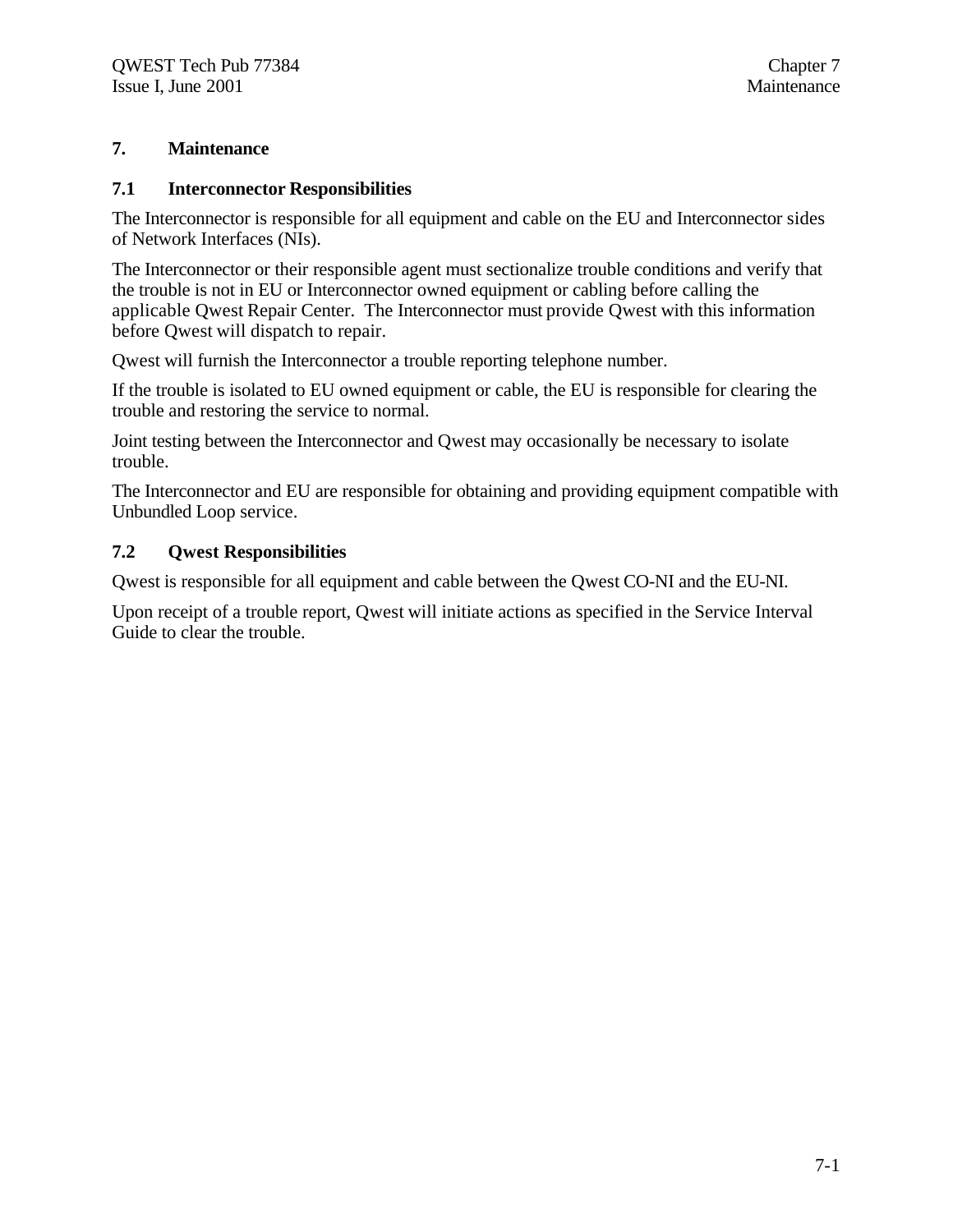# **CONTENTS**

# **Chapter and Section**

# Page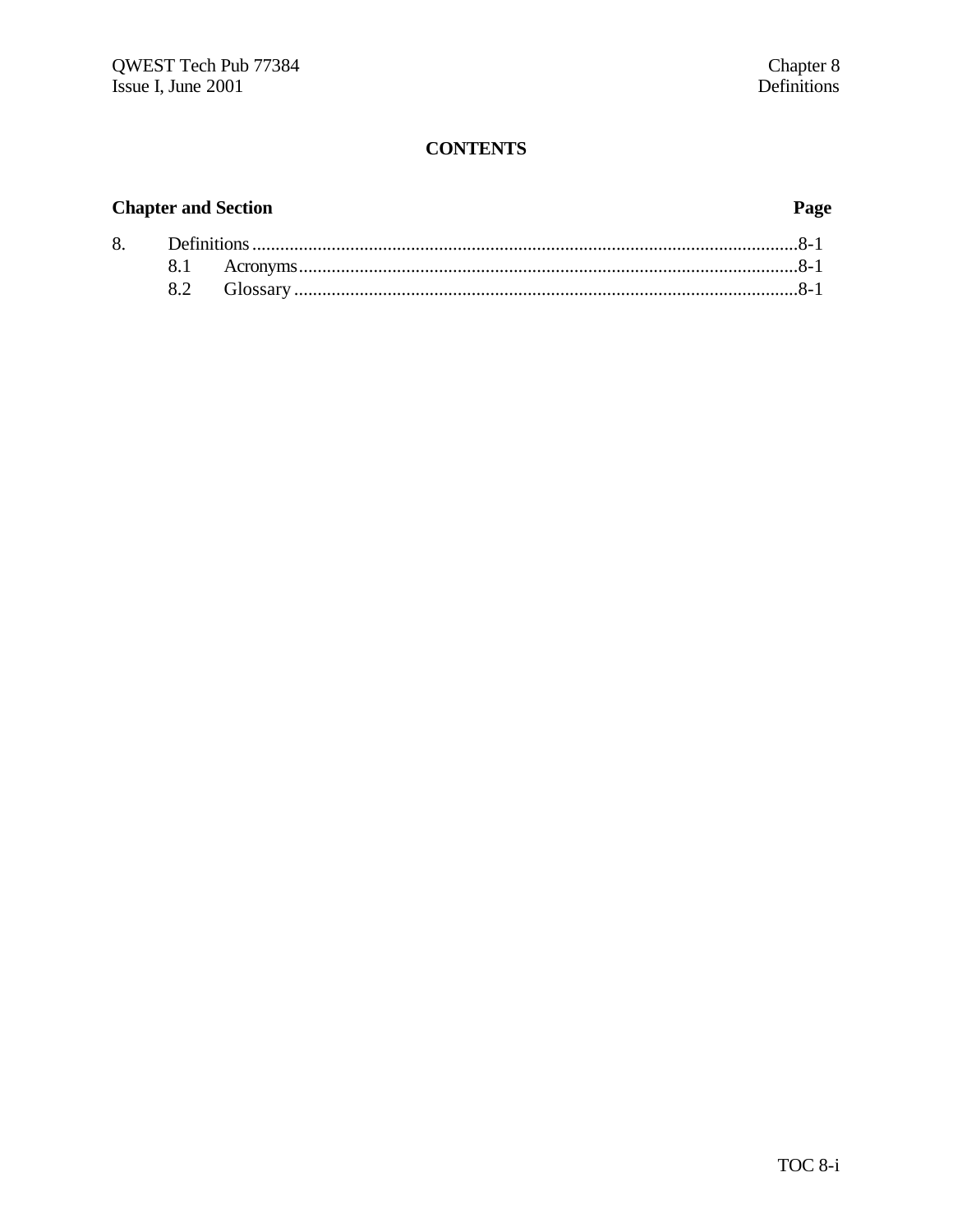#### **8. Definitions**

#### **8.1 Acronyms**

| AML           | <b>Actual Measured Loss</b>                     |
|---------------|-------------------------------------------------|
| ANSI          | American National Standards Institute           |
| <b>CFA</b>    | <b>Carrier Facility Assignment</b>              |
| <b>CLLITM</b> | <b>COMMON LANGUAGE Location Identification</b>  |
| CO            | <b>Central Office</b>                           |
| CO-NI         | Central Office Network Interface                |
| EI            | <b>Electrical Interface</b>                     |
| EU            | End-User                                        |
| Mbit/s        | Megabits per Second $(1,000,000 \text{ bit/s})$ |
| NC            | <b>Network Channel</b>                          |
| <b>NCI</b>    | <b>Network Channel Interface</b>                |
| NI            | <b>Network Interface</b>                        |
| <b>POT</b>    | Point Of Termination                            |
| <b>TLP</b>    | <b>Transmission Level Point</b>                 |
| VF            | Voice Frequency                                 |
|               |                                                 |

#### **8.2 Glossary**

#### **Bandwidth**

Analog - The range of frequencies that contain most of the energy or power of a signal; also, the range of frequencies over which a circuit or system is designed to operate.

Digital - The amount of information that a signal can carry over a fixed time interval. A system with a high bandwidth can carry more information over a fixed time interval than a low bandwidth system.

#### **Binary** *n-* **Zero Substitution (B***n***ZS)**

Binary *n-* Zero Substitution is an application of BPRZ, and is an exception to the Alternate Mark Inversion (AMI) line-code rule. It is one method for providing bit independence for digital transmission, by providing a minimum 1's density of 1 in *n*-bits. For DS3, *n*=3; for DS1, *n*=8; for 56 kbit/s service, *n*=7, and for subrates, *n*=6. The rule of B*n*ZS is: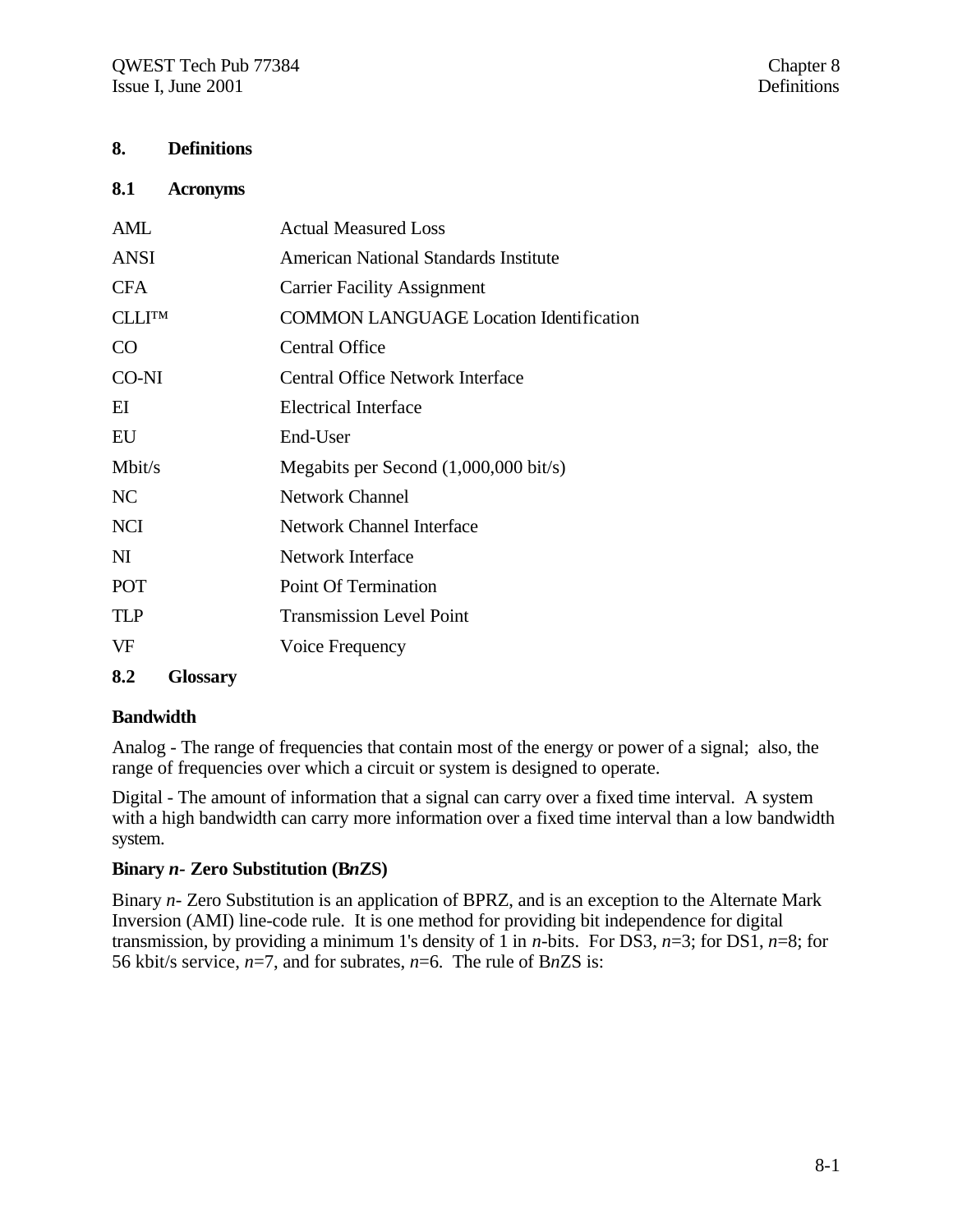- Successional binary 1s (Marks) will be of opposite polarity (AMI) unless they are separated by n consecutive binary zeros, in which case the n 0s will be replaced by an n-bit byte containing 1s, having or causing, an intentional bipolar violation (bpv).
- For example in B6ZS, if the preceding binary 1 was  $+$ , then binary 100000011 is transmitted as signal voltage values:  $-000+0++$  (the B6ZS byte is underlined). Assume the leftmost bit is transmitted first.
- In the decoding process, the B*n*ZS signature is recognized and replaced by an all zero *n*-bit byte.

#### **Bit (Binary Digit)**

A binary unit of information. It is represented by one of two possible conditions, such as the value 0 or 1, on or off, high potential or low potential, conducting or not conducting, magnetized or demagnetized. A Bit is the smallest unit of information, by definition.

#### **Bridged Tap**

Multiple connections of a cable to more than one location are called "bridged taps". At any one time, only one customer is connected and the other taps are left open. As customers connect and disconnect service, these bridged tap appearances allow an operating company flexibility in the use of their cable.

#### **Central Office (CO)**

A local switching system (or portion thereof) and its associated equipment located at a wire center.

#### **Channel**

An electrical or photonic (in the case of fiber optic based transmission systems) communications path between two or more points of termination.

#### **Decibel (dB)**

The logarithmic unit of signal power ratio most commonly used in communications. It is used to express the relationship between two signal powers, usually between two acoustic, electrical, or optical signals; it is equal to ten times the common logarithm of the ratio of the two signal powers. For reference purposes, the output and input signal power is related to a specific level called a dBm, where zero dBm ( $Log 1 = 0$ ) equals 1 milliwatt (mW) at a specified impedance.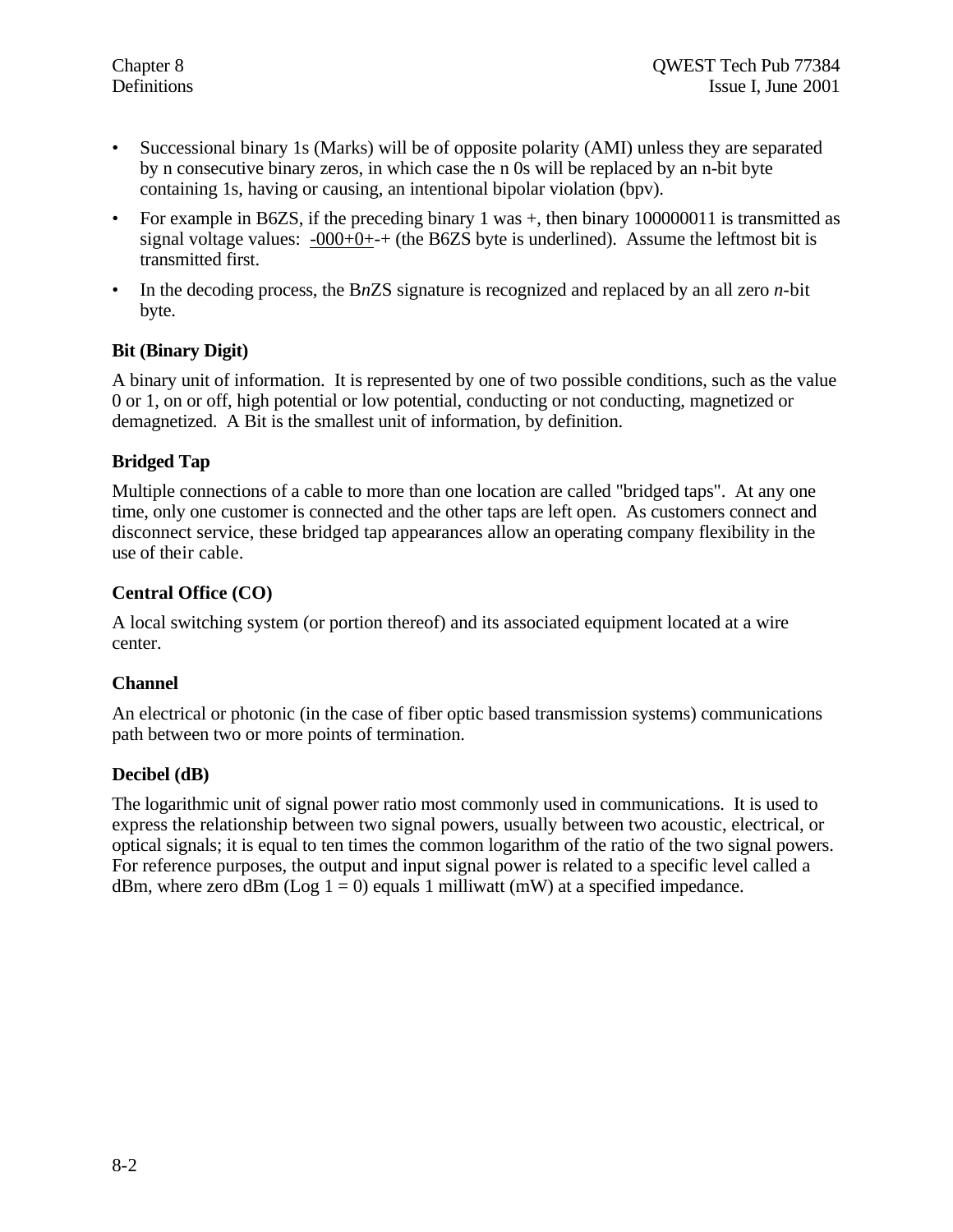#### **End-User (EU)**

The term "End-User" denotes any customer of telecommunications service that is not a carrier; except that a carrier shall be deemed to be an "End-User" to the extent that such carrier uses a telecommunications service for administrative purposes, without making such service available to others, directly or indirectly. The term is frequently used to denote the difference between a carrier interface and an interface subject to unique regulatory requirements at non-carrier customer premises (Federal Communications Commission Part 68, etc.).

#### **Extended Superframe (ESF) Format**

An Extended Superframe consists of twenty-four consecutive DS1 frames. Bit one of each frame (the F-bit) is time shared during the 24 frames to describe a 6 bit frame pattern, a 6 bit Cyclic Redundancy Check (CRC) remainder, and a 12 bit data link. The transfer rate of each is 2 kbit/s, 2 kbit/s, and 4 kbit/s respectively.

#### **Load Coil**

An inductive element that is placed at regular intervals on some cable pairs to improve voiceband transmission. Inductive loading of cable pairs reduces attenuation in the voiceband and makes impedance, delay and attenuation uniform throughout the passband of the loading system. Frequencies outside the passband of the system are essentially eliminated.

#### **Multi-State Signaling**

Any of the multifrequency pulsing systems (two-out-of-five, two-out-of-six, or two-out-of-eight) which are suitable for transmitting numerical address signals.

#### **Network Channel (NC) Code**

The Network Channel (NC) code is an encoded representation used to identify both switched and non-switched channel services. Included in the code set are customer options associated with individual channel services, or feature groups and other switched services.

#### **Network Channel Interface (NCI) Code**

The Network Channel Interface (NCI) code is an encoded representation used to identify five (5) interface elements located at a Network Interface at a customer location. The Interface code elements are: Total Conductors, Protocol, Impedance, Protocol Options, and Transmission Level Points (TLP).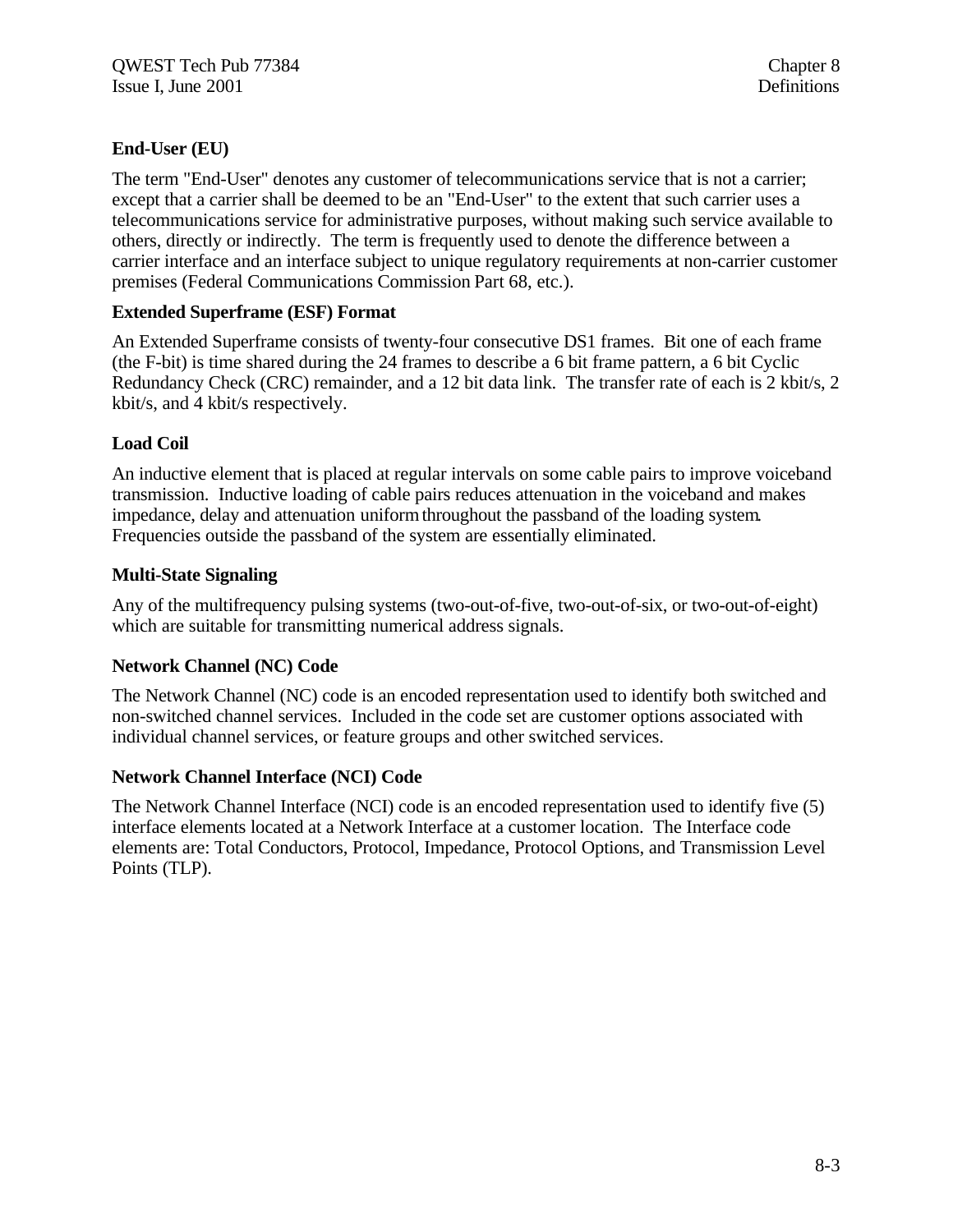#### **Network Interface (NI)**

The point of demarcation on the End-User's premises at which the QWEST Communications International Inc.'s responsibility for the provision of Access or Non-Access service ends.

#### **Protocol Code**

The Protocol (character positions 3 and 4 of the NCI Code) is a two-character alpha code that defines requirements for the interface regarding signaling and transmission.

#### **Superframe Format (SF)**

A superframe consists of 12 consecutive DS1 frames. Bit one of each frame (the F-bit) is used to describe a 12-bit framing pattern during the 12 frames.

#### **Transmission Level Point (TLP)**

A point in a transmission system at which the ratio, usually expressed in decibels, of the power of a test signal at that point to the power of the test signal at a reference point is specified. For example, a zero transmission level point (0 TLP) is an arbitrarily established point in a communications circuit to which all relative levels at other points in the circuit are referred.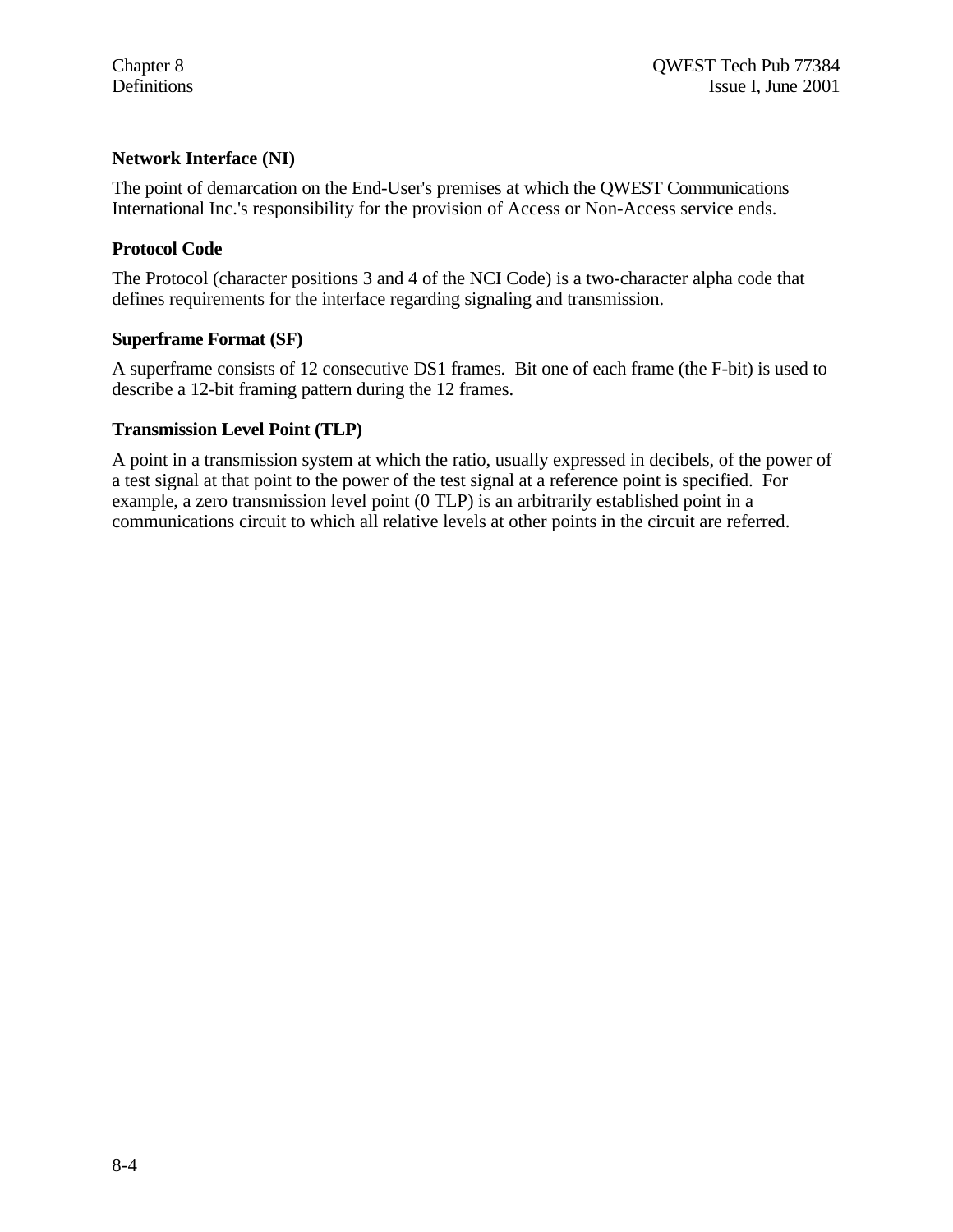# **CONTENTS**

# **Chapter and Section Page**

| 9. |     |  |  |
|----|-----|--|--|
|    | 9.1 |  |  |
|    | 9.2 |  |  |
|    | 9.3 |  |  |
|    | 9.4 |  |  |
|    | 9.5 |  |  |
|    | 9.6 |  |  |
|    | 9.7 |  |  |
|    | 9.8 |  |  |
|    |     |  |  |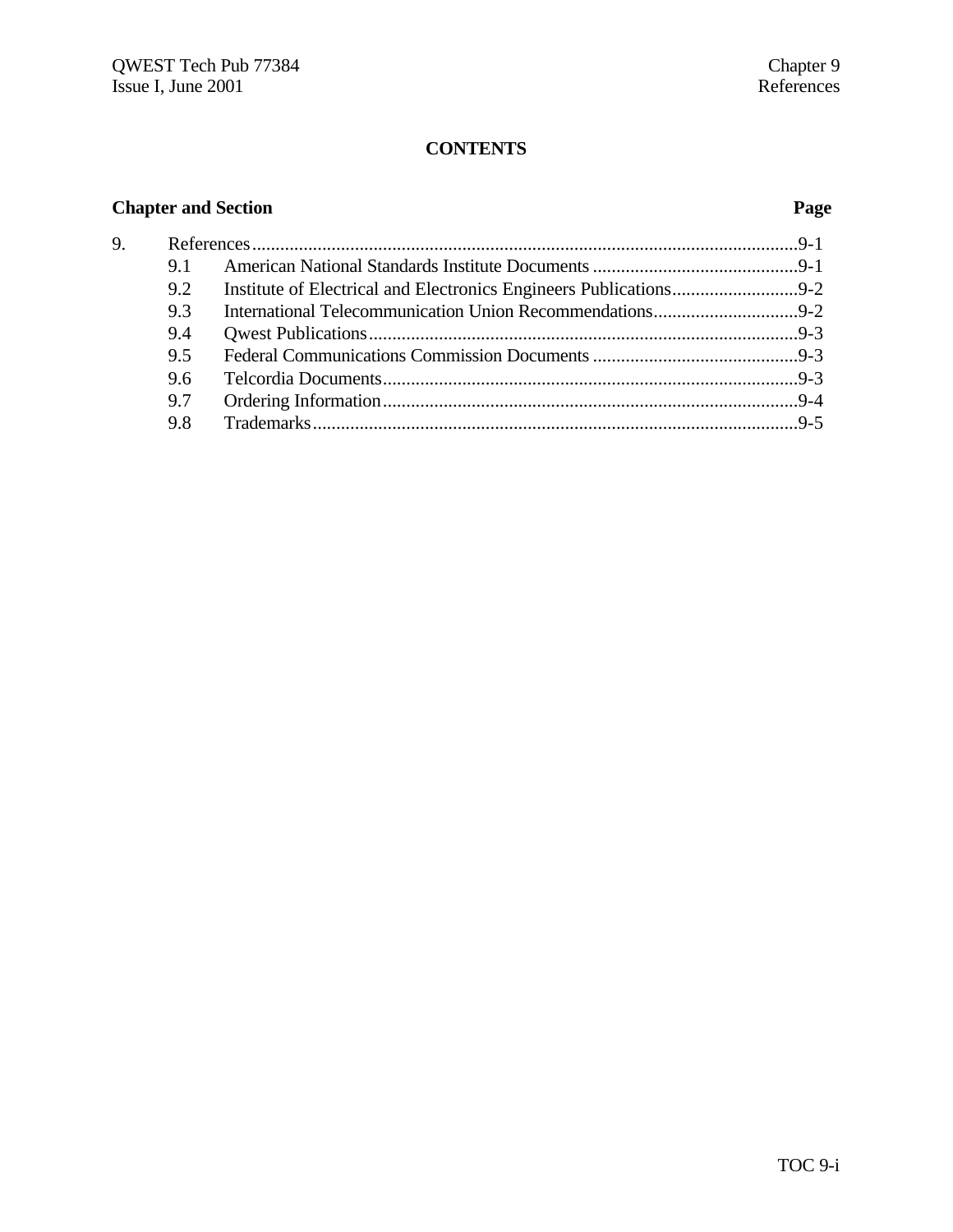# **9. References**

# **9.1 American National Standards Institute Documents**

| <b>ANSI</b> Technical<br>Report 28 | High-Bit-Rate Digital Subscriber Line (HDSL), February 1994 -                                                                                                                    |
|------------------------------------|----------------------------------------------------------------------------------------------------------------------------------------------------------------------------------|
| <b>ANSI</b> Technical<br>Report 60 | Unbundled Voicegrade Analog Loops), July 1999 -                                                                                                                                  |
| ANSI T1.102-1993<br>(R 1999)       | Telecommunications - Digital Hierarchy - Electrical Interfaces                                                                                                                   |
| ANSI T1.105-1995                   | Telecommunications - Digital Hierarchy-Optical Interface Rates and<br>Formats Specifications (SONET)                                                                             |
| ANSI T1.105.01-1998                | Telecommunications - Synchronous Optical Network (SONET) -<br><b>Automatic Protection Switching</b>                                                                              |
| ANSI T1.105.06-1996                | Telecommunications - Synchronous Optical Network (SONET):<br><b>Physical Layer Specifications</b>                                                                                |
| ANSI T1.107-1995                   | Telecommunications - Digital Hierarchy - Formats Specifications                                                                                                                  |
| ANSI T1.117-1991<br>(R 1997)       | Telecommunications - Digital Hierarchy - Optical Interface<br>Specifications (SONET) (Single Mode - Short Reach)                                                                 |
| ANSI T1.223-1997                   | Information Interchange - Structure and Representation of Network<br>Channel (NC) and Network Channel Interface (NCI) Codes for the<br>North American Telecommunications System. |
| ANSI T1.231-1997                   | Telecommunications - Digital Hierarchy - Layer 1 In-service Digital<br><b>Transmission Performance Monitoring</b>                                                                |
| ANSI T1.401-1993                   | Telecommunications - Interface between Carriers and Customer<br>Installations - Analog Voicegrade Switched Access Lines Using<br>Loop-Start and Ground-Start Signaling.          |
| ANSI T1.403-1995                   | Telecommunications - Carrier to Customer Installation, DS1 Metallic<br>Interface                                                                                                 |
| ANSI T1.404-1994                   | Telecommunications - Carrier-to-Customer Installation-DS3 Metallic<br><b>Interface Specifications</b>                                                                            |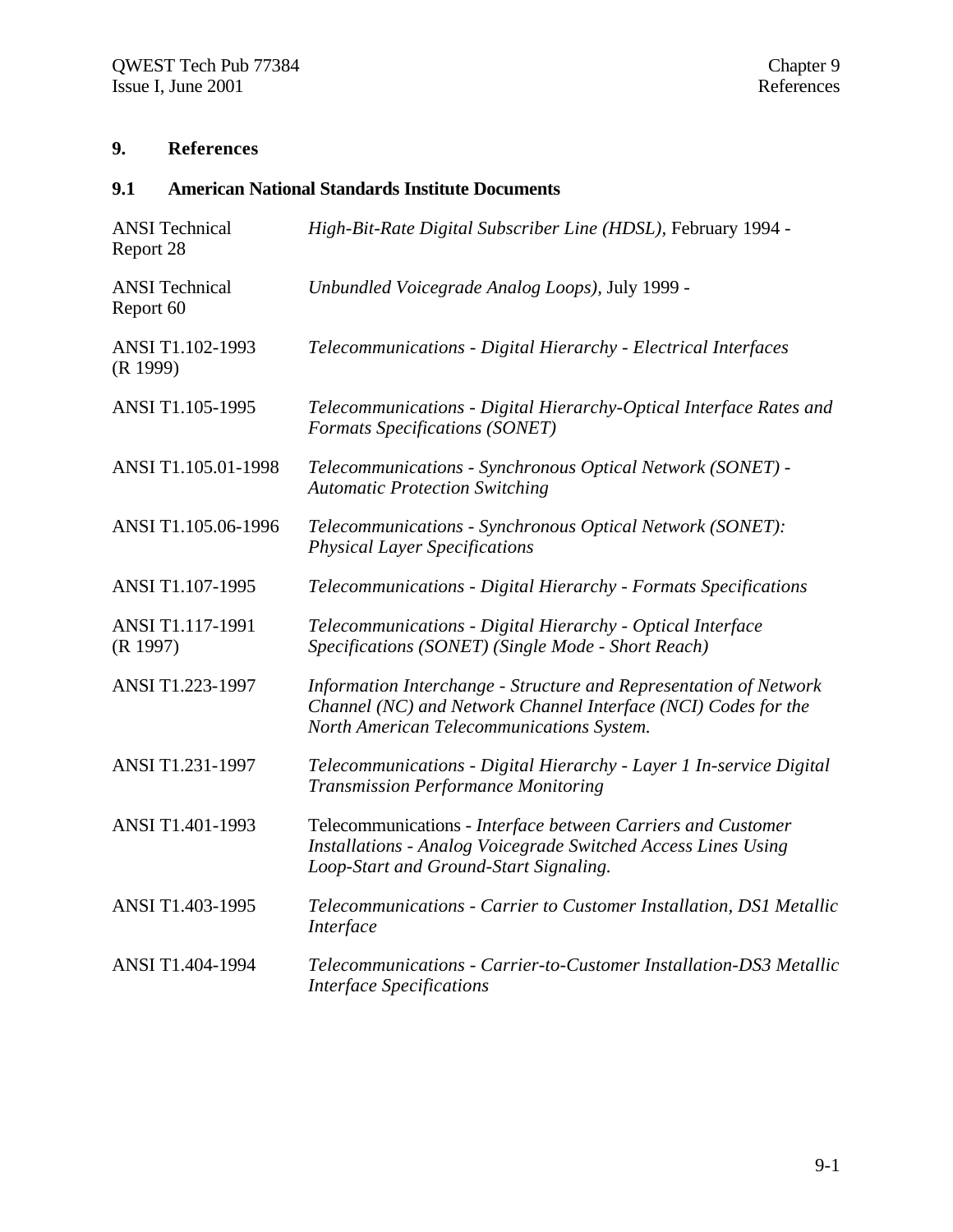| <b>ANSI/IEEE 820-1984</b><br>(Reaffirmed 1993) | <b>IEEE Standard Telephone Loop Performance Characteristics.</b>                                                                                                                                |
|------------------------------------------------|-------------------------------------------------------------------------------------------------------------------------------------------------------------------------------------------------|
| ANSI T1.605-1991                               | Telecommunications - Integrated Services Digital Network (ISDN) - Basic<br>Access Interface for S and T Reference Points (Layer 1 Specification).                                               |
| ANSI T1.601-1992                               | Telecommunications - Integrated Services Digital Network (ISDN) - Basic<br>Access Interface for Use on Metallic Loops for Application on the<br>Network side on the NT (Layer 1 Specification). |
| <b>ANSI T1.514-2000</b>                        | Telecommunications - Network Performance Parameters for<br>Dedicated Digital Services -- SONET Bit Rates                                                                                        |
| ANSI T1.510-1999                               | Telecommunications - Network Performance Parameters for<br><b>Dedicated Digital Services -- Specifications</b>                                                                                  |
| ANSI T1.410-1992                               | Telecommunications - Carrier to Customer Interface - Digital Data at<br>64kbps and Subrates                                                                                                     |
|                                                |                                                                                                                                                                                                 |

### IEEE Std 100-1992 *The New IEEE Standard Dictionary of Electrical and Electronics Terms [Including Abstracts of All Current IEEE Standards].* Institute of Electrical and Electronics Engineers, Inc. Copyright © 1993.

IEEE Std 743-1984 *IEEE Standard Methods and Equipment for Measuring the* (Reaffirmed 1992) *Transmission Characteristics of Analog Voice Frequency Circuits.* Institute of Electrical and Electronics Engineers, Inc.

#### **9.3 International Telecommunication Union Recommendations**

| G.701 | Vocabulary of Digital Transmission, Multiplexing and Pulse code<br><b>Modulation (PCM) Terms</b> |
|-------|--------------------------------------------------------------------------------------------------|
| I.411 | <b>ISDN User-Network Interfaces -Reference Configurations</b>                                    |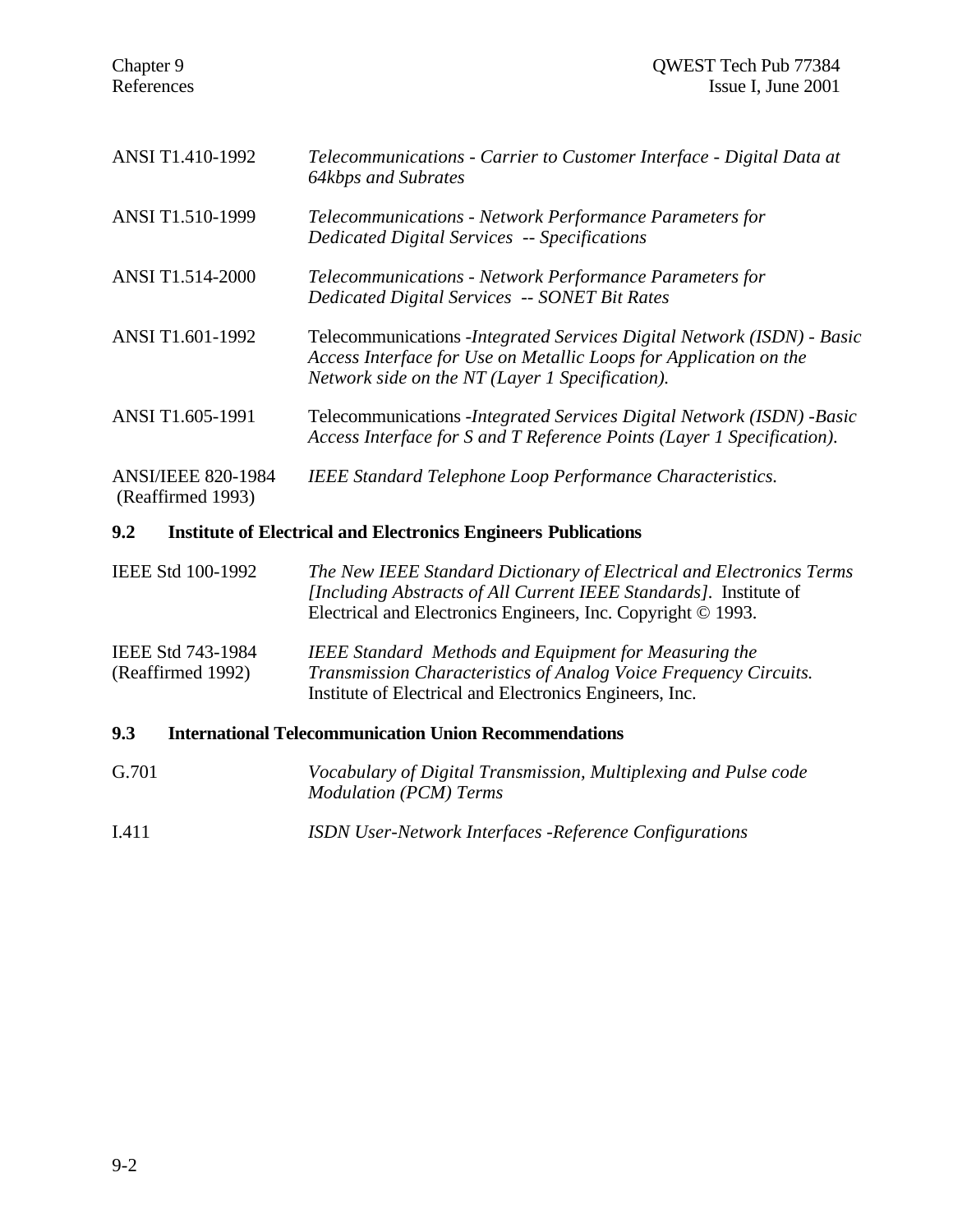# **9.4 Qwest Publications**

| Service Interval<br>Guide | Updated twice yearly. This is also available through the<br><b>Interconnect Services Center.</b>                         |
|---------------------------|--------------------------------------------------------------------------------------------------------------------------|
| <b>PUB 77200</b>          | Qwest DS1 Service and Qwest DS1 Rate Synchronization Service, Issue E,<br>December 1998                                  |
| <b>PUB 77204</b>          | Qwest Digital Data Service Product Description, Applications, and<br>Interface Combinations, Issue D, October 1998       |
| <b>PUB 77320</b>          | <i>Private Line Services, Issue B, October 1989.</i>                                                                     |
| <b>PUB 77324</b>          | Qwest DS3 Service. Issue C, April 1993.                                                                                  |
| <b>PUB 77346</b>          | Synchronous Service Transport (Synchronous Optical Transport).<br>Issue G, January 2001.                                 |
| <b>PUB 77375</b>          | 1.544 Mbit/s Channel Interfaces. Issue D, October 1995.                                                                  |
| <b>PUB 77386</b>          | Expanded Interconnection and Collocation for Private Line Transport<br>and Switched Access Services. Issue F, June 2001. |

### **9.5 Federal Communications Commission Documents**

Code of Federal Regulations 47, Part 68.

#### **9.6 Telcordia Documents**

| GR-54-CORE         | Telcordia, High-Capacity Digital Service (1.544 Mb/s) Interface<br>Generic Requirements for End Users.                |
|--------------------|-----------------------------------------------------------------------------------------------------------------------|
| <b>GR-253-CORE</b> | Telcordia, SONET Transport Systems: Common Criteria.                                                                  |
| GR-334-CORE        | Telcordia, Switched Access Service: Transmission Parameter Limits<br>and Interface Combinations.                      |
| <b>GR-335-CORE</b> | Telcordia, Voice Grade Special Access Services: Transmission<br>Parameter Limits and Interface Combinations.          |
| <b>GR-342-CORE</b> | Telcordia, High-Capacity Digital Special Access Service:<br>Transmission Parameter Limits and Interface Combinations. |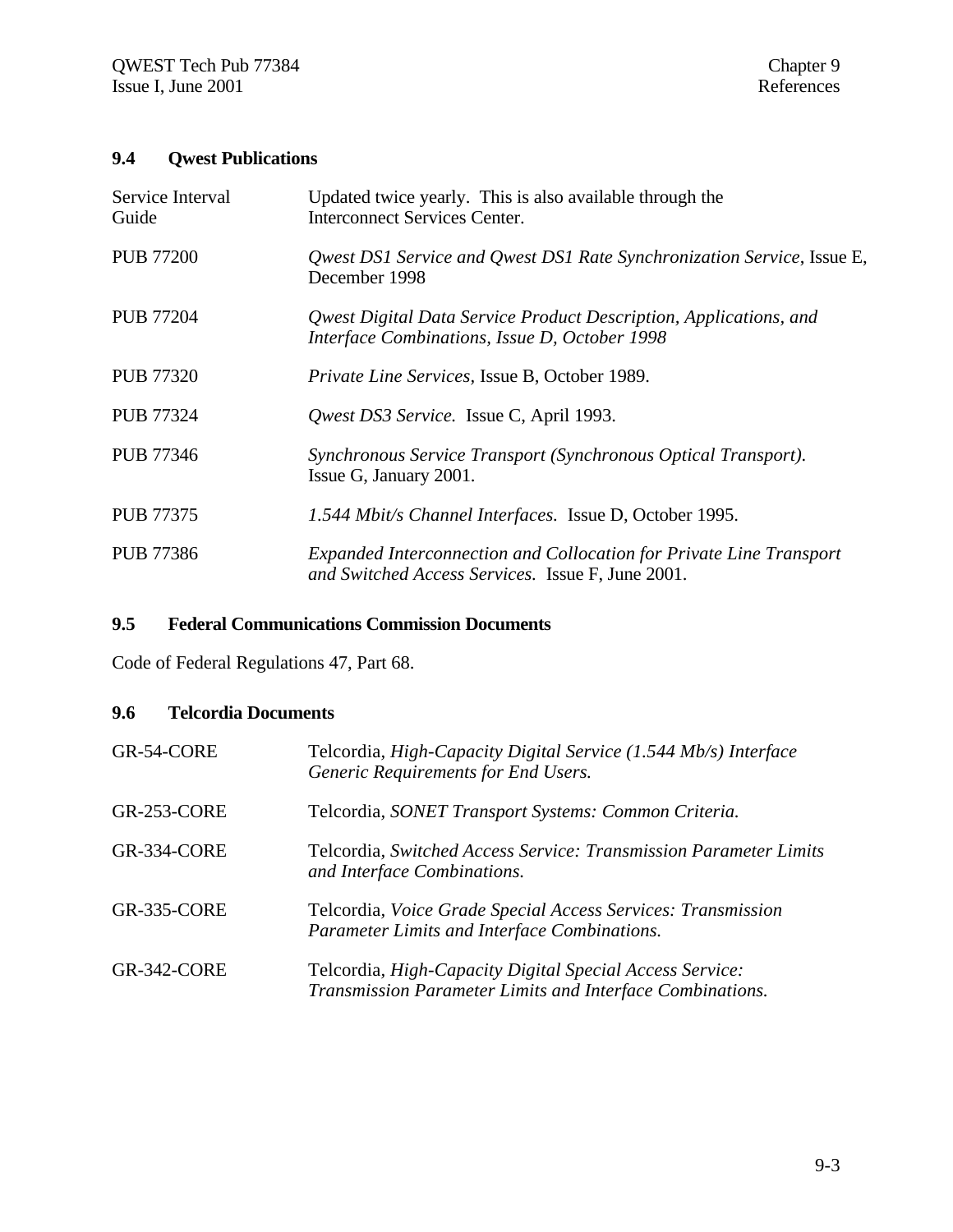| <b>GR-499-CORE</b>  | Telcordia, Transport Systems Generic Requirements (TSGR):<br>Common Requirements.                                                   |
|---------------------|-------------------------------------------------------------------------------------------------------------------------------------|
| <b>GR-1089-CORE</b> | Telcordia, <i>Electromagnetic compatibility and Electrical Safety</i><br>Generic Criteria for Network Telecommunications Equipment. |
| SR-STS-000307       | Telcordia, Industry Support Interface (ISI): NC/NCI Code Dictionary,<br>Issue 4, February 1993.                                     |
| SR-2275             | Telcordia <i>Notes on the Networks</i> , Issue 3, December 1997.                                                                    |
| TR-NWT-000393       | Telcordia, ISDN Basic Access Digital Subscriber Lines.                                                                              |
| TR-NWT-000397       | Telcordia, ISDN Basic Access Transport System Requirements.                                                                         |

#### **9.7 Ordering Information**

All documents are subject to change and their citation in this document reflects the most current information available at the time of printing. Readers are advised to check status and availability of all documents.

Ordering Information for those who are not Qwest employees:

For American National Standards Institute (ANSI) documents contact:

American National Standards Institute Attn.: Customer Service 11 West 42nd Street New York, NY 10036 Phone: (212) 642-4900 Fax: (212) 302-1286 HTTP URL: http://www.ansi.org/

ANSI has a catalog available that describes their publications.

For Telcordia documents contact:

Telcordia Customer Relations 8 Corporate Place, PYA 3A-184 Piscataway, NJ 08854-4156 Fax: (908) 336-2559 Phone: (800) 521-CORE (2673) (U.S. and Canada) Phone: (908) 699-5800 (Others) HTTP URL: http://www.telcordia.com/